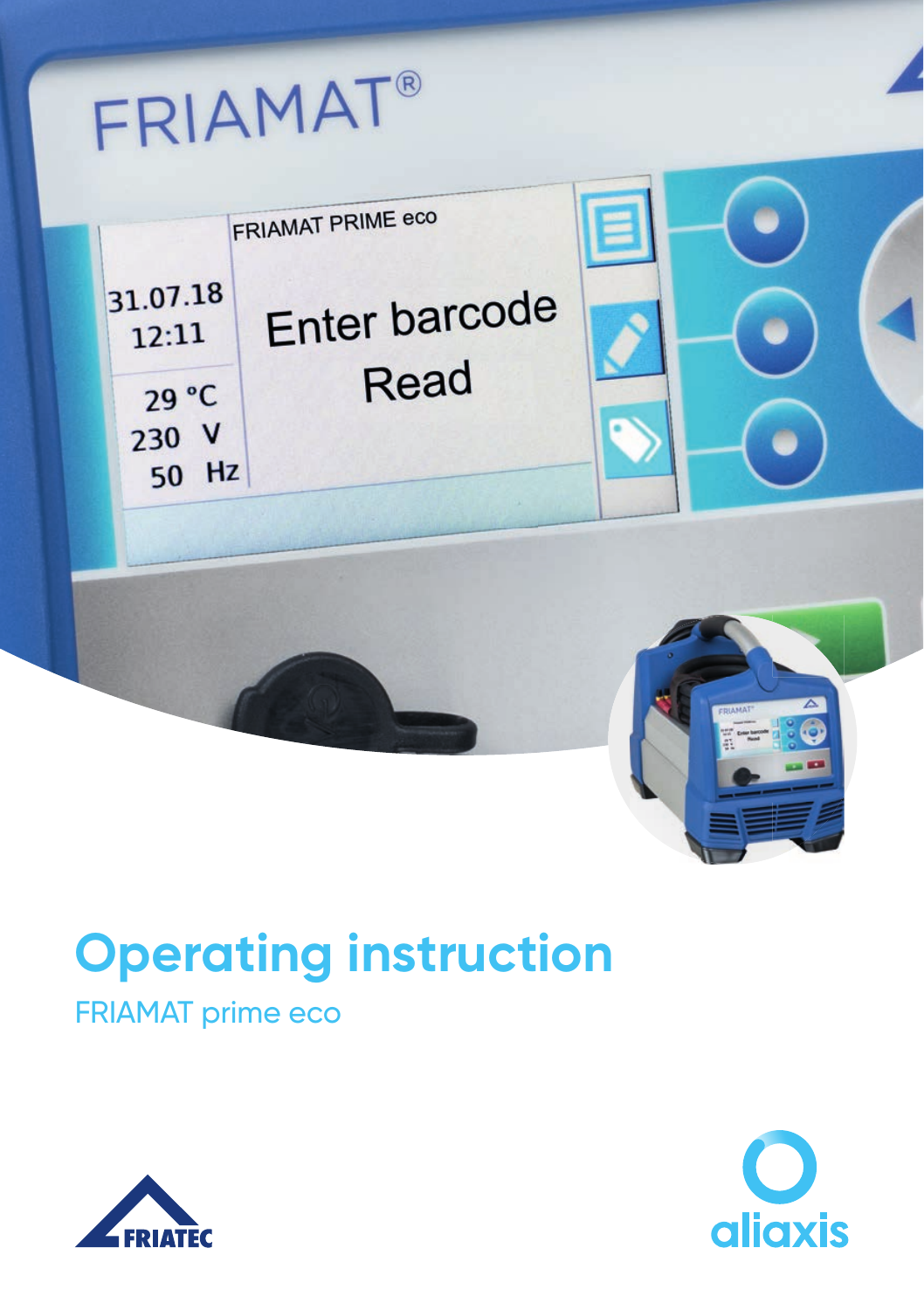| <b>Contents</b> |               |                                                   | Page           |
|-----------------|---------------|---------------------------------------------------|----------------|
|                 |               | 1. Preliminary remarks                            | 5              |
|                 | 1.1           | Safety instructions and hints                     | 5              |
|                 |               | 1.2 Intended use                                  | 5              |
|                 | 1.3           | Important note on the restricted Bluetooth®       |                |
|                 |               | usability in certain countries                    | 6              |
|                 | 2. Safety     |                                                   | $\overline{7}$ |
|                 | 2.1           | Functional reliability                            | $\overline{7}$ |
|                 | 2.2           | The operator's obligations                        | $\overline{7}$ |
|                 | 2.3           | Sources of danger                                 | 8              |
|                 | $2.4^{\circ}$ | Mains operation                                   | 8              |
|                 | $2.5\,$       | Generator operation                               | 9              |
|                 | 2.6           | <b>Extension cable</b>                            | 10             |
|                 | 2.7           | Opening the device                                | 10             |
|                 | 2.8           | Safety measures at the installation site          | 10             |
|                 | 2.9           | Emergency                                         | 10             |
|                 |               | 3. Basic information                              | 11             |
|                 | 3.1           | Layout/parts                                      | 11             |
|                 | 3.2           | Function keys explained                           | 12             |
|                 | 3.3           | Display                                           | 13             |
|                 | 3.4           | Function key symbols explained                    | 14             |
|                 | 3.5           | Function status symbols explained                 | 15             |
|                 | 3.6           | Type plate                                        | 15             |
|                 | 3.7           | Reader wand                                       | 15             |
|                 | 3.8           | Scanner                                           | 16             |
|                 | 3.9           | Protective cap for data interface                 | 16             |
|                 |               | 3.10 Temperature probe                            | 16             |
|                 |               | 3.11 Fan functionality                            | 17             |
|                 |               | 3.12 FRIAMAT preCHECK function                    | 17             |
|                 |               | 3.13 Signalling devices                           | 18             |
|                 |               | 3.14 Technical details                            | 19             |
|                 |               | 3.15 Automatic activation of maintenance interval | 20             |
|                 |               | 3.16 Transport/storage/dispatch                   | 20             |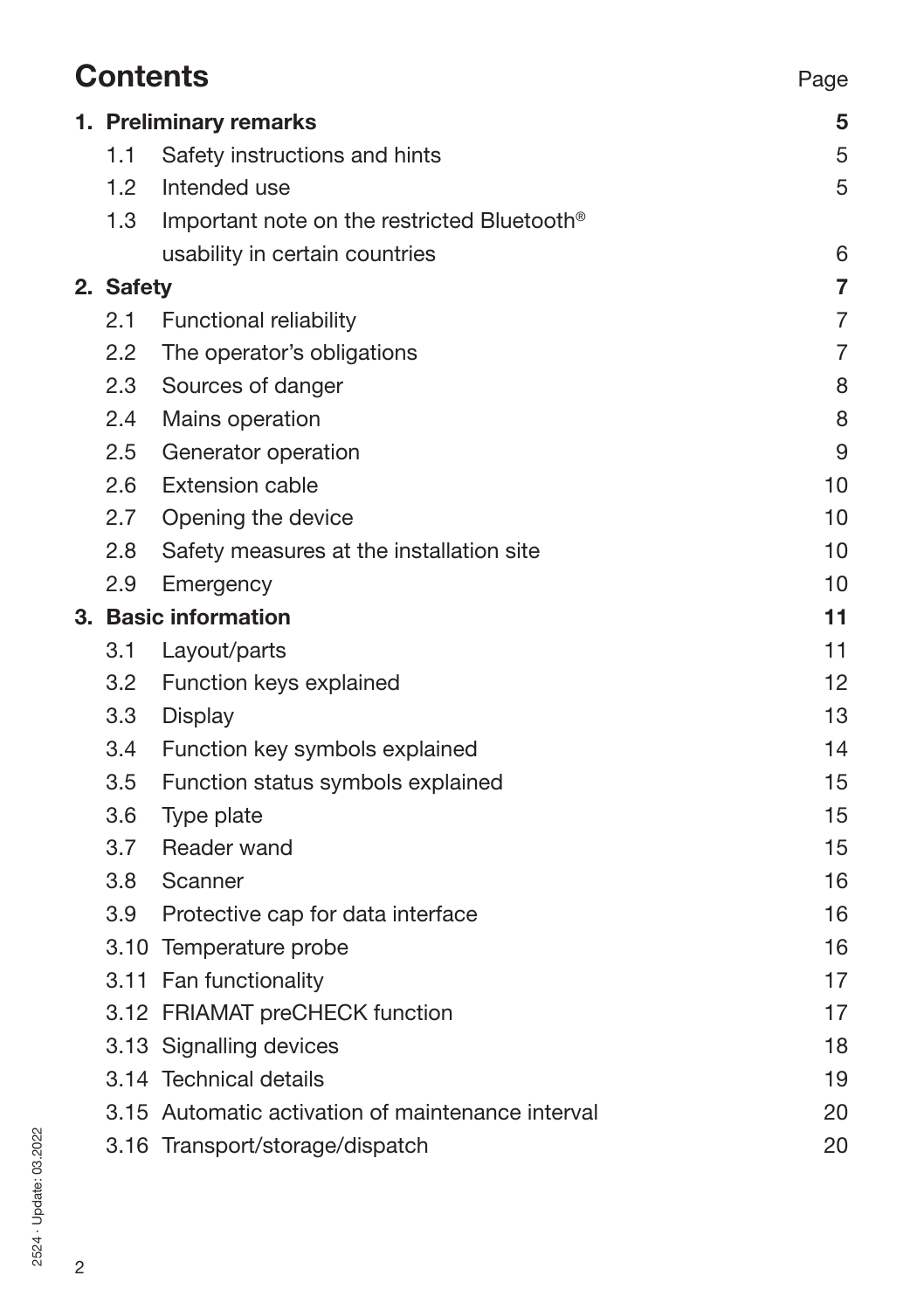| <b>Contents</b> |                                                   | Page |
|-----------------|---------------------------------------------------|------|
| 4. First use    |                                                   | 21   |
| 4.1             | Activating and registering the device             | 21   |
|                 | 5. "Fusion" sequence                              | 23   |
| 5.1             | Siting, connection, and startup                   | 23   |
|                 | 5.2 Reading the barcode                           | 24   |
| 5.3             | Starting the fusion procedure                     | 24   |
|                 | 6. FRIAMAT prime eco                              | 26   |
| 6.1             | "Basic settings" menu                             | 26   |
| 6.1.1           | Bluetooth <sup>®</sup> Function                   | 27   |
|                 | 6.1.2 Factory settings                            | 29   |
|                 | 6.2 "Fusion Sequence" menu                        | 29   |
| 6.2.1           | "Operator pass" submenu                           | 29   |
| 6.2.2           | "Traceability" menu                               | 30   |
|                 | 6.2.3 "Info Data" submenu                         | 30   |
|                 | 6.2.4 ID Data                                     | 31   |
| 6.3 Data        |                                                   | 32   |
| 6.3.1           | Transfer                                          | 32   |
|                 | 6.3.2 Delete                                      | 33   |
|                 | 6.4 Fusion options                                | 33   |
| 6.4.1           | <b>ID</b> Data                                    | 33   |
| 6.4.2           | Traceability Barcodes / Pipe Number / Pipe Length | 35   |
| 6.4.3           | Info Data: Info Text, Comment, Subcontractor      | 36   |
|                 | 6.4.4 Scraper Tool                                | 36   |
| Info<br>6.5     |                                                   | 36   |
| 6.6             | <b>Emergency Input</b>                            | 37   |
| 6.7             | Install software update                           | 38   |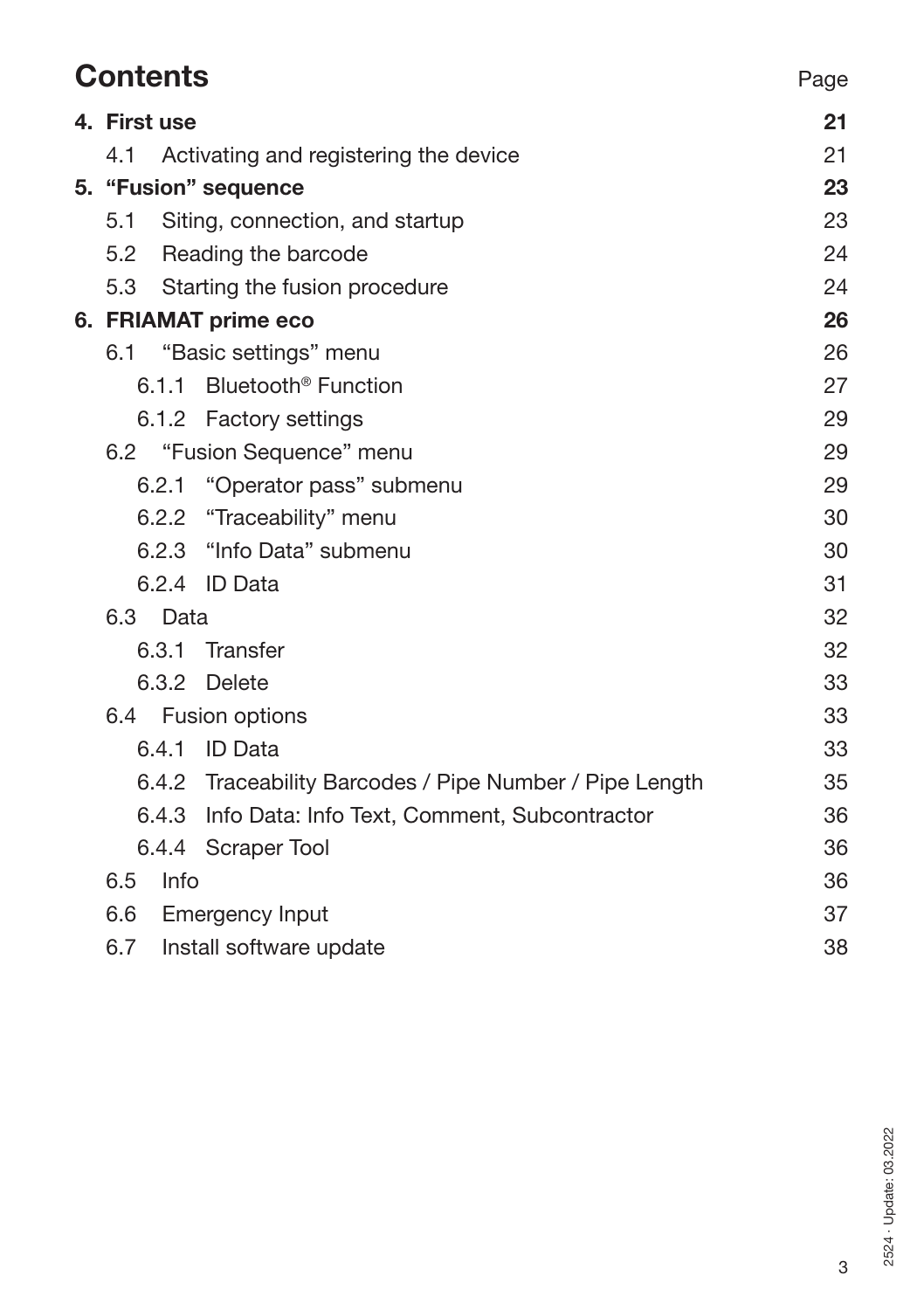|     | <b>Contents</b><br>Page                      |  |                                                            |    |  |
|-----|----------------------------------------------|--|------------------------------------------------------------|----|--|
|     | 7. Supervisor menu                           |  |                                                            | 39 |  |
| 7.1 |                                              |  | Call up the Supervisor menu                                | 39 |  |
|     |                                              |  | 7.2 Amend supervisor PIN                                   | 39 |  |
|     | 7.3                                          |  | Acquire device settings                                    | 39 |  |
|     |                                              |  | 7.3.1 Switch on/switch off documentation                   | 40 |  |
|     |                                              |  | 7.3.2 Disable entry for date and time                      | 40 |  |
|     |                                              |  | 7.3.3 Managing data backup                                 | 40 |  |
|     |                                              |  | 7.3.4 Acquire the settings for the maintenance appointment | 40 |  |
|     |                                              |  | 7.3.5 Disable emergency entry                              | 41 |  |
|     |                                              |  | 7.3.6 Disable the "Reset factory settings" function        | 41 |  |
|     |                                              |  | 7.3.7 Switch on/switch off Bluetooth <sup>®</sup>          | 41 |  |
|     |                                              |  | 7.3.8 Set format and units                                 | 42 |  |
|     |                                              |  | 7.3.9 Set the system language                              | 42 |  |
|     |                                              |  | 7.3.10 Switch on/switch off energy display                 | 42 |  |
|     |                                              |  | 7.4 Settings for the fusion sequence                       | 42 |  |
|     |                                              |  | 7.4.1 Switch on/switch off fusion pass                     | 42 |  |
|     |                                              |  | 7.4.2 Switch on/switch off traceability                    | 43 |  |
|     |                                              |  | 7.4.3 Set query for information data                       | 43 |  |
|     |                                              |  | 7.4.4 Preset query for the ID data                         | 44 |  |
|     | 7.5                                          |  | Reset supervisor settings                                  | 45 |  |
|     |                                              |  | 8. Warranty / maintenance / disposal                       | 45 |  |
|     | 8.1                                          |  | Warranty                                                   | 45 |  |
|     | 8.2                                          |  | Yearly maintenance and care                                | 45 |  |
|     | 8.3                                          |  | Disposal                                                   | 46 |  |
|     |                                              |  | 9. Error messages / warnings / info                        | 47 |  |
|     | 10.Annex                                     |  |                                                            | 50 |  |
|     |                                              |  | 10.1 Authorised service stations                           | 50 |  |
|     | 10.2 Updates to these operating instructions |  |                                                            |    |  |

4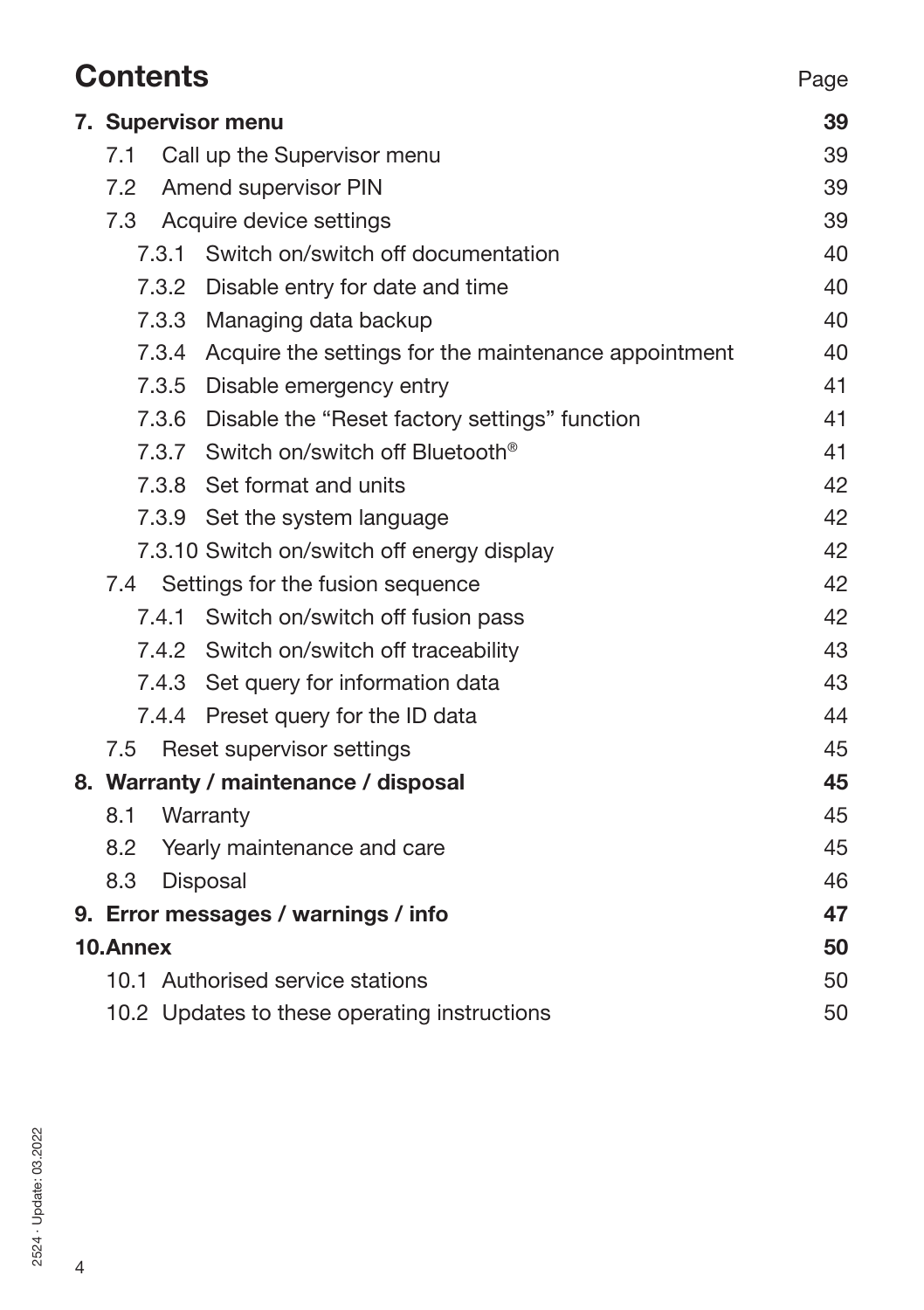## **1. Preliminary remarks**

## **1.1 Safety instructions and hints**

In these operating instructions, the following symbols with warnings are used:

| <b>Symbol</b>      | <b>Meaning</b>                                                                                 |
|--------------------|------------------------------------------------------------------------------------------------|
| <b>WARNING!</b>    | Danger to persons.<br>Failing to observe this can cause death or serious injury.               |
| <b>CAUTION</b>     | Danger to persons.<br>Failing to observe this can cause low to medium severity<br>injuries.    |
| <b>NOTICE</b>      | Danger to objects.<br>Failure to comply can result in objects damage.                          |
| <b>INFORMATION</b> | Application tips and other useful information.<br>Failing to observe this cannot cause injury. |

## **1.2 Intended use**

FRIAMAT fusion units are designed to apply a maximum fusion voltage of 48 V on the following:

- FRIALEN® safety fittings with HDPE pressure pipes (SDR 17-7),
- FRIALEN® XL large pipe installations with HDPE pressure pipes (SDR 17-7), and
- FRIAFIT® sewage fittings with HDPE sewage pipes (SDR 17-33).

FRIAMAT fusion units can also be used on fittings from other manufacturers when these components have a 24 digit barcode complying with ISO 13950:2007-03. With the optional 1D/2D scanner, the FRIAMAT is also ready to read and process 2D barcodes according to ISO 12176-5. The power ratings and technical data of both the fittings and the FRIAMAT fusion unit must be observed (see Section 3.14 "Technical data").

Intended use also includes adherence to:

- all of the instructions in these operating instructions,
- the general and specific processing specifications for electrofusion fittings, and
- the applicable accident prevention regulations, the environmental regulations, the statutory rules, the pertinent safety provisions, and all standards, laws, and directives applying in the country of use.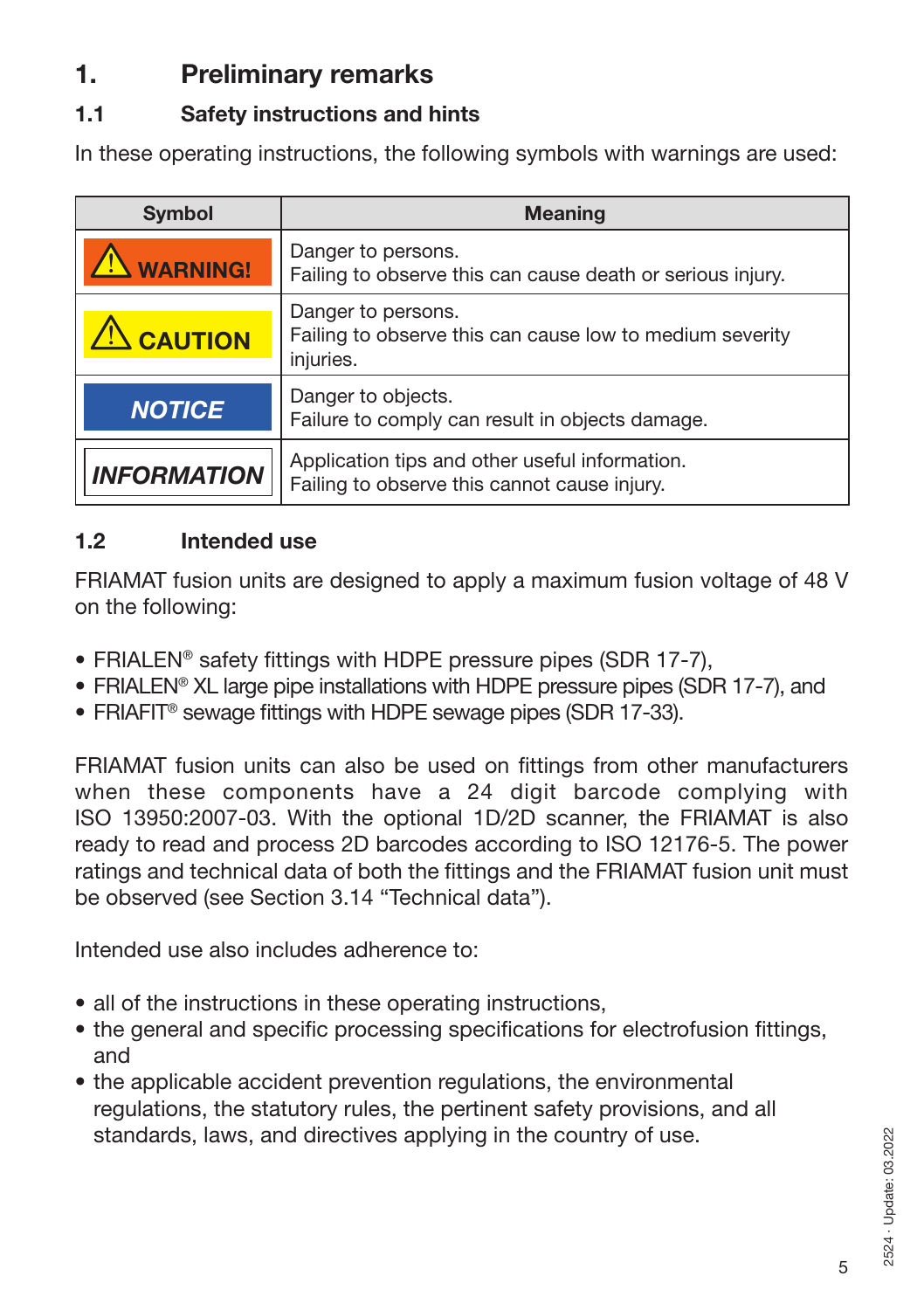#### **1.3 Important note on the restricted Bluetooth**® **usability in certain countries**

The FRIAMAT fusion unit is equipped with a Bluetooth<sup>®</sup> interface. At present, the use of the Bluetooth function is only permitted in the following countries:

| Australia       | Denmark       | Hongkong | Liechtenstein   | Poland   | Spain       |
|-----------------|---------------|----------|-----------------|----------|-------------|
| Austria         | Estonia       | Hungary  | Lithuania       | Portugal | Sweden      |
| Belgium         | Finland       | Iceland  | Luxembourg      | Romania  | Switzerland |
| <b>Bulgaria</b> | France        | Ireland  | Malta           | Russia   |             |
| Croatia         | Germany       | Israel   | the Netherlands | Serbia   |             |
| Cyprus          | Great Britain | Italy    | New Zealand     | Slovakia |             |
| Czech Republic  | Greece        | Latvia   | Norway          | Slovenia |             |

In all other countries the use of the Bluetooth® function is not permitted.

The operator must ensure that the country set in the FRIAMAT fusion unit (see chapter 6.1) corresponds to the current country of use during operation.

Furthermore, the operator must ensure that all users of the FRIAMAT fusion unit are informed of the country-specific restrictions on the usability of the Bluetooth® function before using the fusion unit. The operating manual of the fusion unit must always be carried with the fusion unit. In particular (but not exclusively) the user must be informed if the fusion unit is used or transported to countries in which the use of the Bluetooth® function is not permitted.

## *INFORMATION*

**Failure to observe the above may be deemed a violation of the law, which may entail penalties.**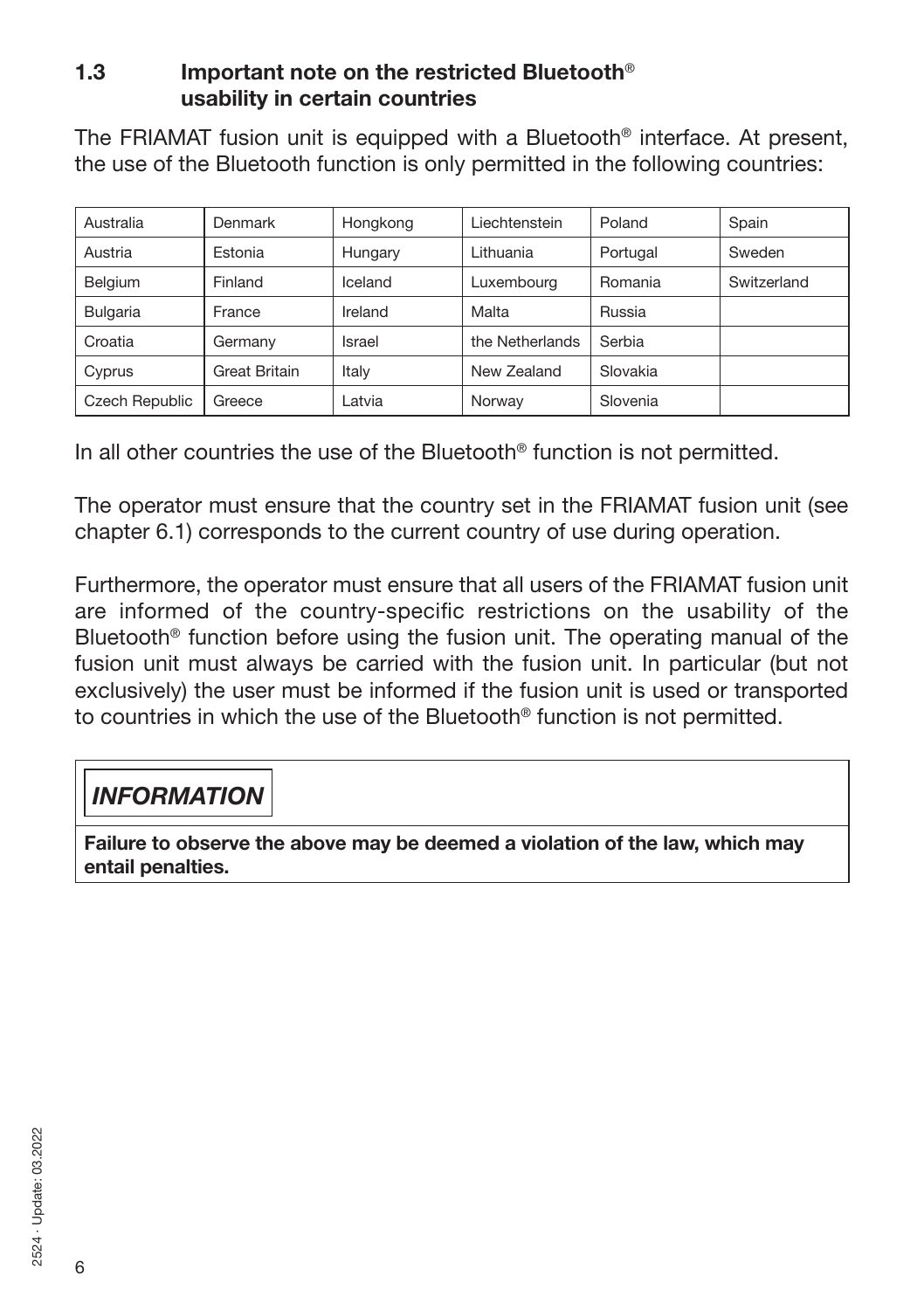## **2. Safety**

## **2.1 Functional reliability**

FRIAMAT fusion units are state of the art, built in accordance with the requirements under ISO 12176-2 and the acknowledged safety standards and fitted with the required safety devices. Prior to delivery, FRIAMAT fusion units are tested for correct and safe functioning. Failure to operate or otherwise use the equipment properly will pose a danger to:

- the health of the operator,
- the FRIAMAT fusion unit or other property of the user, or
- the efficiency of work with the FRIAMAT fusion unit.

Safety considerations forbid the following:

- modifications and changes to the FRIAMAT fusion unit and
- working with FRIAMAT fusion units with broken lead seals. Failing to observe the above makes all warranty claims void.

## **2.2 The operator's obligations**

Only trained personnel may work with the FRIAMAT fusion unit. In the work area, the operator is responsible for all third parties. The owner is obliged:

- to make the operating instructions accessible to the operator and
- to ensure that these instructions have been read and understood.

The operating instructions must be kept at all times with the FRIAMAT Fusion Unit (ideally in the mesh pocket on the transport box). They must be accessible to the operator at all times.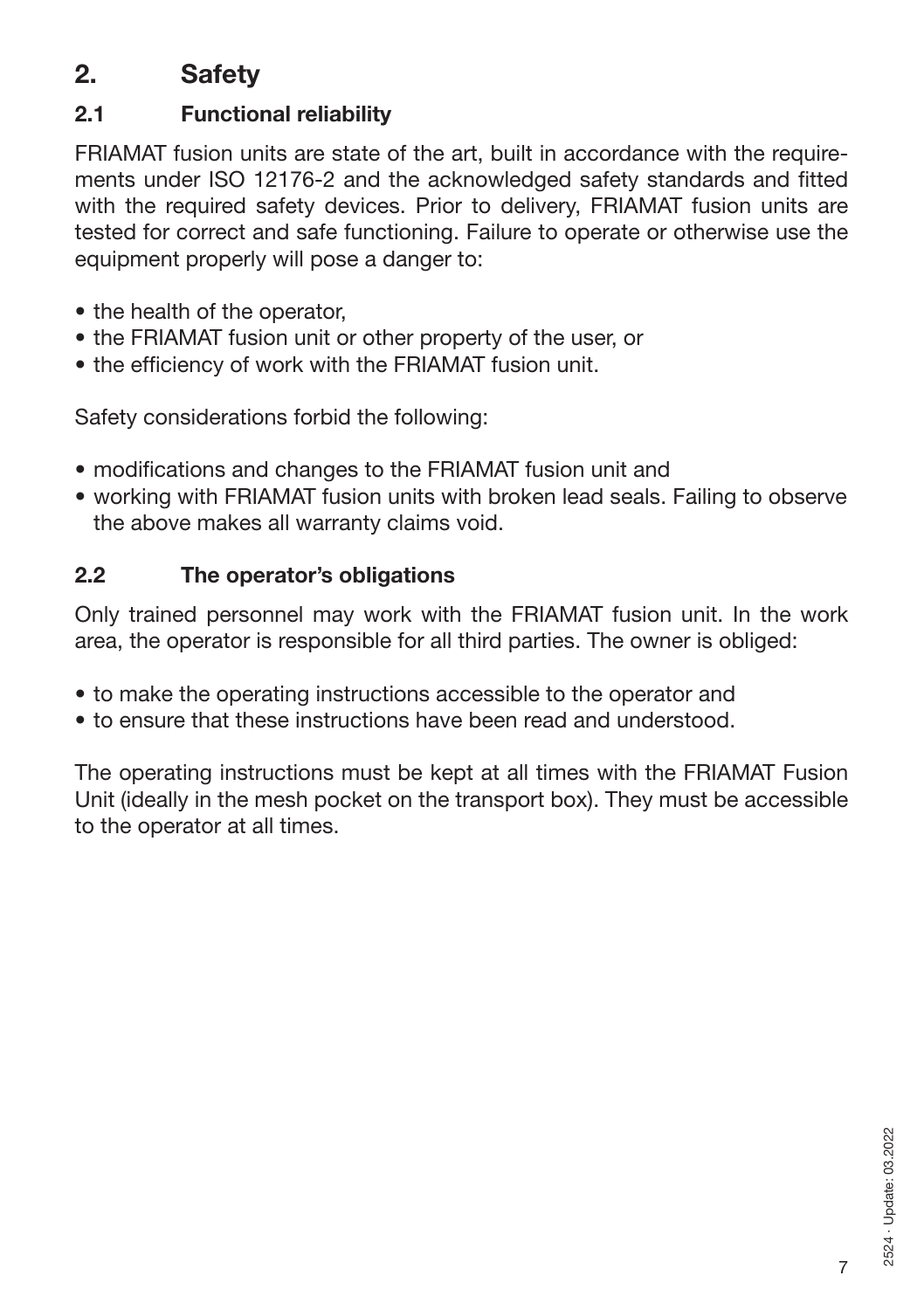## **WARNING!**

#### **Electric shock from live parts! Danger of death!**

- Never leave the FRIAMAT fusion unit unattended.
- Immediately replace damaged housings, connecting lines, and extension cables. Stop using the FRIAMAT fusion unit.
- Before all care and maintenance work, pull out the plug connecting the equipment.
- Maintenance and repair work must be performed by authorised Aliaxis Deutschland service stations only.
- Supply FRIAMAT fusion units only with the operating voltage specified on the ratings plate.
- Fit a residual current protective device (RCD) when this is prescribed.
- Do not remove or otherwise put safety protection out of operation.
- Immediately eliminate identified defects.

## **WARNING!**

**Danger of fire and explosion from highly flammable materials and potentially explosive atmospheres!**

- Keep away from flammable liquids and gases.
- Do not use in potentially explosive atmospheres (e.g. in areas where flammable gases, solvent vapours, or ignitable dusts can accumulate).
- Never leave the FRIAMAT fusion unit unattended.

## **2.4 Mains operation**

Out of doors (building sites), power outlets must be fitted with residual current protective devices (RCDs). The regulations governing RCDs must be observed.

## *NOTICE*

**Before commencing fusion, check the input voltage. The FRIAMAT fusion unit is designed for an input voltage range of 190-250 V!**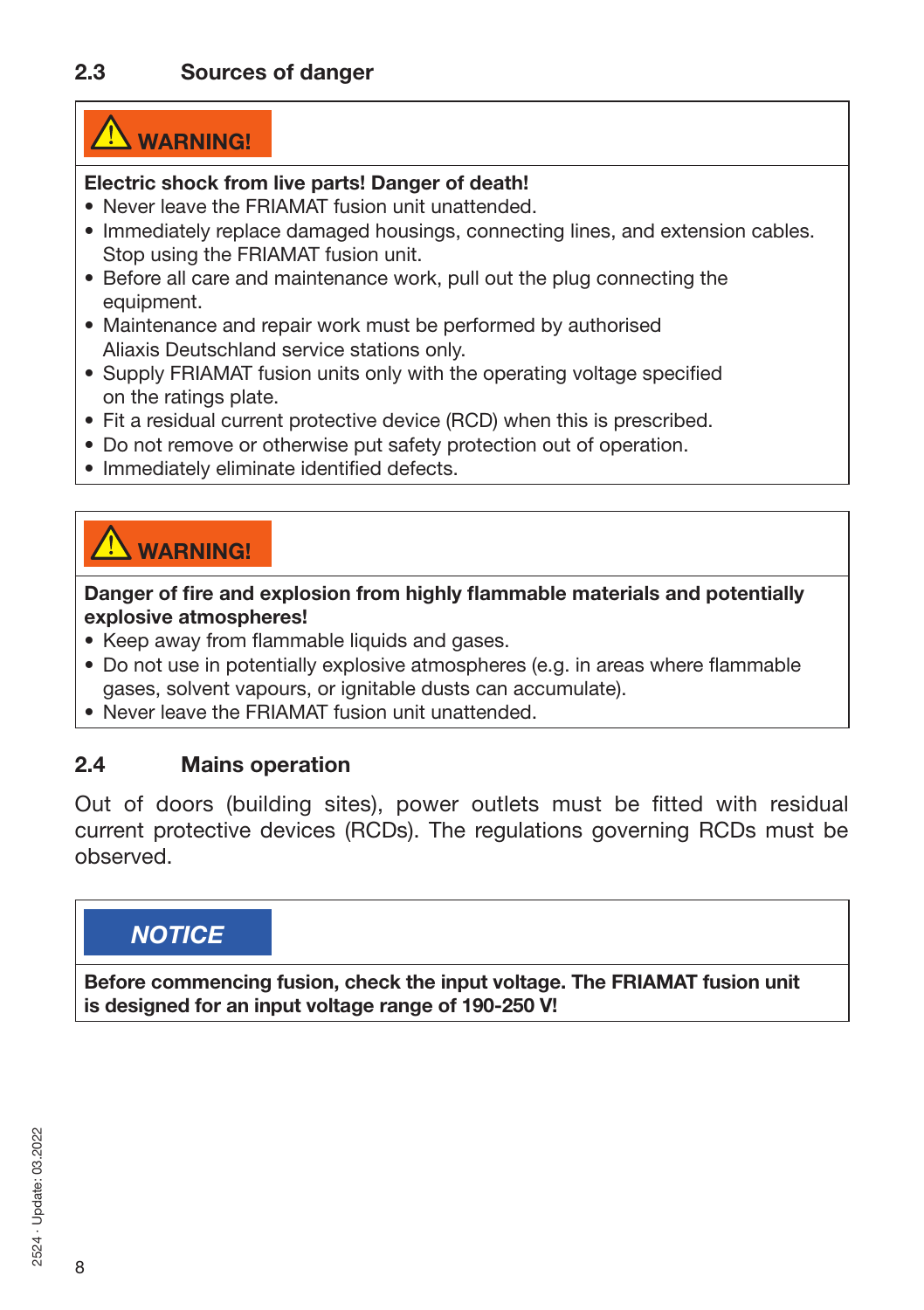## *NOTICE*

**Only those generators must be used that have been designed for industrial use on building sites. The operating instructions for the generator must be observed!**

The use of generators must comply with DVGW work sheet GW308, VDE 0100 Part 728, and the specifications and guidelines applying in the country of use.

## *INFORMATION*

**The rated power output required from the generator depends on the level needed for the largest fusion fitting, the connection conditions, the ambient conditions, the generator type, and its control characteristics. Generators from different series exhibit highly diverse control characteristics. The suitability of a specific generator, therefore, cannot be safeguarded even when it provides the required rated power output according to its technical data sheet.**

**In cases of doubt, e.g. when acquiring new equipment, contact our service hotline +49 (0)621 486-1533!**

Use only those generators that operate with frequencies within 44-66 'Hz.

First start the generator, and let it run for half a minute. If necessary, adjust the no-load voltage, limiting it to the voltage specified in the technical data of the generator. The generator (mains) fuse must be at least 16 A (slow blow).

## *NOTICE*

**During fusion, do not operate any other consumer from the same generator!**

On finishing fusion work, first pull out the plug connecting the device to the generator, and then switch off the generator.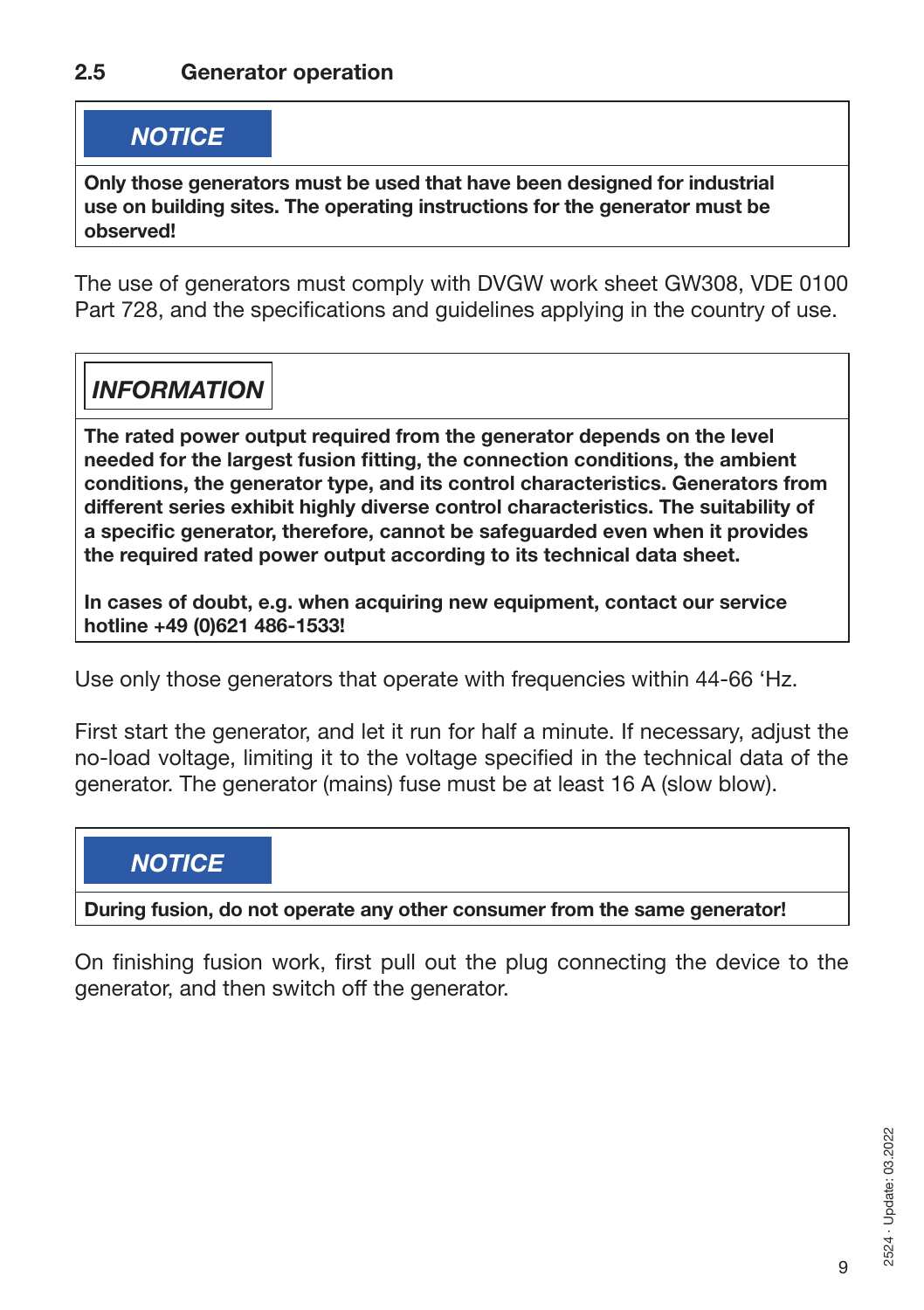## **2.6 Extension cable**

When using an extension cable, make sure it has an adequate conductor cross section:

- 2.5 mm<sup>2</sup> up to 50 m in length or
- 4 mm<sup>2</sup> up to 100 m in length.

## *NOTICE*

#### **Danger of overheating in the extension cable!**

The extension cable may be used only when it has been completely unwound and stretched out.

#### **2.7 Opening the device**

## **WARNING!**

#### **Electric shock from live parts! Danger of death!**

- Never open the FRIAMAT fusion unit when it is supplied with operating voltage!
- FRIAMAT fusion units may be opened only by specialised personnel from an authorised Aliaxis Deutschland service station!

#### **2.8 Safety measures at the installation site**

The connecting and fusion cables must be protected against sharp edges. Do not expose the FRIAMAT fusion unit to heavy mechanical loads.

FRIAMAT fusion units are splash proof. They may not, however, be immersed in water.

#### **2.9 Emergency**

In emergencies, immediately set the main switch to OFF, and disconnect the FRIAMAT fusion unit from the voltage supply.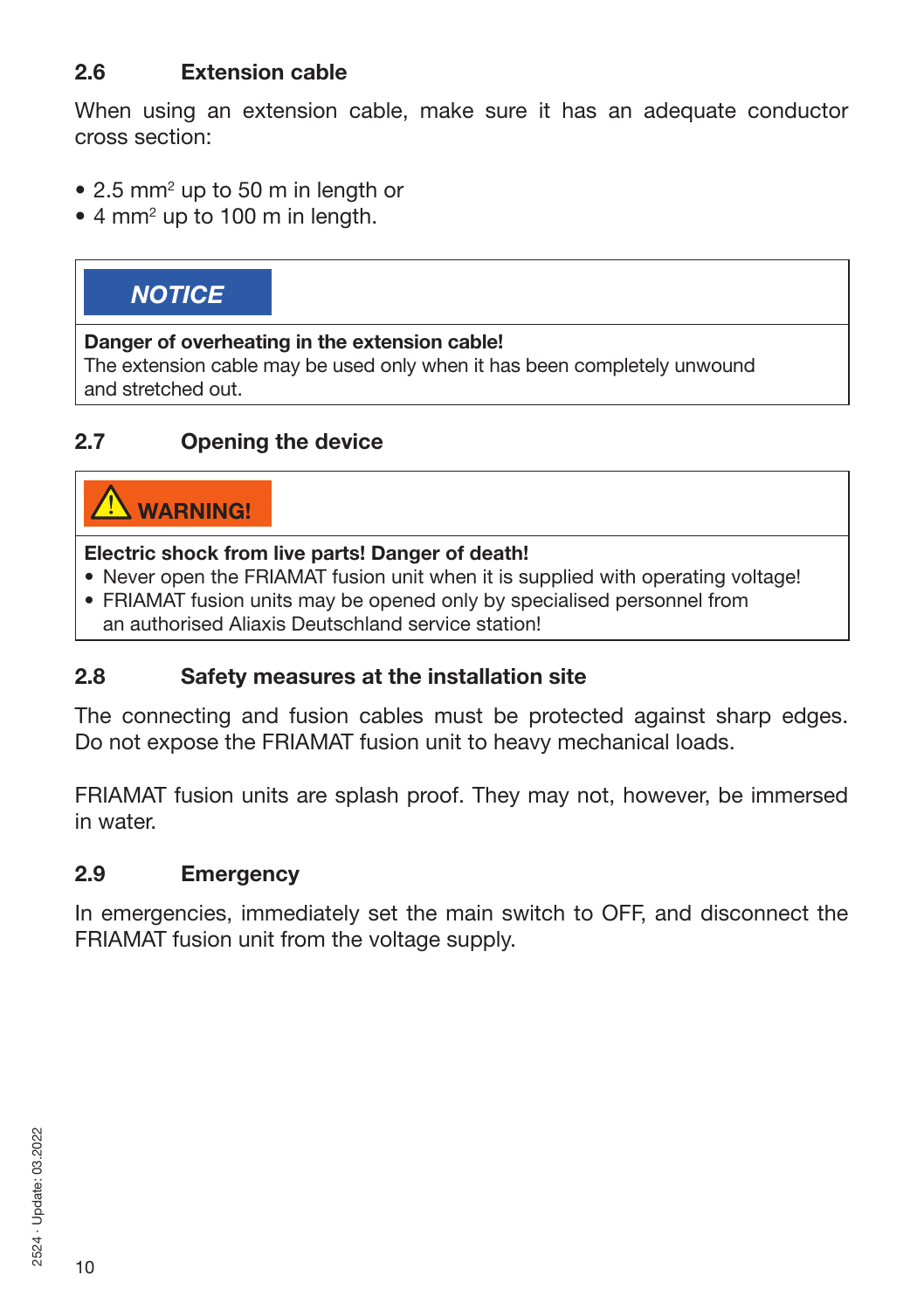## **3. Basic information**

**3.1 Layout/parts**





- 1 Main switch
- 2 Fusion cable with reader wand 5 Ventilation slots (air outlet)<br>or barcode scanner 6 Adapter bag or barcode scanner<br>
Front with display<br>
Front with display<br>
T Power cable
- 3 Front with display
- 4 USB interface with protective cap
- 
- 
- 
- and function keys 8 Ventilation slots (air intake)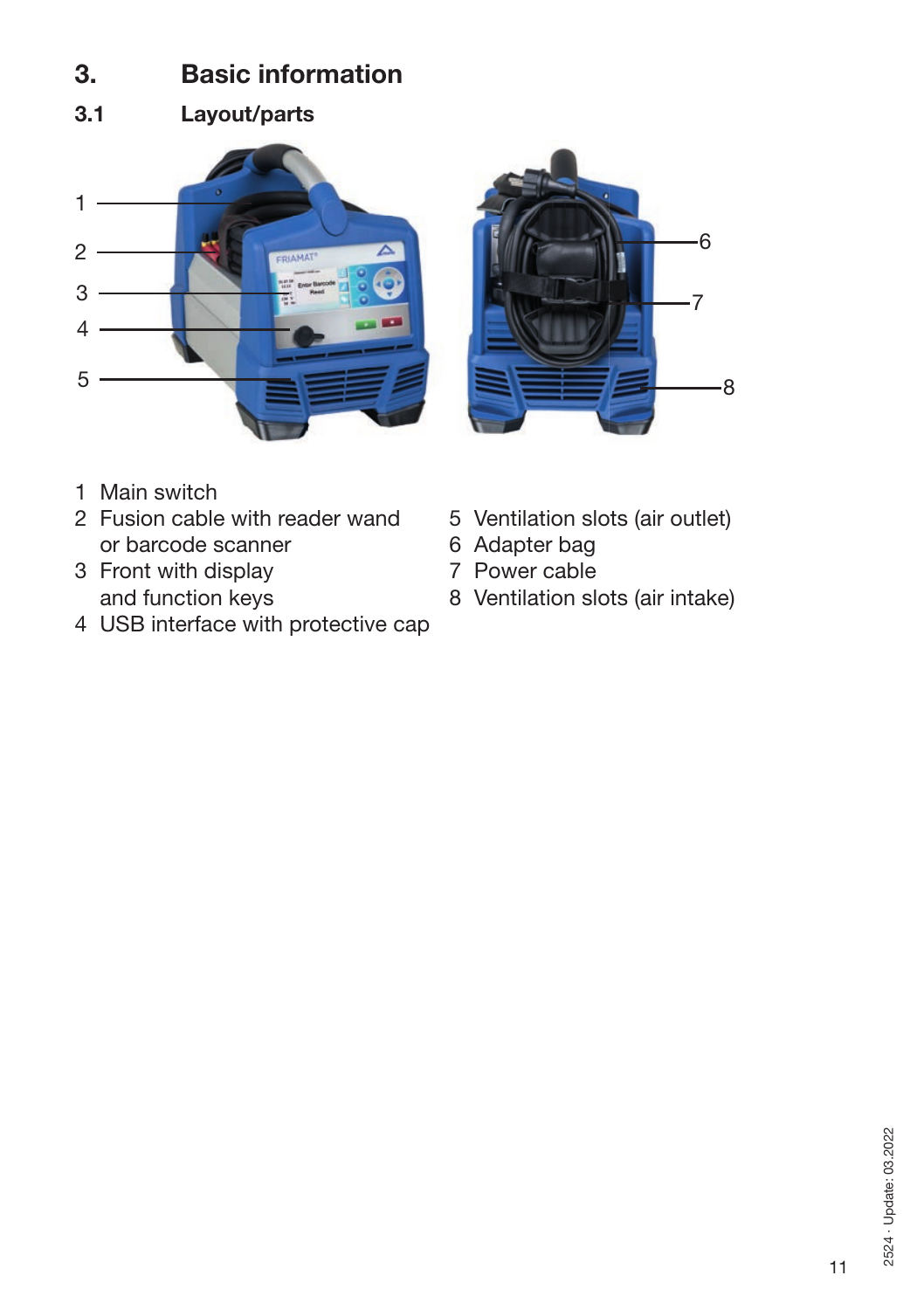

#### **1 Function keys**

The three blue function keys let you access the key symbols shown on the display (see section 3.4).

#### **2 Direction keys**

The direction keys (left/right/up/down) let you move the cursor through the menu structure. The selection is confirmed with OK or one of the function keys.

#### **3 START key**

The START key is used to start a fusion procedure. This key is also used to confirm messages on the display.

#### **4 STOP key**

The STOP key is used to abort a fusion procedure, to close sub or individual menus, and to cancel any input (without saving).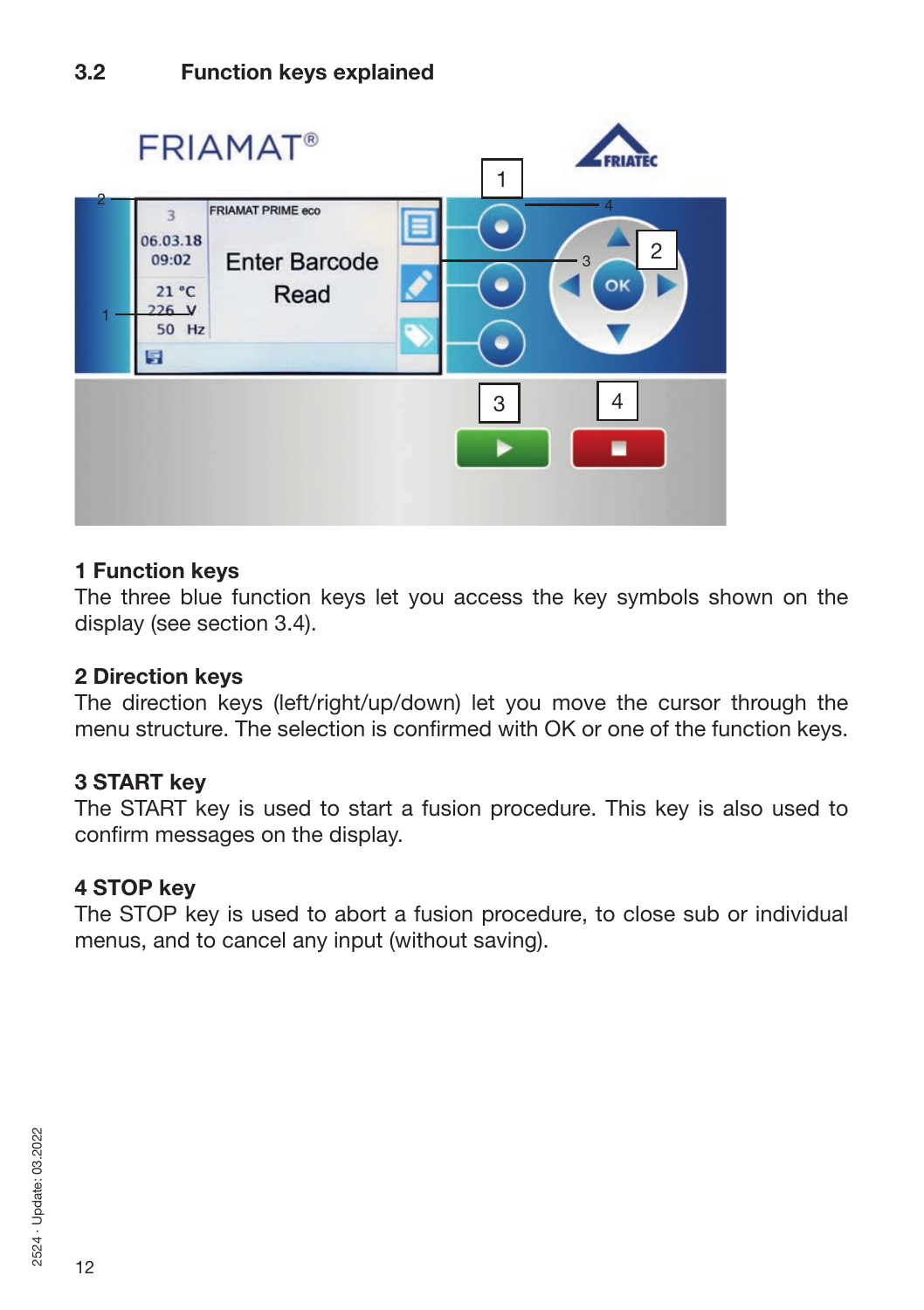

## **1 Function status symbols**

Symbols appear representing the functions that can be activated at this time. See also Section 3.5. Also shown is the next due maintenance (see also Section 8.2).

#### **2 View ambient details**

Key ambient details are shown (date, time, ambient temperature, voltage, and frequency).

#### **3 Main window**

The main window presents all inputs and details in each of the menus.

#### **4 Guide key symbols**

This presents the functions that are activated at each of the blue guide keys. The symbols shown vary depending on the menu selected (see also Section 3.4).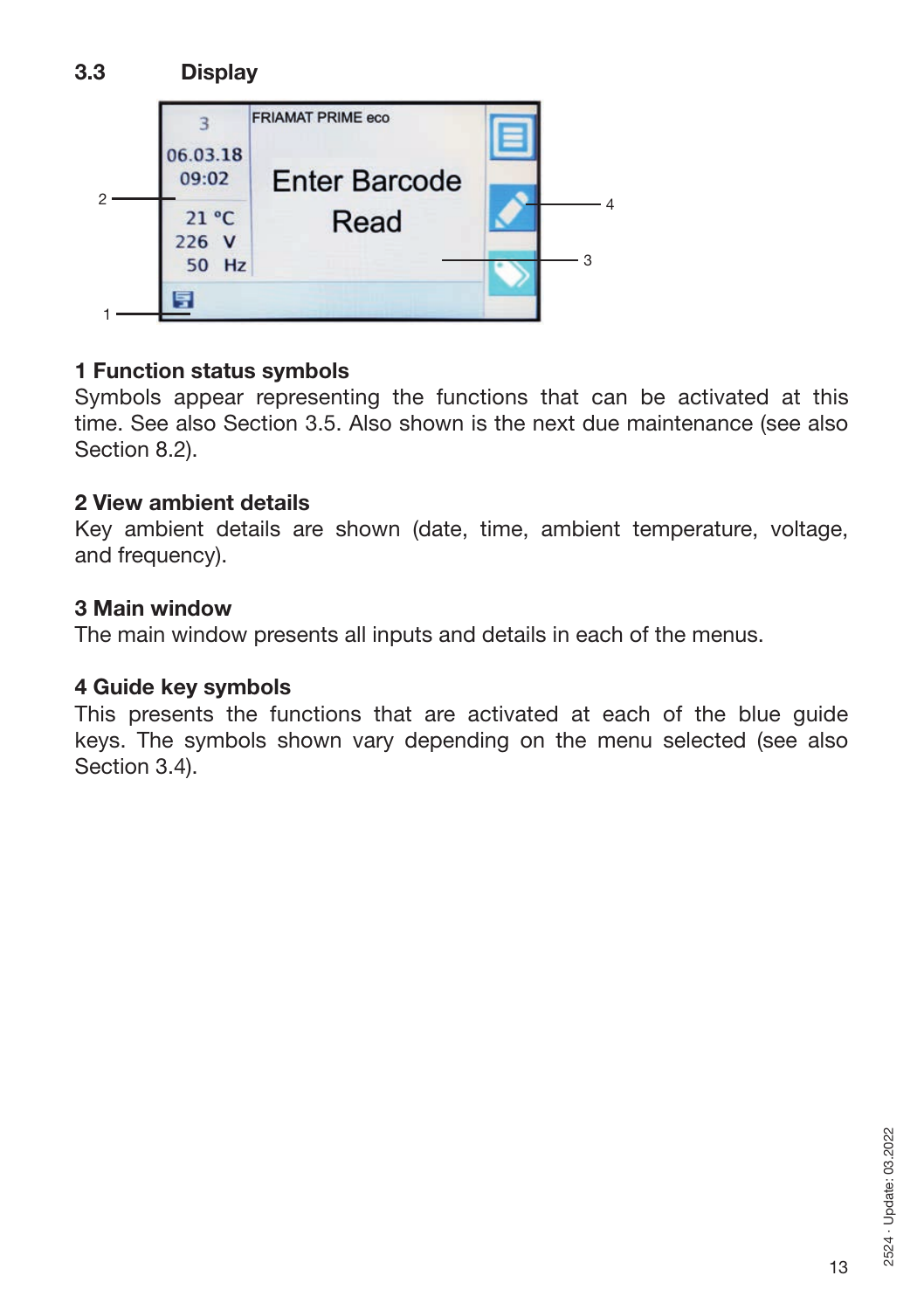## **3.4 Function key symbols explained**

| <b>Symbol</b>         | <b>Designation</b>             | <b>Description</b>                                                                                      |
|-----------------------|--------------------------------|---------------------------------------------------------------------------------------------------------|
|                       | Menu key                       | This opens the main menu                                                                                |
|                       | Input / emergency input<br>key | This lets you input a barcode manually,<br>e.g. when it cannot be read. This opens<br>a virtual keypad. |
| Ž                     | <b>ID Data key</b>             | This opens the "ID" Data input dialog for<br>taking Commission number, Seam number,<br>and GPS Data     |
| $\blacktriangledown$  | Confirm key                    | Depending on the context:<br>OK, Confirm, Apply, Save, Select<br>(a menu item)                          |
| ×                     | Cancel key                     | This ends an input and closes the dialog<br>without saving                                              |
| $\overline{\langle}$  | Back key                       | This takes you one step back in a menu,<br>sequence, or input (without changes)                         |
| $\bm{\triangleright}$ | Next key                       | This takes you to the next step in a<br>sequence or input                                               |
|                       | Backspace key                  | This virtual key (emergency inputs) deletes<br>the character to the left of the cursor.                 |
| $\ddot{\bullet}$      | OK key                         | Depending on the context: OK, Confirm,<br>Apply, Save, Select (a menu item)                             |
|                       | Recycle Bin key                | This removes/deletes commission numbers                                                                 |
|                       | Info Data key                  | This opens the Info Data dialog for taking<br>Info Text, Comment, and Subcontractor                     |
|                       | Details / Search               | To call up detailed information or for search<br>words (e.g. country of operation)                      |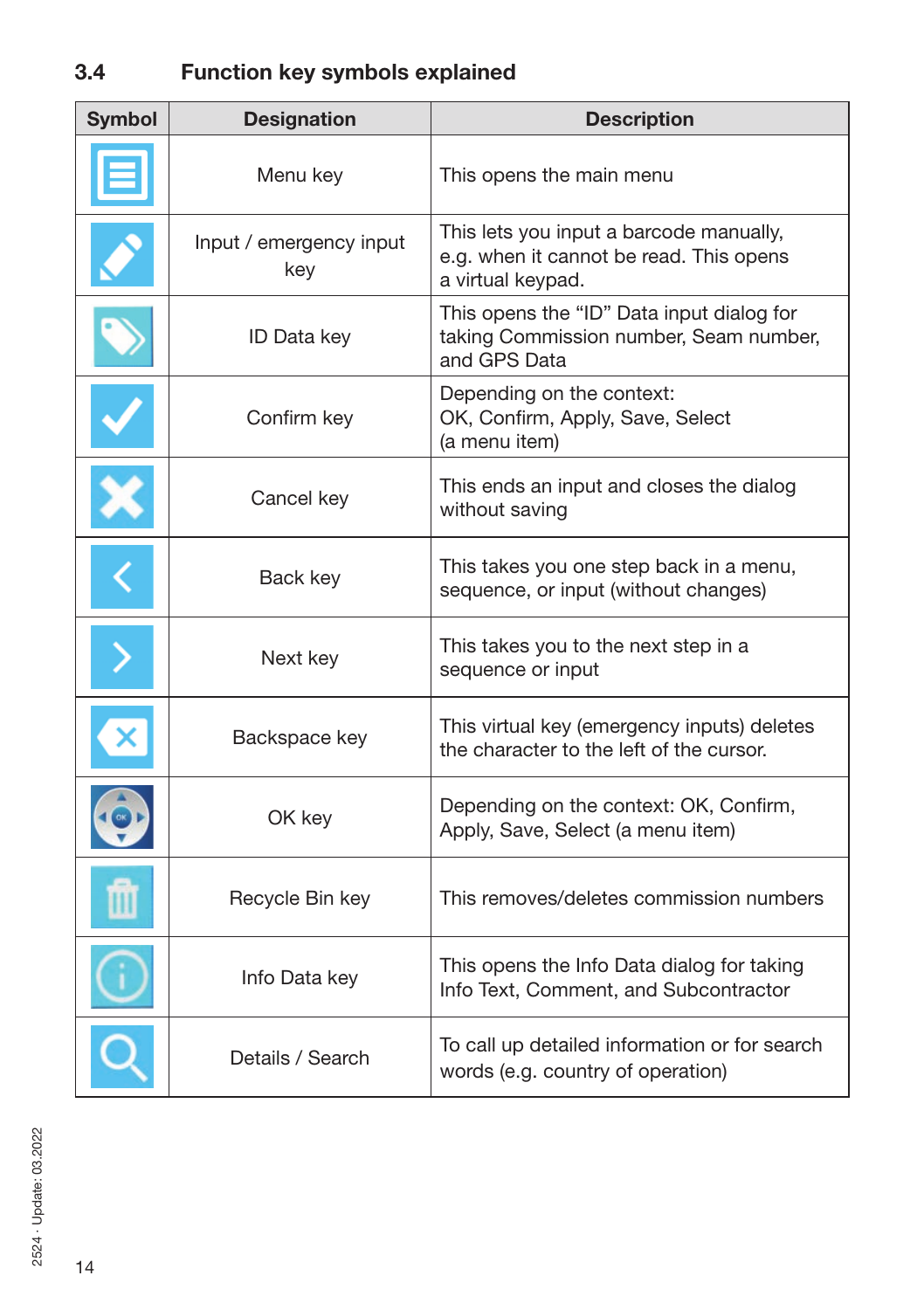## **3.5 Function status symbols explained**

| <b>Symbol</b>   | <b>Description</b>                                    |
|-----------------|-------------------------------------------------------|
| ħ               | Documentation is active.                              |
| No<br>5 C       | Seam numbers can be entered.                          |
|                 | Traceability barcodes can be entered.                 |
| No              | Pipe numbers can be entered.                          |
|                 | Pipe lengths can be entered.                          |
| <b>USB</b><br>譶 | USB has been connected.                               |
|                 | Maintenance date: Indication of the next maintenance. |
|                 | Bluetooth pairing active                              |

#### **3.6 Type plate**

The type plate lists the details specific to the FRIAMAT fusion unit and its unique device number.

#### **3.7 Reader wand**

To read in fusion barcodes and traceability barcodes, place the reader wand under a slight angle (like a pencil) in front of the barcode on the fitting. Now move the reader wand quickly over the whole label and a little beyond. Barcodes can be read in from right to left or vice versa. When the barcode has been read in correctly, the device emits an acoustic signal to confirm this. If the barcode cannot be read in the first time, repeat the procedure, this time under a different angle or at a different speed.

## *NOTICE*

**Protect the tip of the reader wand from dirt and damage!**

The condition of the reader wand tip has a direct effect on the legibility of barcodes.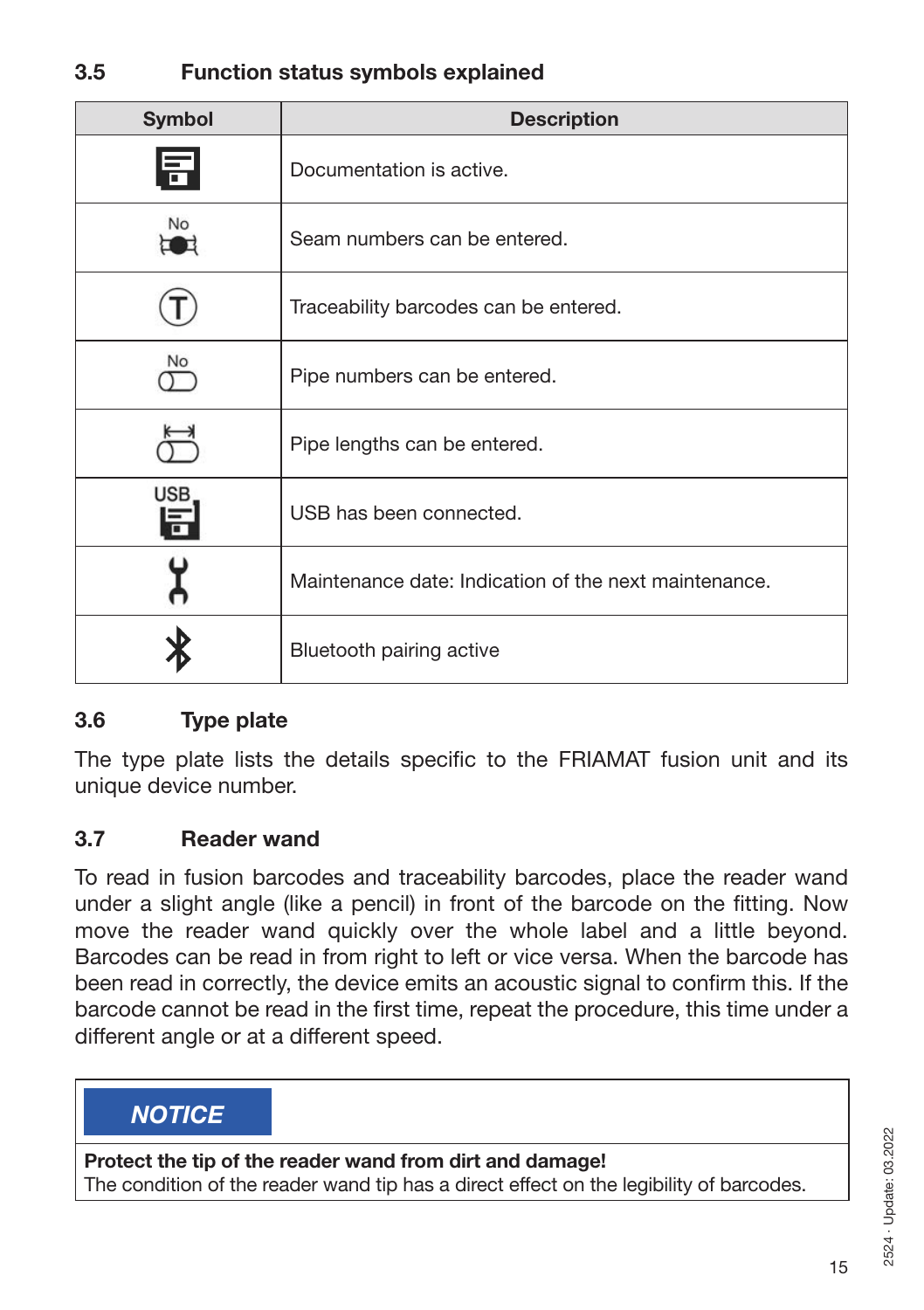## **3.8 Scanner**

The mini scanner reads in 1D fusion and traceability barcodes without physical contact. If fitted with the (optional) 1D/2D scanner, it can also read in 2D barcodes complying with ISO 12176-5. All you need to do is aim at the barcode and press the read button. The barcode is scanned by means of a red light strip that must cross over the whole barcode, whenever possible at the centre. The barcode is not detected properly when the red light strip does not cross the whole barcode.

The optimal results are obtained when the scanner is positioned a small distance over the barcode and successful, when the device emits an acoustic signal.

*NOTICE*

**Protect the reading window from dirt and scratches!** The condition of the reading window has a direct effect on the capabilities of the FRIAMAT scanner.

## **3.9 Protective cap for data interface**

The USB port is found directly behind the protective capand and this interface is also used as a service port. The protective cap for the data interface must be screwed on at all times to prevent contaminants and moisture ingress.

#### **3.10 Temperature probe**

FRIAMAT fusion units can be used only on electrofusion fittings with a barcode. When the barcode is scanned in the microprocessor controlled FRIAMAT fusion unit regulates and monitors the supplied energy fully automatically and defines the fusion time based on the ambient temperature. This ambient temperature is continuously measured by the temperature probe on the fusion cable.

Make sure that both the temperature probe and the fusion fitting are exposed to the same ambient temperatures. Avoid adverse processing situations, e.g. where the probe is exposed to intense sunlight and the fitting is in the shade. The temperature probe must be protected against damage.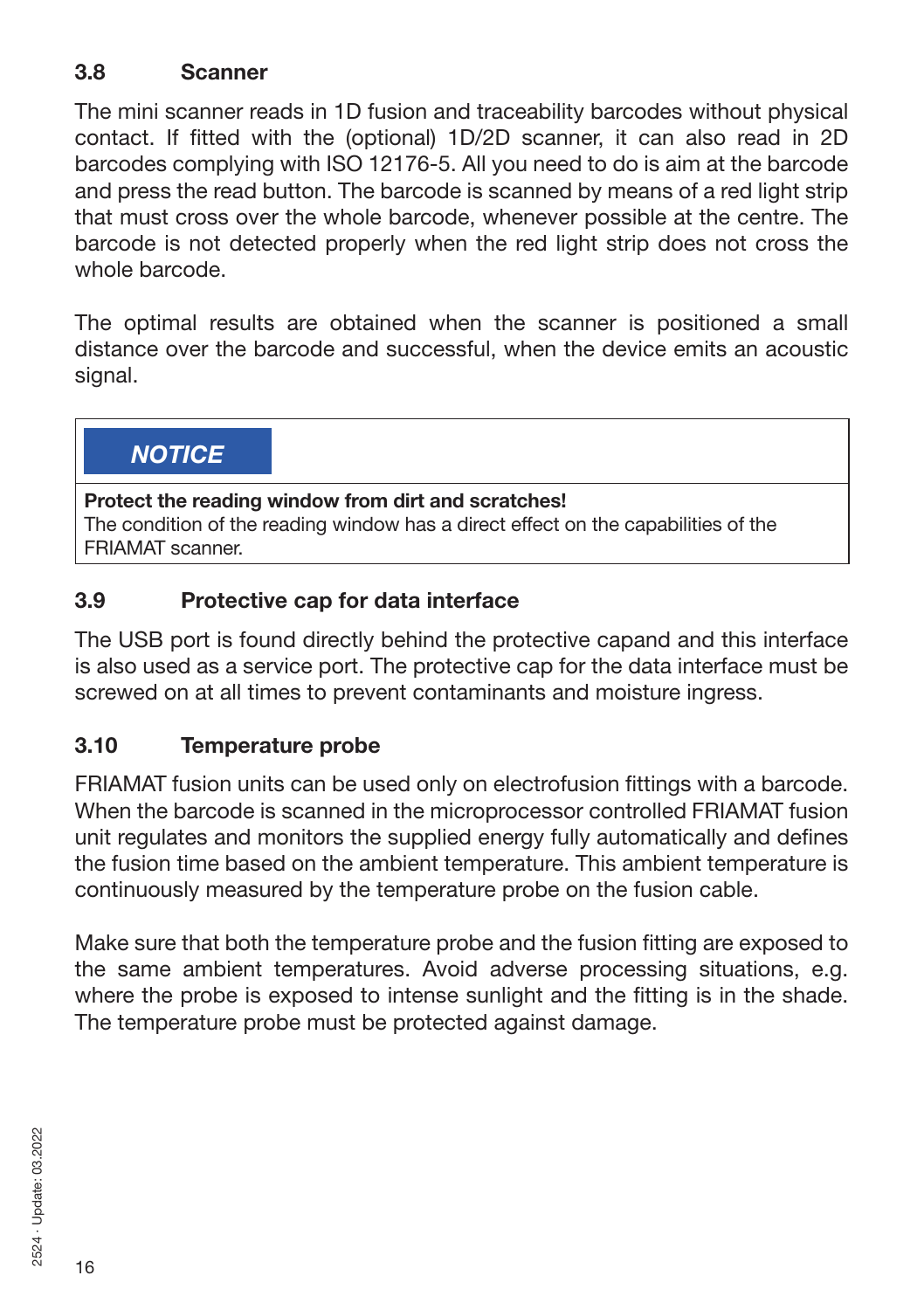## **3.11 Fan functionality**

How the fans function depends on the temperatures measured at the heat sink inside the FRIAMAT fusion unit. The fans switch ON automatically when the heat sink reaches a certain temperature. This is not only during the fusion process but also between fusion sessions, or after reactivation. This ensures reliable operations for continuous operation and during fusion on large dimensions.

## *INFORMATION*

#### **Reduce cooling times!**

In particular during multiple fusion work or on fittings requiring high power levels, leave the FRIAMAT fusion unit switched ON after each fusion. The fans can then reduce the heat sink temperature.

## **3.12 FRIAMAT preCHECK function**

#### **Standard procedure:**

Before every fusion process, the FRIAMAT conducts a preCHECK. This involves the device calculating from the fitting parameters, the current device status, and the ambient temperature whether this fusion can be executed to the end. Not until then can the fusion be started, and performance related fusion stops are reliably prevented as a result.

#### **Multiphase fusions based on 2D barcodes complying with ISO 12176-5:**

Thanks to the new 2D barcode standard ISO 12176-5, it is now possible for the first time to perform multiple fusions / fusion phases without repeated barcode reads. Performing two to nine fusion phases is termed multiphase fusions. This means that up to nine fusions can be performed immediately in succession on the one fitting / component. When this 2D barcode standard with multiphase fusions is applied, the FRIAMAT preCHECK function is **deactivated**. When the 2D barcode standard ISO 12176-5 is applied with only one fusion, the FRIAMAT preCHECK function is activated.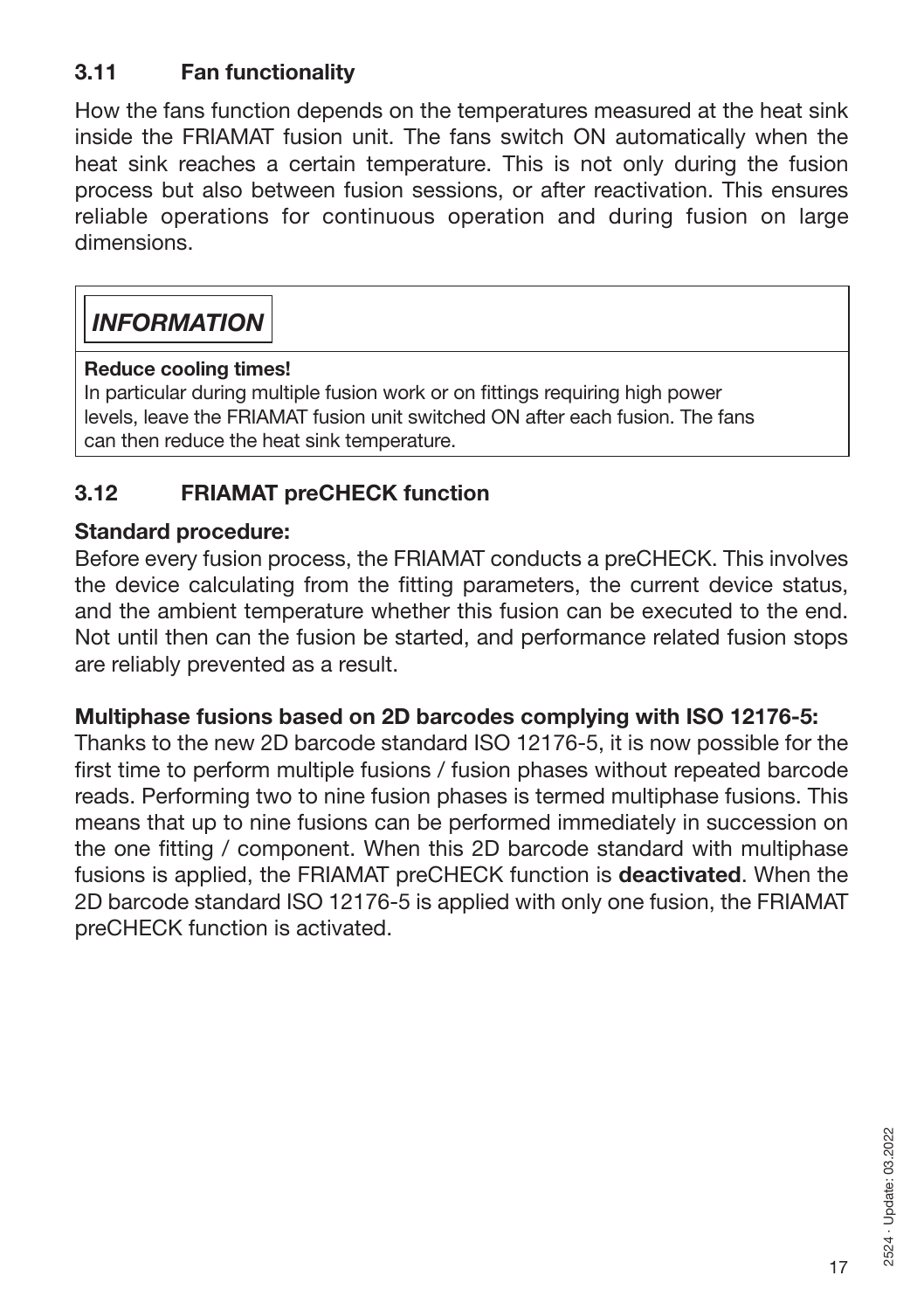## *NOTICE*

**When multiple fusions are performed without the FRIAMAT preCHECK function, very long duty cycles may cause excessive heating on the fusion unit. To prevent heat damage to the unit, the device is designed to stop the fusion process. A fusion process stopped in this manner is then unfinished. Once the fusion join has cooled down fully, fusion must be repeated. Observe here the processing instructions from the fitting manufacturer.**

## *INFORMATION*

**When performing multiphase fusions complying with ISO 12176-5 over long duty cycles, use the device only in a cooled state. This generally helps to avoid any undesirable stops to fusion**

#### **3.13 Signalling devices**

FRIAMAT fusion units confirm certain sequences of operations by emitting an acoustic signal (1, 2, 3, or 5 beeps). These signals mean the following:

- 1 beep: Read barcode confirmed.
- 2 beeps: Fusion procedure ended.
- 3 beeps: Supply voltage too low / too high.
- 5 beeps: Error! See display!

## *INFORMATION*

#### **Adjust the volume!**

The volume of these signals can be set to "high" or "low" in the "Basic Settings" menu. See also Section 6.1.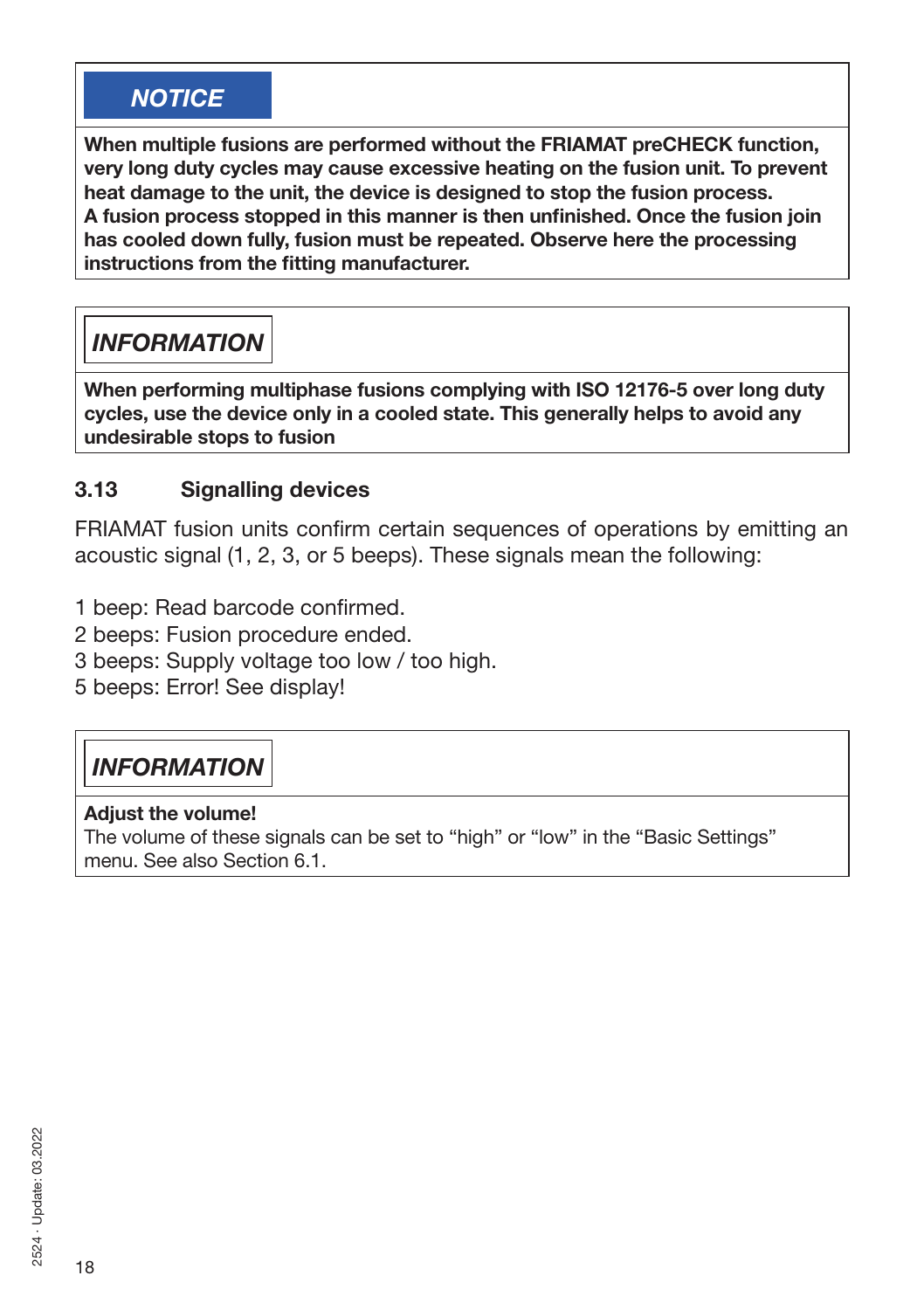| <b>Technical details*</b>                                                 | <b>FRIAMAT prime cco</b>                                                                                                                                                                                                                            |
|---------------------------------------------------------------------------|-----------------------------------------------------------------------------------------------------------------------------------------------------------------------------------------------------------------------------------------------------|
| Input voltage range                                                       | AC 190 V - 250 V                                                                                                                                                                                                                                    |
| Frequency range                                                           | 44 Hz66 Hz                                                                                                                                                                                                                                          |
| Current consumption                                                       | AC 16 A max.                                                                                                                                                                                                                                        |
| Input current                                                             | 3,5 kW                                                                                                                                                                                                                                              |
| Generator rated output<br>for fittings<br>$d 20 - d 160$<br>d 180 - d 900 | $\sim$ AC 2,4 kW<br>$~\sim$ AC 5,0 kW                                                                                                                                                                                                               |
| Unit fuse                                                                 | 16 A slow acting                                                                                                                                                                                                                                    |
| Housing                                                                   | international protection IP 54 DIN EN 60529<br>protection class I DIN EN 60335-1                                                                                                                                                                    |
| Connecting cable                                                          | 5 m with shaped plug                                                                                                                                                                                                                                |
| Fusion cable                                                              | 4 m with fitting connector, ø 4 mm                                                                                                                                                                                                                  |
| Barcode type                                                              | code 2/5 interleaved according to<br>ANSI HM 10.8 M-1983 and ISO CD 13950/08.94<br>code 128 as defined under ISO 12176-4<br>2D-code (QR; Aztec; Data Matrix)<br>according to ISO 12176-5                                                            |
| Operating temperature<br>range**                                          | $-20^{\circ}$ C $+50^{\circ}$ C**                                                                                                                                                                                                                   |
| Fusion current monitoring                                                 | short circuit 110 A<br>short circuit 1.70 x IN<br>interrupt 0.25 x IN                                                                                                                                                                               |
| Fusion voltage                                                            | max. DC 48V                                                                                                                                                                                                                                         |
| Data transfer interface                                                   | USB / Bluetooth Low Energy V4.2 (CE, FCC, IC certified)                                                                                                                                                                                             |
| Protocol format                                                           | PDF, CSV, FTD, JSON                                                                                                                                                                                                                                 |
| Protocol memory                                                           | 20.000                                                                                                                                                                                                                                              |
| Languages                                                                 | Bulgarian, Chinese, Croatian, Czech, Danish, Dutch,<br>English, Estonian, Finnish, French, German, Hebrew,<br>Hungarian, Italian, Latvian, Lithuanian, Polish,<br>Portuguese, Romanian, Russian, Slovakian,<br>Slovenian, Spanish, Swedish, Turkish |
| Dimensions W x D x H                                                      | 260 x 500 x 340 mm                                                                                                                                                                                                                                  |
| Weight                                                                    | approx. 18 kg                                                                                                                                                                                                                                       |
| Accessories                                                               | operating instructions, transport box                                                                                                                                                                                                               |
| Overvoltage classification                                                | Category II                                                                                                                                                                                                                                         |
| Approval/quality                                                          | CE, ISO 9001, WEEE Reg. No. DE 49130851,<br>RoHS, REACH                                                                                                                                                                                             |

\*: Specifications subject to change.

\*\*: Fusion work on fittings from other manufacturers must comply with their respective working temperature ranges!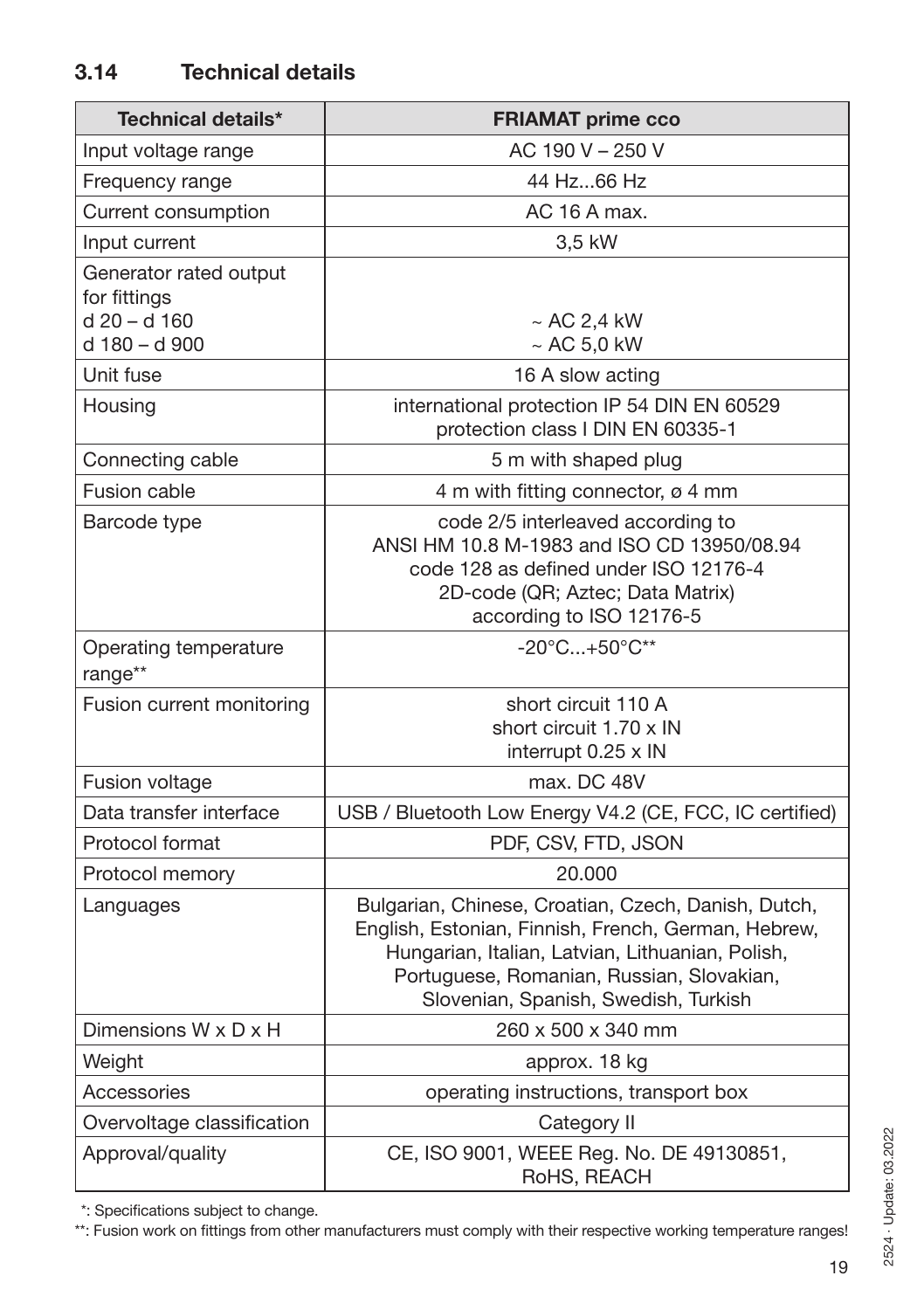## **3.15 Automatic activation of maintenance interval**

The maintenance interval stored in the FRIAMAT fusion unit (default: 12 months, see also Section 8.2) is not activated automatically until after the first fusion.

## *INFORMATION*

**The leading maintenance date is always shown on the display and may differ from the details on the service label attached to the FRIAMAT fusion unit!**

## **3.16 Transport/storage/dispatch**

The FRIAMAT fusion unit is delivered in a transport box. This transport box keeps it dry and protected against moisture. The box should always be used to transport the device. The temperature range for storage is -20 °C to +70 °C.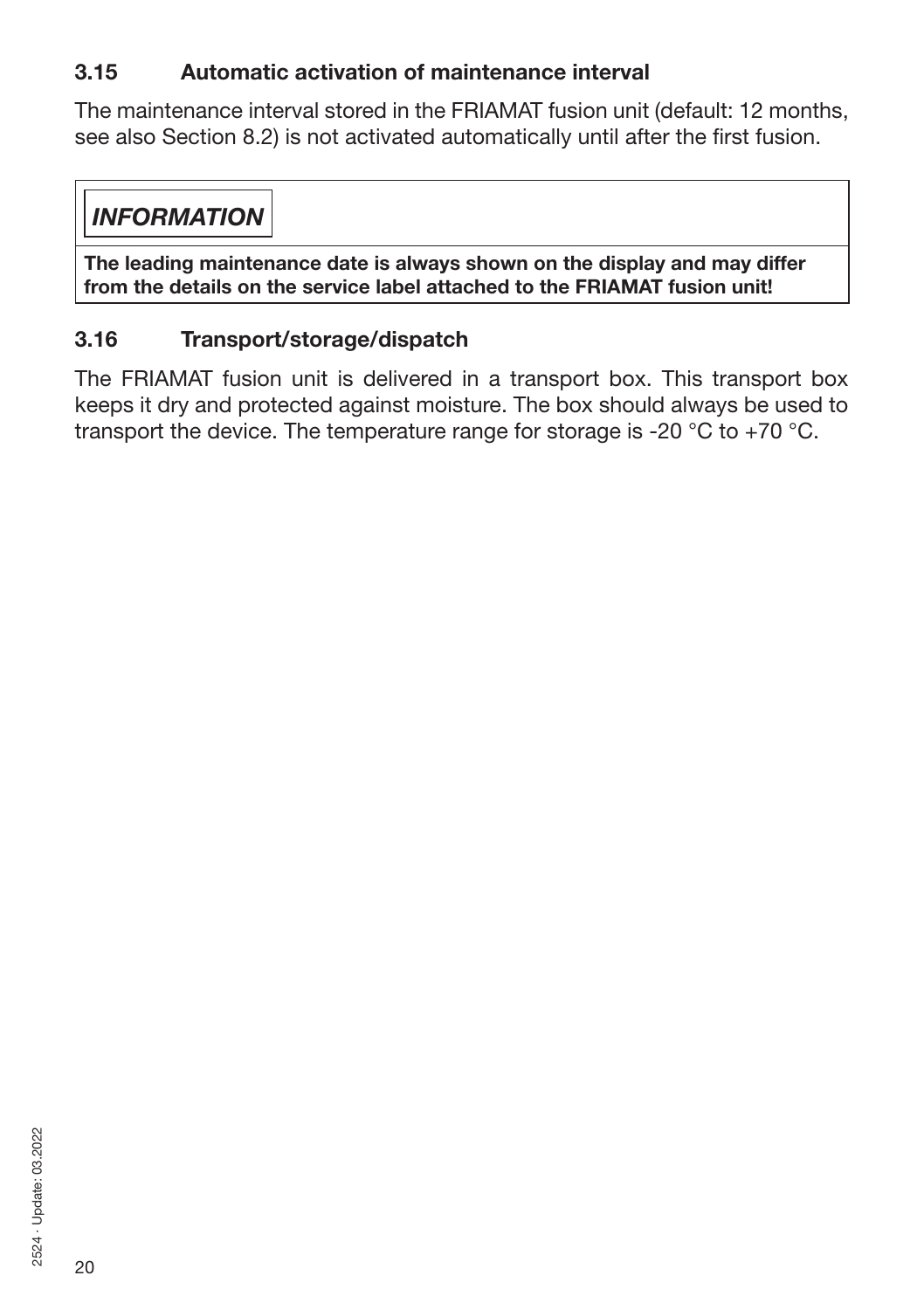## **4. First use**

When the FRIAMAT fusion unit is used for the first time, the user will be prompted once only to set the display language, the log language, and the country of use. These settings can be edited at any time at their respective function keys in the menu "Basic Settings" (see Section 6.1).

## **4.1 Activating and registering the device**

Before the user can activate and operate the FRIAMAT fusion unit, he must first complete the activation dialogue now opening. Here the user must use a smartphone's camera to capture the QR code appearing on the FRIAMAT fusion unit's display. Then he must tap the URL now appearing, and start entering the activation data on the smartphone. An external app for capturing the QR code is now no longer necessary on Android 9.0 and Apple iOS 11 systems or later.



*INFORMATION*

**Instead of scanning the QR code, the user may as an alternative enter the URL https://aliaxis.de/sw-update in the smartphone.**

This URL opens on the user's smartphone the registration dialogue where he must enter the ID no. of the device he wants to activate, his company, and an email address of the device's owner. We recommend entering an email address that is not subject to regular revision nor contains any personnel related data. Once the user has confirmed the entered data, a four digit activation PIN is sent to the entered email address. This four digit activation PIN must then be entered in the activation dialogue on the FRIAMAT fusion unit's display.

## *INFORMATION*

#### **If using entered personal data:**

Any personal email address entered in the FRIAMAT fusion unit's activation dialogue will be stored and used by Aliaxis Deutschland as a fast, simple means to inform this email address's owner of the availability of new software updates and new device features

To skip the activation dialogue, press the Cancel key to activate the device at a later time. In this case, the prompt to activate the device will appear every time the FRIAMAT fusion unit is switched on.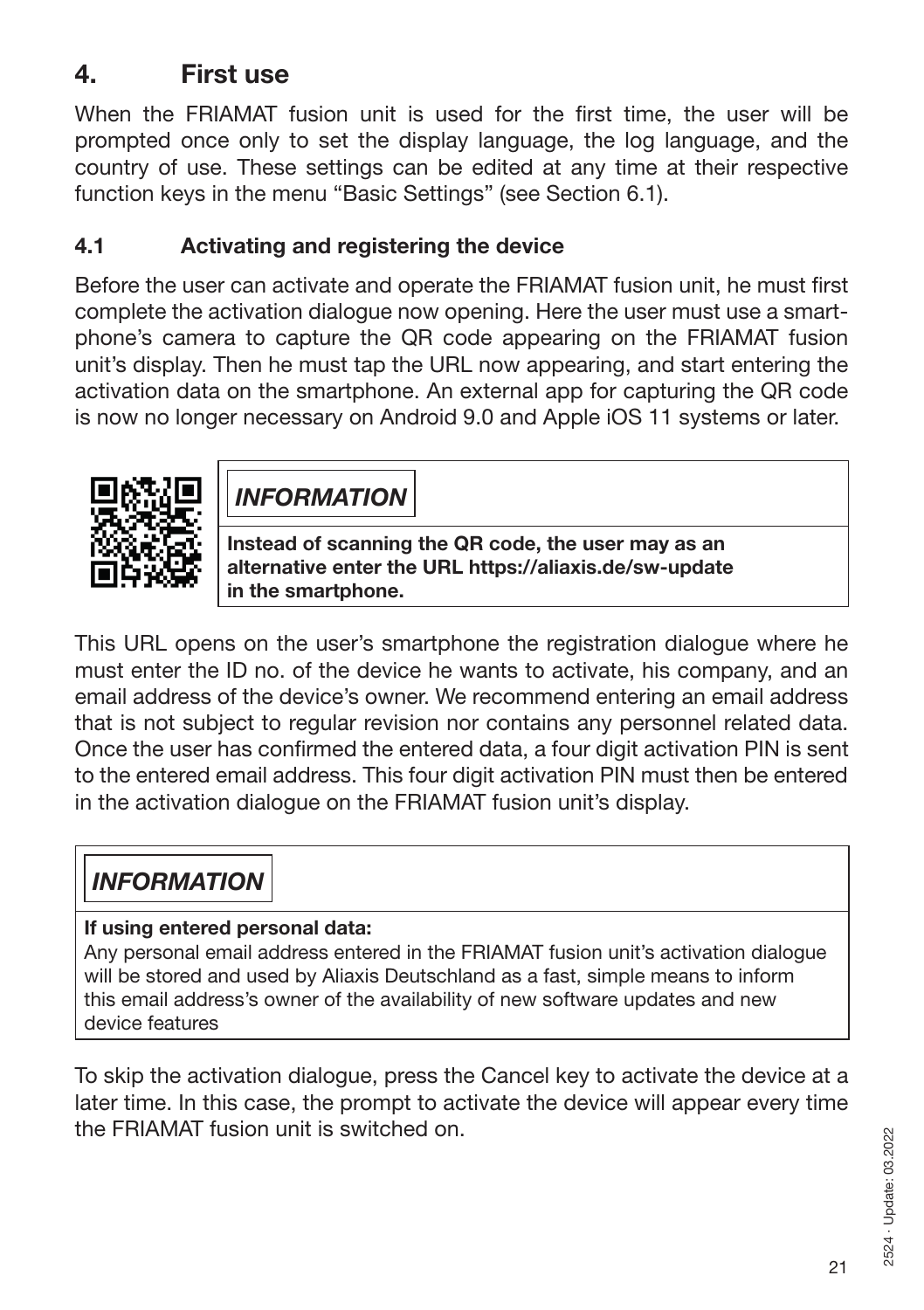## *INFORMATION*

#### **Device registration in the customer portal at www.aliaxis.de/portal/en** Independently of the activation dialogue on its display, the FRIAMAT fusion unit can also be registered www.aliaxis.de/portal/en via the FRIAMAT Software Update module in the Aliaxis Deutschland GmbH customer portal at www.aliaxis.de/portal/en. This, though, does not activate the FRIAMAT fusion unit, and no activation PIN is generated.

## **Software update**

The "FRIAMAT Software Update" module provides the possibility to receive new device-specific information and innovations by email for registered fusion devices, as well as to download available software updates.

After registration of the device in the "FRIAMAT Software Update" module, update notifications and additional, ongoing device-specific information and innovations for the registered FRIAMAT fusion devices will be sent by email from Aliaxis Deutschland and its affiliated companies to the email address which are stored in the user account of the customer portal.

The user can download software updates and install them on the device themself (refer to Chapter 6.7. Install software update, P.38).

## *INFORMATION*

**In case of sale of the registered FRIAMAT fusion unit, the user has to inform the new owner about the update possibilities and the use of the module "FRIAMAT Software Update" in the customer portal on www.aliaxis.de/en and to inform Aliaxis Deutschland about the change of ownership, naming the new owner.**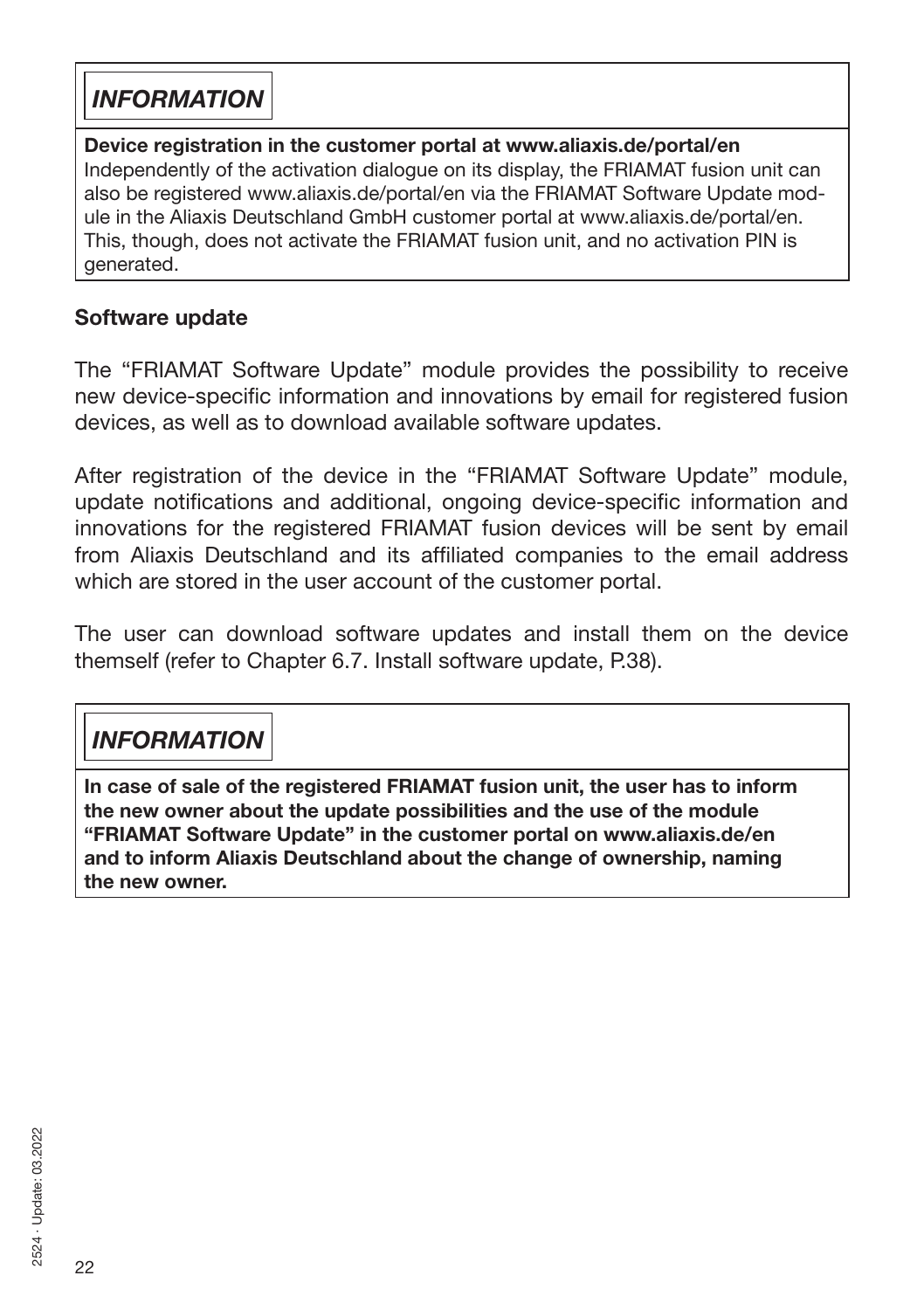## **5. "Fusion" sequence**

## **5.1 Siting, connection, and startup**

Before every use, you should check that the FRIAMAT fusion unit is not damaged and operates properly within the specifications. All parts must be correctly installed and all conditions fulfilled. Only then can the device operate properly.

The FRIAMAT fusion unit can be sited and operated out of doors when it is protected against rain and moisture.

- 1. The FRIAMAT fusion unit must be on level ground.
- 2. Prepare the fitting and pipes for fusion in compliance with the assembly instructions.
- 3. Make sure that the fitting's contact pins are accessible for connection to the fusion plugs.

## **CAUTION**

#### **Danger of overheating in the cables!**

Before use, all cables must always be unwound completely. This applies to the device, fusion, and extension cables.

- 4. Connect the device to the power supply (mains or generator). To do so, insert the device's plug into the socket.
- 5. If necessary, use an extension cable. Make sure that the conductor cross section is adequate (see also Section 2.6).
- 6. When operating with a generator, make sure that it is fused with at least 16 A (slow acting, see also Section 2.5).
- 7. When operating with a generator, first start the generator and let it warm up for 30 seconds.
- 8. Switch ON the FRIAMAT fusion unit at its main switch.

## **AUTION**

#### **Danger of scorching!**

The contact areas on the fusion plugs and fitting must be clean.

- Soiled contacts can cause the plug to overheat, damaging it.
- If necessary, wipe clean any contaminants.
- You must always protect the plugs against contamination.
- When a deposit has formed that cannot be removed completely, the fusion plugs must be replaced.
- First examine the fusion plugs and the fitting's insert contacts for contamination, then connect them.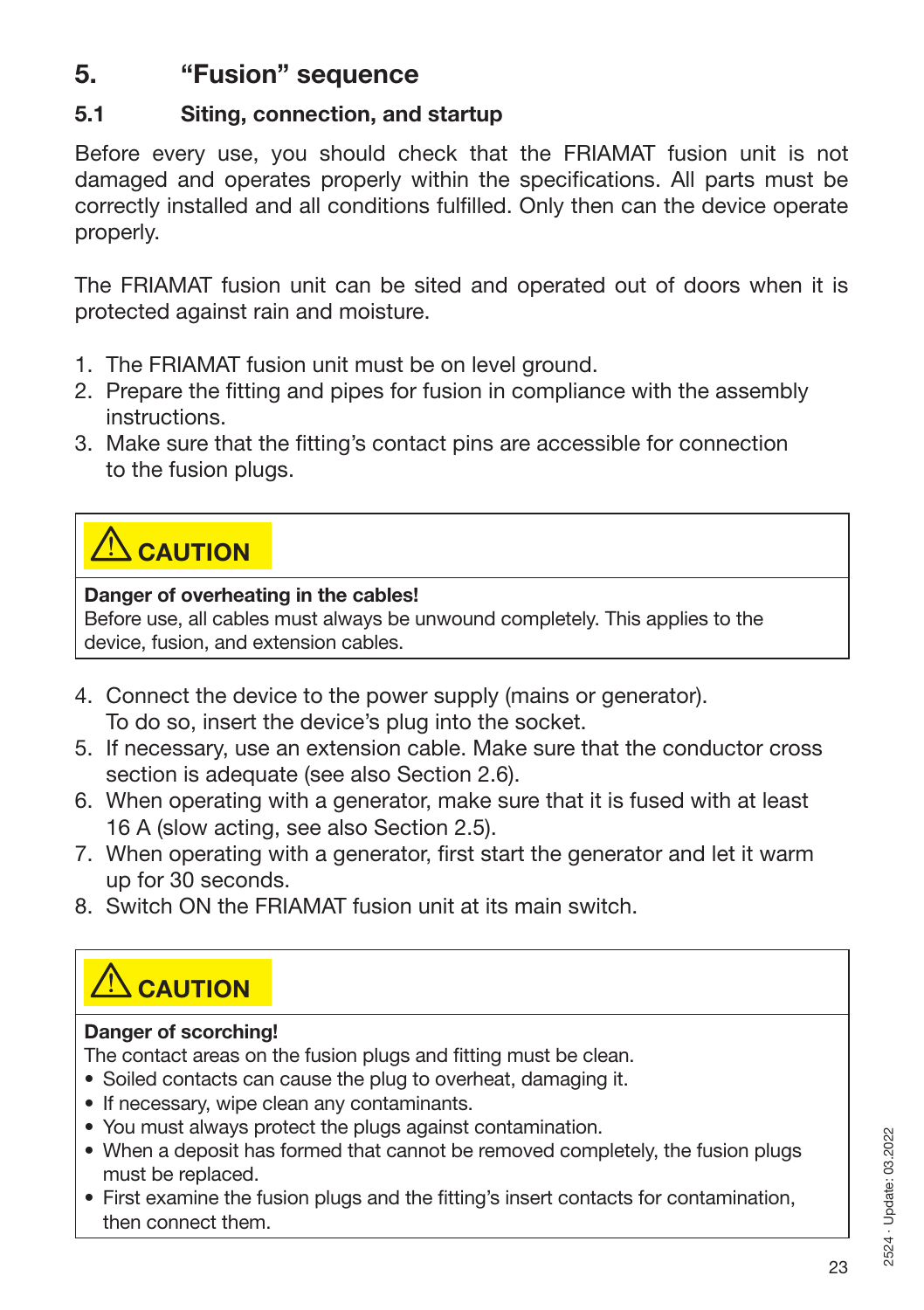#### **Only original FRIATEC fusion plugs (art. no. 624529) may be used!**

- 9. Connect the fusion plugs to the contact pins on the fitting.
- 10. The fusion plugs must be attached completely to the fitting's pins, i.e. over their whole internal contact length.

## **5.2 Reading the barcode**

- 1. Read in the barcode: use exclusively the barcode affixed to or provided with the contacted fitting.
- 2. If the barcode label is missing or damaged, you can use the barcode on an identical fitting from the same manufacturer and the same batch. In cases of doubt, contact the fitting manufacturer's hotline.

*NOTICE*

**It is forbidden to read in a replacement barcode on a different fitting!**

- 3. Read in the barcode with a reader wand or mini scanner, or the 2D barcode with a 1D/2D scanner (see also Sections 3.7 and 3.8).
- 4. A correctly read barcode is confirmed with an acoustic signal.

## *INFORMATION*

**When an acoustic signal is not emitted, examine the reader wand or scanner for contamination or damage. If necessary, you can also perform the fusion in emergency input mode (see Section 6.6)!**

## **5.3 Starting the fusion procedure**

## **CAUTION!**

#### **Danger of burning injury!**

In rare cases, hot PE melt can exit when the fusion sequence malfunctions. A safety distance of at least 1 m must be kept from the fusion site.

## *NOTICE*

**Do not connect any other consumers during fusion!**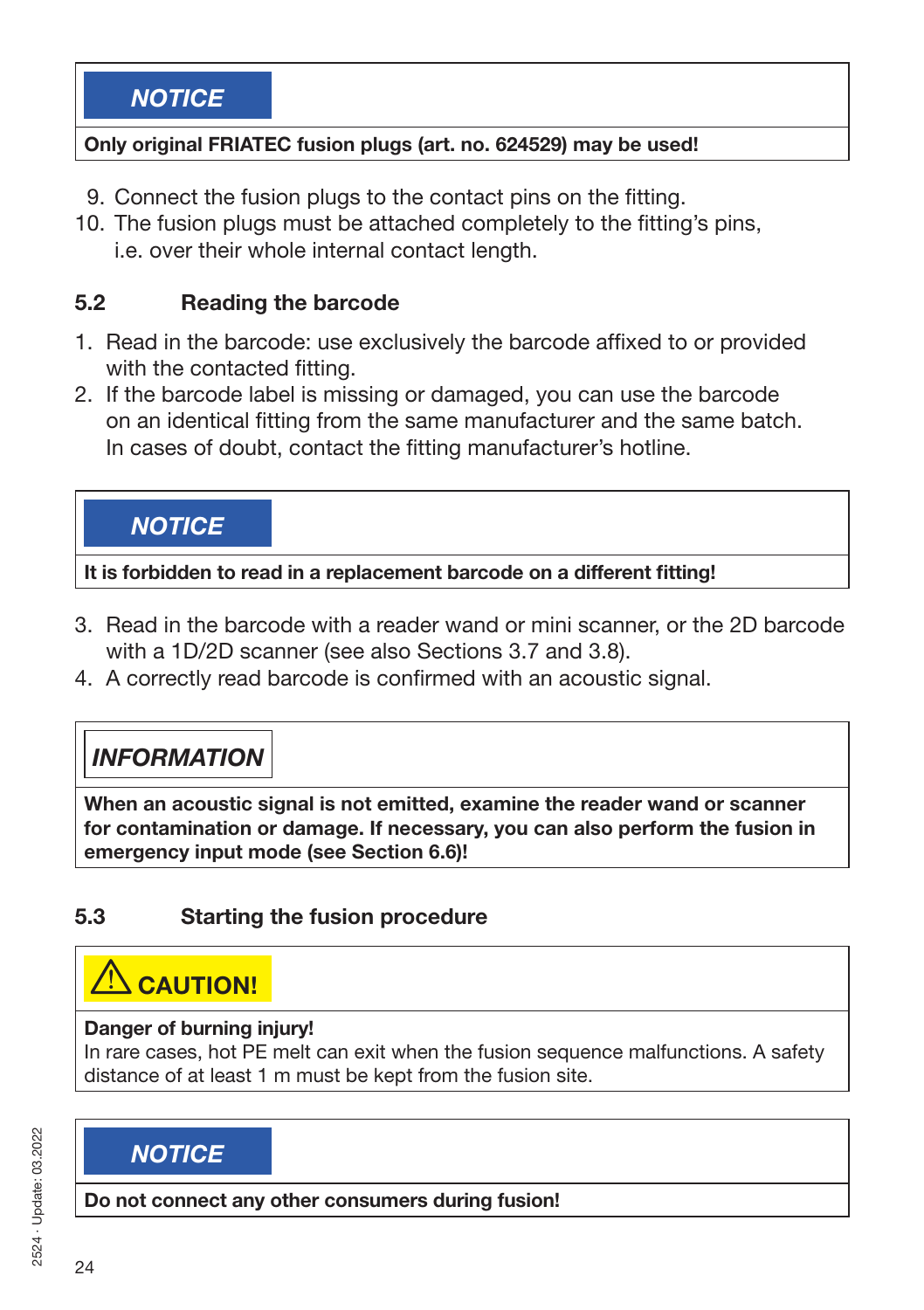You can stop the fusion procedure at any time by pressing the STOP key. Fusion can be resumed after the fusion joint has cooled completely (and all causes of the fault have been eliminated). Observe here the processing instructions from the fitting manufacturer.

## *INFORMATION*

**When an acoustic signal is not emitted confirming the read-in process, examine the wand or scanner for contamination or damage. If necessary, you can also perform the fusion in emergency input mode (see Section 6.6)!**

Operating step

- 1. **"Pipe Processed?"** appears on the display. When applicable, confirm this with the (START) or the (Next) function key.
- 2. The fitting data then appears again. These must then be checked and confirmed by the user.
- 3. Press the (START) key to initiate the fusion procedure. The ambient temperature is measured and the resistance of the connected fitting determined ("Check" appears on the display). The connected fitting and the FRIAMAT preCHECK function are now confirmed. On a positive result the fusion starts automatically and display shows the fusion progress. This shows the time in seconds of the duration of fusion and the fusion time left.
- 4. "Fusion successful" on the display means: Fusion procedure has ended. "Fusion time nom" and "Fusion time act" mean nominal and actual fusion time and must agree.
- 5. Note the fusion parameters on the pipe/fitting. This also serves to prevent double fusions.
- 6. "Fusion successful" with "Fusion time nom" and "Fusion time act" must always be acknowledged with OK or, alternatively, with the START or STOP key. The fusion procedure has ended, and the FRIAMAT fusion unit is ready for the next fusion.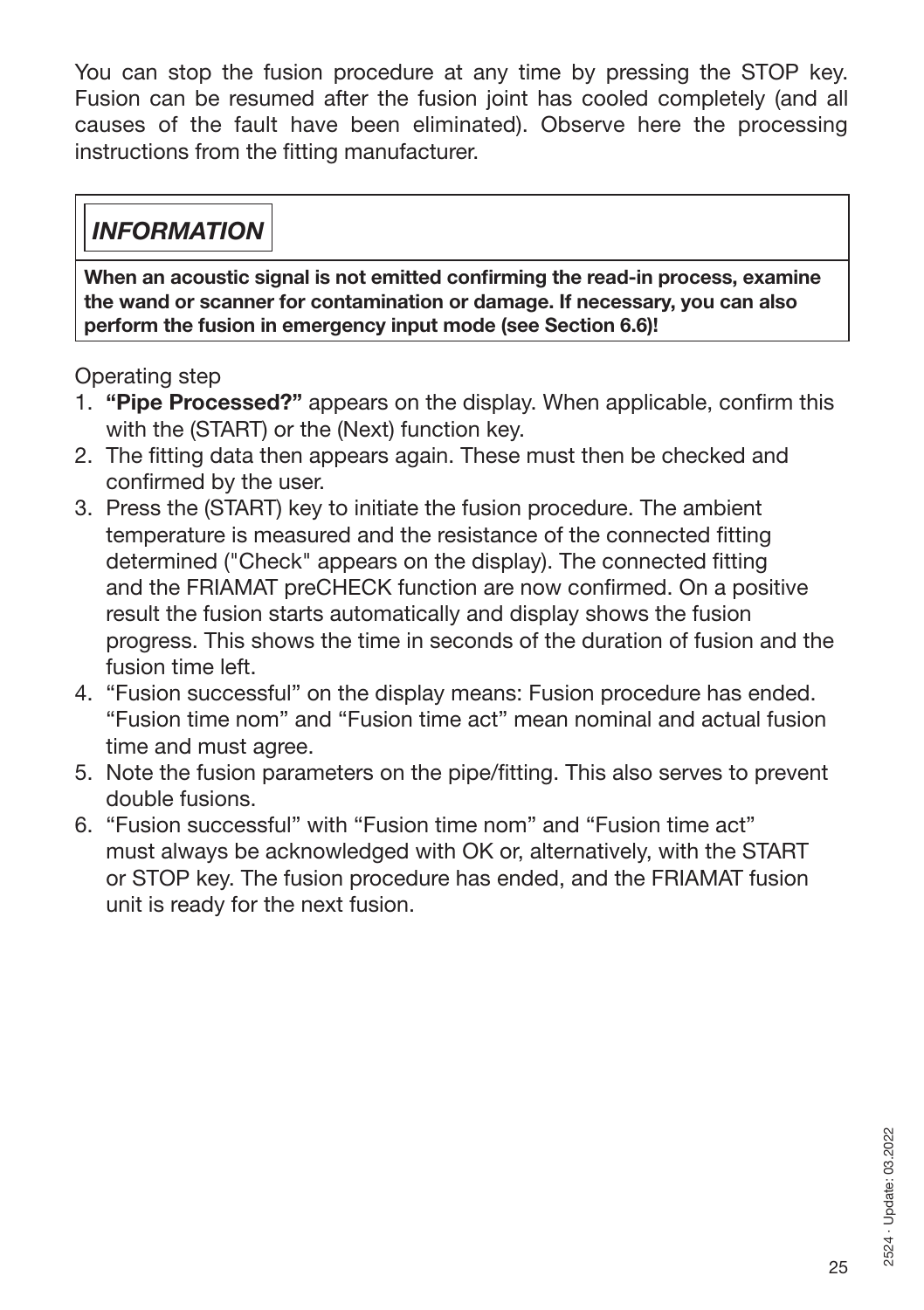## **6. FRIAMAT prime eco**

## **6.1 "Basic settings" menu**

The function key in the main menu opens the submenu "Basic settings". Here you can edit the device settings.

## *INFORMATION*

**The Bluetooth**® **function of the FRIAMAT fusion unit cannot be used in every country (see chapter 1.3). If this function is not available for a country of operation, the submenus "Bluetooth" and "Paired Bluetooth devices" will not be displayed.**

DOCUMENTATION DATE AND TIME \* SYSTEM LANGUAGE \* PROTOCOL LANGUAGE COUNTRY OF OPERATION VOLUME BLUETOOTH UPDATE FACTORY SETTINGS

- 1. Press the (Menu) function key. This opens the main menu.
- 2. Press the direction keys to open the "Basic Settings" submenu.
- 3. Press the (Confirm) function key or OK.
- 4. Use the direction keys to open the menu for Documentation, Time and Date, System language, Protocol language, Country of Operation, Volume, Bluetooth®, Update, and Factory Settings
- 5. Press the (Confirm) function key or OK.
- 6. Use the function and direction keys to make your changes and edit the settings.
- 7. Press the (Confirm) function key or OK to save your changes.

## *INFORMATION*

**The "Basic settings" menu contains the item "System language" preceded and followed by two asterisks. This lets you find the system language settings menu when, for instance, the language was changed by accident.**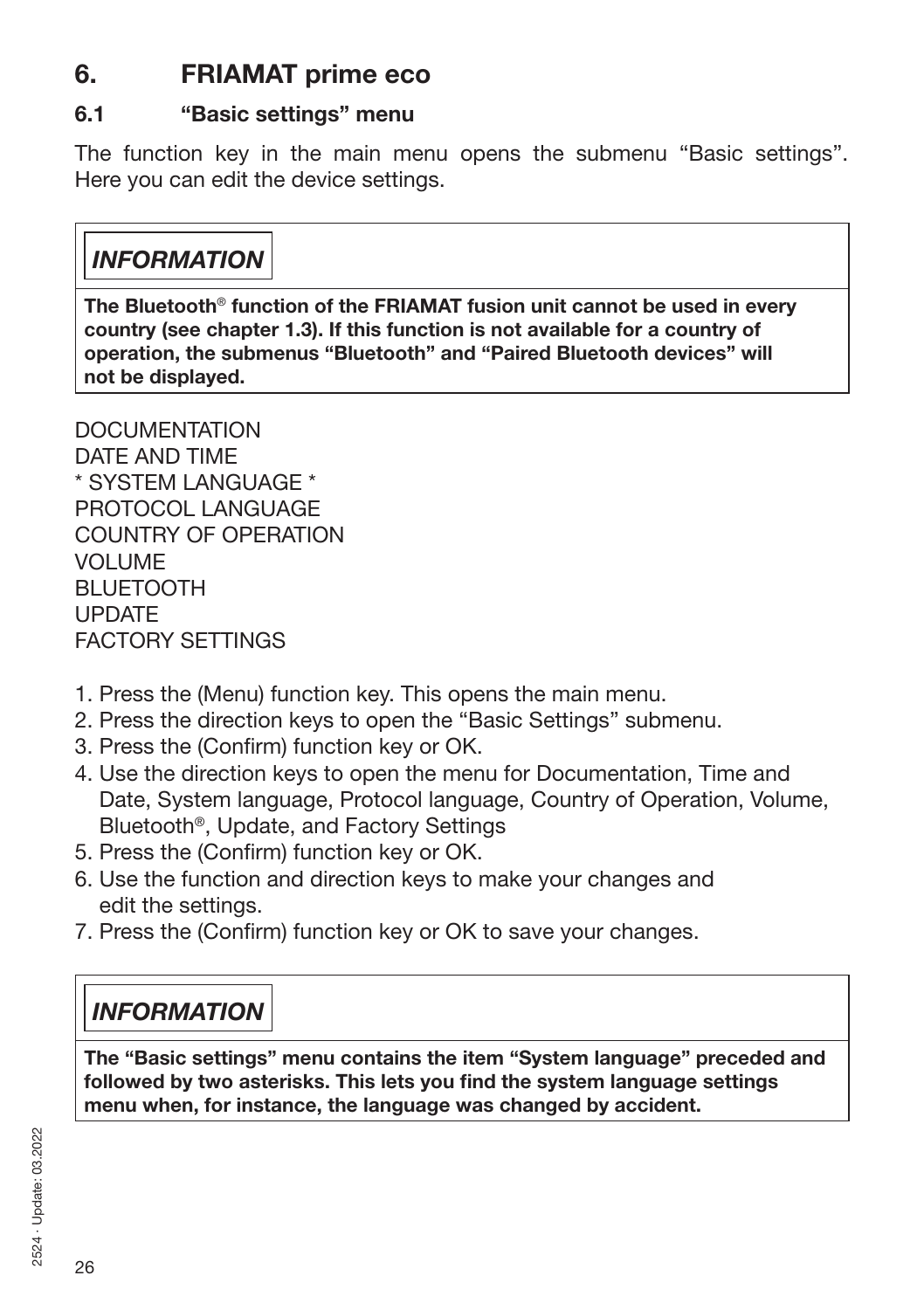## **6.1.1 Bluetooth**® **Function**

The FRIAMAT fusion unit is equipped with a Bluetooth® module. This allows the connection to the FRIAMAT App on a smartphone.

## *INFORMATION*

**The Bluetooth**® **function of the FRIAMAT fusion unit cannot be used in every country (see chapter 1.3). If this function is not available for a country of operation, the submenu will not be displayed.**

## *INFORMATION*

**The operating instructions of the FRIAMAT App must be observed!**

## *NOTICE*

**When using the FRIAMAT App, observe the indications and messages in the display of the FRIAMAT fusion unit!** 

Error messages which may not be displayed in the FRIAMAT App must be confirmed on the FRIAMAT fusion unit.

#### **6.1.1.1 Activate Bluetooth**®

The function key in the main menu opens the submenu "Bluetooth" under "Basic Settings".

## *INFORMATION*

**The Bluetooth**® **function is deactivated on delivery.**

The Bluetooth function can be activated or deactivated via this menu.

The submenu menu "Paired Bluetooth Devices" is only visible when the Bluetooth function is activated (see Chapter 5.2.1).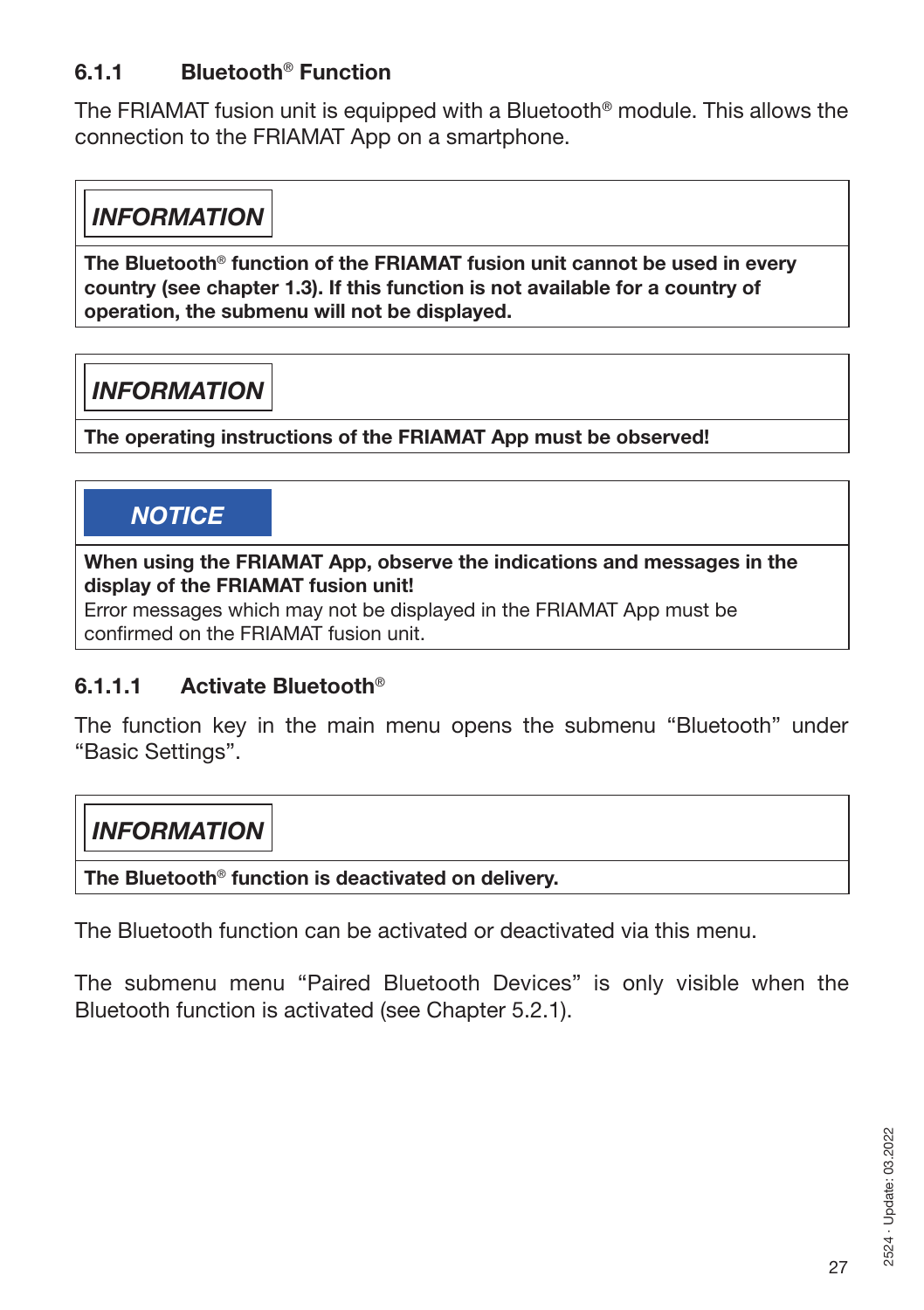## **6.1.1.2 Pairing with smartphone**

If the FRIAMAT fusion unit is to be used with the FRIAMAT App, the FRIAMAT fusion unit must be in input mode, "Please scan barcode" is displayed. The pairing must always be initiated via the FRIAMAT App.



When the FRIAMAT fusion unit and the FRIAMAT App are paired for the first time, the FRIAMAT fusion unit displays a coupling window with a 6-digit PIN number



## *INFORMATION*

**The PIN entry is only required when the FRIAMAT fusion unit is coupled with a new smartphone for the first time.**

The 6-digit PIN number must be entered on the smartphone within 30 seconds. After successful pairing, the function status symbol for Bluetooth® appears in the main window of the FRIAMAT fusion unit. In addition, the successful pairing is confirmed acoustically by two short tones.

## **6.1.1.3 Disconnect pairing with smartphone**

The function key in the main menu opens the submenu "Paired Bluetooth Devices" under "Basic Settings".

All smartphones paired with the FRIAMAT fusion unit with its Bluetooth® address are displayed here.

In this submenu the pairing with a smartphone can be disconnected.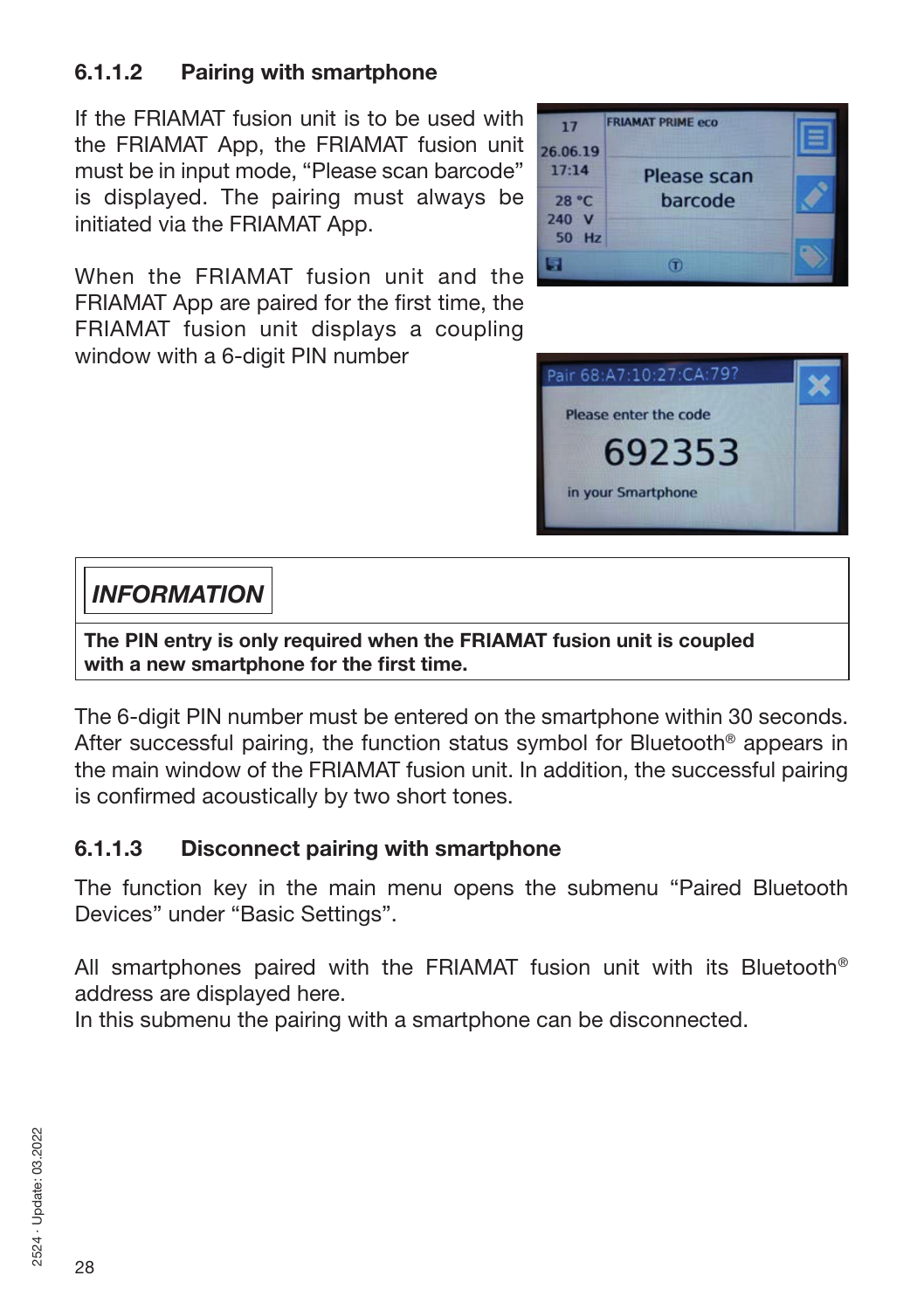## **6.1.2 Factory settings**

In the submenu "Factory settings" the FRIAMAT fusion unit can be reset to factory settings. Afterwards, the display language, protocol language and country of operation must be set again (see also Chapter 5.1).

## *INFORMATION*

**No fusion data is deleted from the memory by resetting to the factory settings.**

## **6.2 "Fusion Sequence" menu**

*INFORMATION*

**The "Fusion Sequence" submenu is first activated and hence shown on the display when documentation has been activated and the first data record saved! Default is documentation ON.**

#### **6.2.1 "Operator pass" submenu**

## *INFORMATION*

**The "Operator pass" submenu is first acticated and shown on the display when a operators pass is read in for the first time (and documentation is activated)!**

## *INFORMATION*

#### **Personal data are handled in compliance with the EU GDPR**

If, for example, the operator's name is encrypted as user code, this will also be transferred as such to the FRIAMAT fusion log for further processing! The specifications under the EU GDPR must be followed with respect to personal data!

After a operators pass has been read in for the first time, all fusions performed from this time on will be stored under the code for this operator. The FRIAMAT prime eco is reconfigured accordingly when another operator is logged on.

After reading in the operator pass, the system opens the **"ID Data"** submenu (see also Section 6.2.4) and the operator can use the direction keys to scroll through the settings activated on the FRIAMAT prime eco.

The operator pass can be used to lock the FRIAMAT prime eco as protection against unauthorised use. A locked FRIAMAT prime eco shows on its display the request **"!!! PLEASE ENTER VALID OPERATOR PASS !!!"**.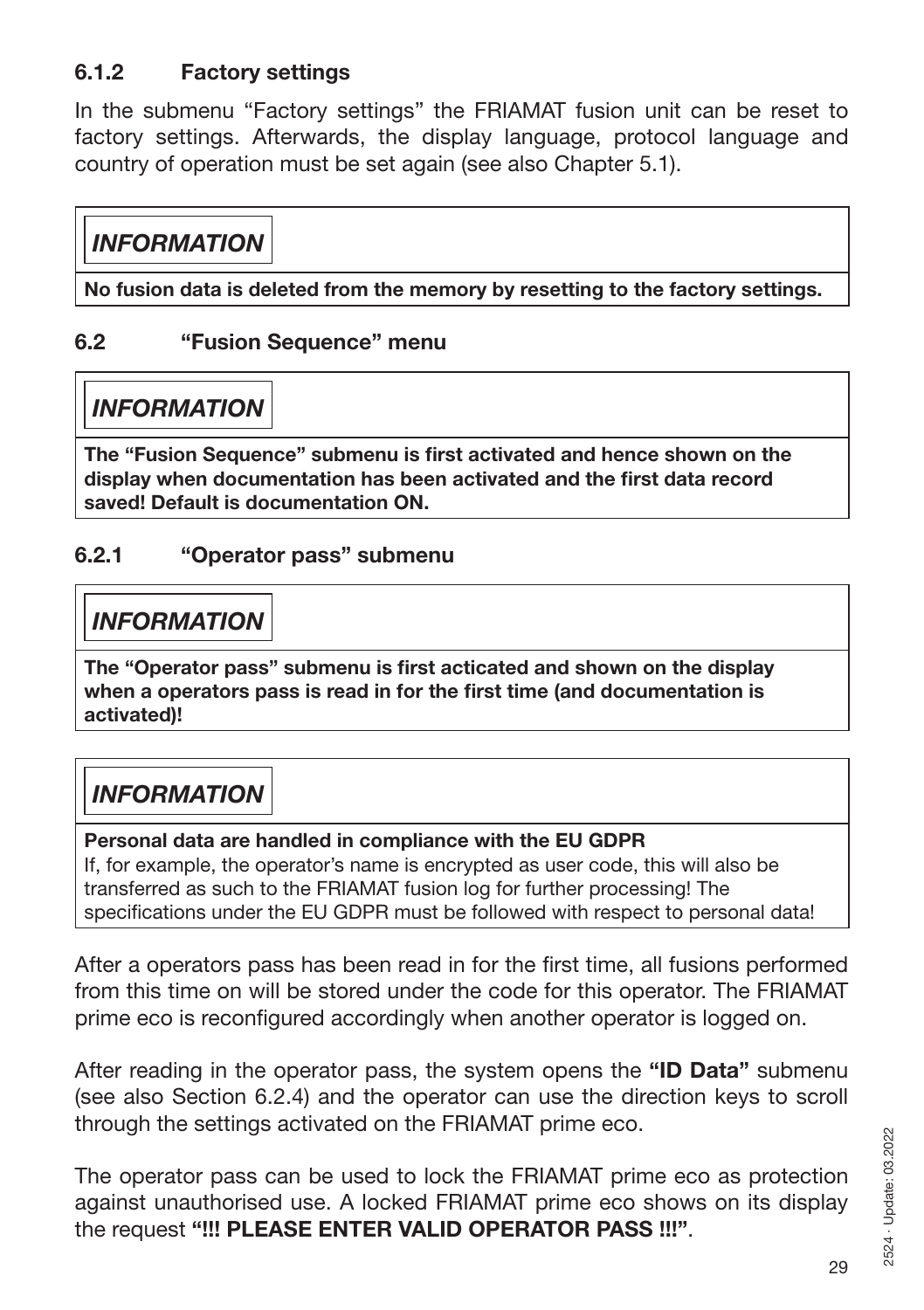## **Locking the device:**

- 1. Read in the current operator pass.
- 2. Press the function (confirmation) key to acknowledge the prompt **"LOCK UNIT?"**. Alternatively, you can abort the procedure at the CANCEL function key.
- 3. The FRIAMAT prime eco is also locked automatically when a operator pass has been read in and the date changes, i.e. the FRIAMAT prime eco is locked on the next day. In both of these cases (manual or automatic locking), the display shows the prompt **"!!! PLEASE ENTER VALID OPERATOR PASS !!!"**.

Unlocking the device:

- 1. Read in an operator pass.
- 2. The valid operator pass appears on the display and must be confirmed with the function (confirmation) key.

## **6.2.2 "Traceability" menu**

The **"Traceability"** submenu lets you read, process and store traceability barcodes and data.

## **6.2.2.1 Traceability Active**

The **"Traceability Active"** sub menu activates and deactivates the traceability function. In addition, the **"Traceability"** submenu lets you activate the functions **"Pipe Number"** and **"Pipe Length"**.

## **6.2.2.2 Pipe Number**

The **"Pipe Number"** function lets you decide whether an individual pipe number can be entered for the fusion operation on each pipe.

## **6.2.2.3 Pipe Length**

The **"Pipe Length"** function lets you decide whether the length can be entered for the fusion operation on each of the pipes.

## **6.2.2.4 "Fitting-ID"**

The function **"Fitting-ID"** is used to retrieve the fitting's ID data. This function can be deactivated or activated under this menu item.

## **6.2.3 "Info Data" submenu**

The **"Info Data"** submenu lets you enter additional information relevant to each of the fusion operations.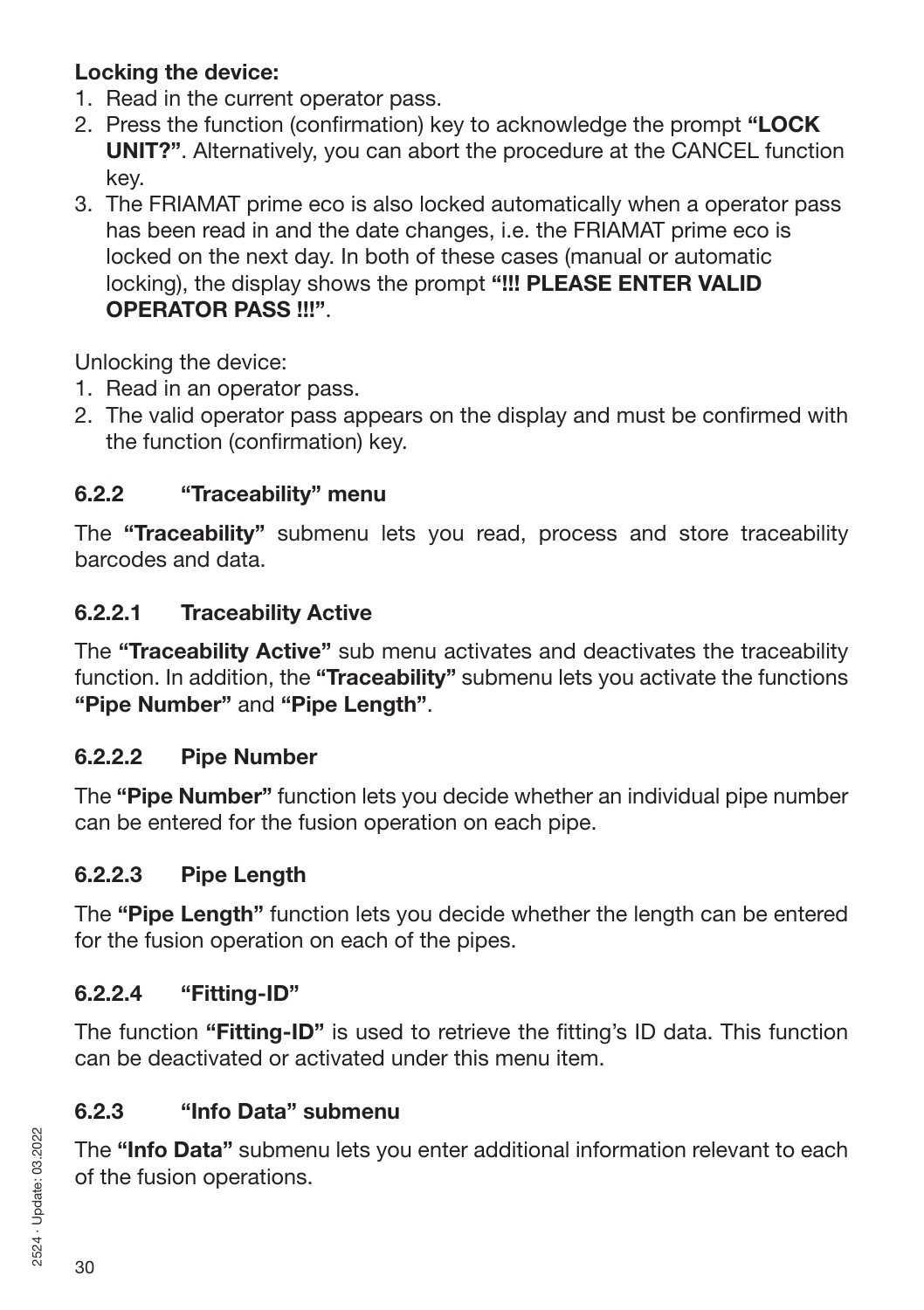#### **6.2.3.1 Info Text**

The **"Info Text"** function lets you decide whether additional text information can be entered for a fusion operation.

#### **6.2.3.2 Comment**

The **"Comment"** function lets you decide whether additional text information can be entered for a fusion.

#### **6.2.3.3 Scraper Tool**

The **"Scraper Tool"** function lets you decide whether the data (e.g. device number) of the scraper tool used to prepare for fusion can be entered for a fusion operation. The scraper tool then requires a corresponding barcode.

#### **5.3.3.4 Subcontractor**

The **"Subcontractor"** function lets you decide whether additional text information can be entered for a fusion.

#### **6.2.4 ID Data**

The **"ID Data"** submenu presents data that you can select and that must be assigned directly to the pending fusion: Order Number, Fusion Joint Number, and GPS Data. When this function is "activated", the inputs are prompted during the fusion process; these data can also be entered directly in the "ID Data" menu before each fusion operation (see Section 5.5.1).

#### **6.2.4.1 Commission Number**

The **"Commission Number"** function lets you activate or deactivate work with order numbers. With Commission Number activated, the ID Data menu (ID Data key) lets you select a Commission Number or enter a new number either manually or in the form of a barcode. The selected order number then appears in the display's main window.

#### **6.2.4.2 Seam number**

The **"Seam number"** function lets you decide whether an additional seam number can be entered for a fusion operation.

#### **6.2.4.3 GPS Data**

The **"GPS Data"** function lets you decide whether the coordinates/location of the fusion fitting can be entered manually.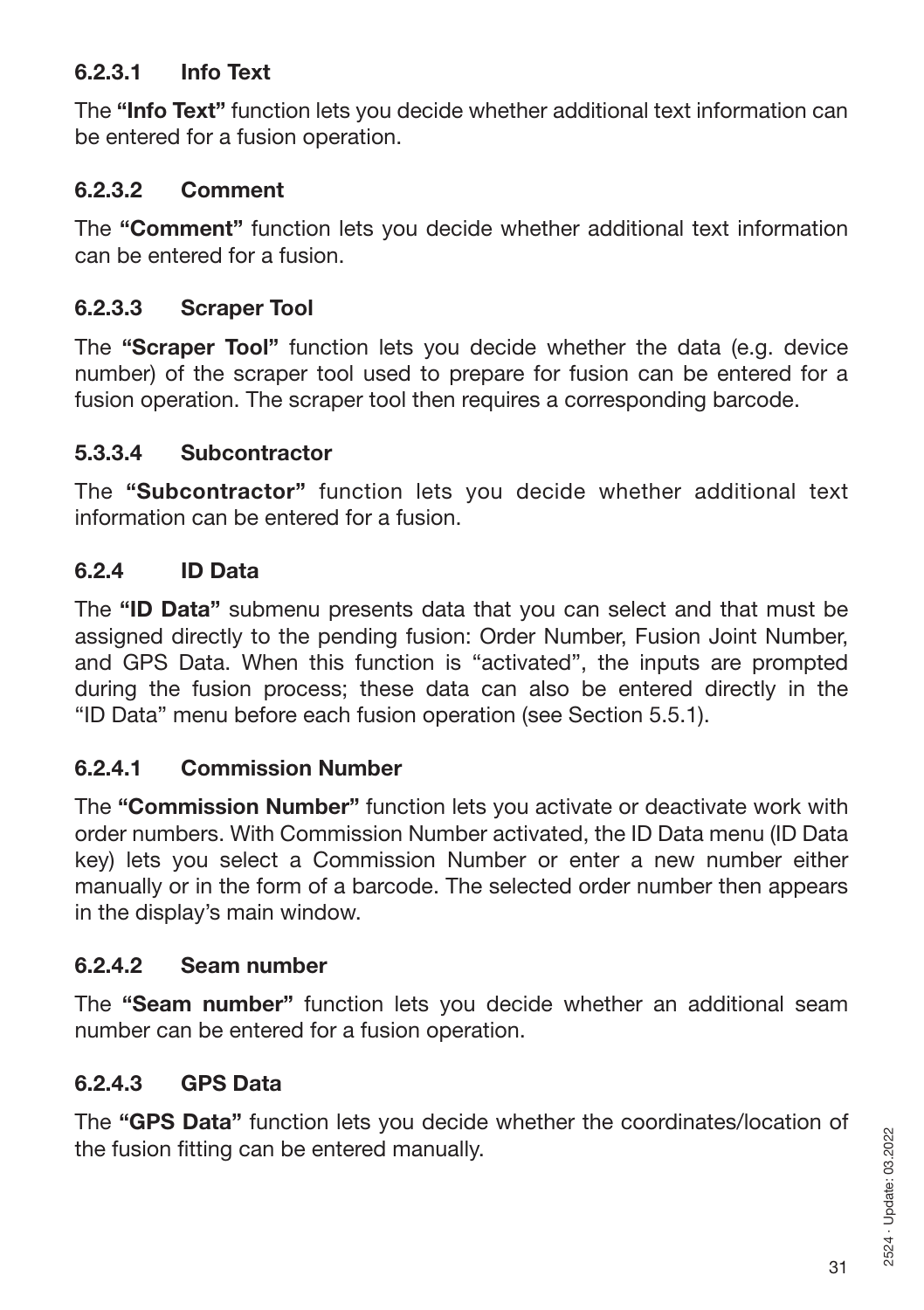## *INFORMATION*

#### **An additional GPS device is needed to determine the GPS data!**

#### **6.3 Data**

## *INFORMATION*

**The "Data" submenu is first activated and shown on the display when documentation has been activated and the first data record has been saved!**

The function key in the main menu opens the submenu **"Data"**.

#### **6.3.1 Transfer**

The submenu **"Transfer"** serves to transfer the fusion data from the FRIAMAT to a USB stick.

An "Export Filter" dialog lets you select the data you want to output.

Filters can be configured here for the data to be output. Options:

Commission Number **Date Operator** Data not transferred yet

After selecting, you can then choose the output format for the fusion and/or traceability data. The data can be output as PDF, CSV, JSON and/or FTD (FRIATRACE) files.

- 1. Press the (Menu) function key. This opens the main menu.
- 2. Press the direction keys to open the "Data" submenu.
- 3. Open the "Transfer" submenu.
- 4. Configure the output filter in the "Export Filter" dialog.
- 5. Press the function (Next) key to select the output format dialog "Transfer Data".
- 6. In the menu "Transfer Data", define the output formats (CSV, PDF, JSON and/or FTD).
- 7. The display prompts the operator to plug a USB stick into the USB port.
- 8. Pressing the (Confirm) function key initiates the data transfer and shows a progress bar.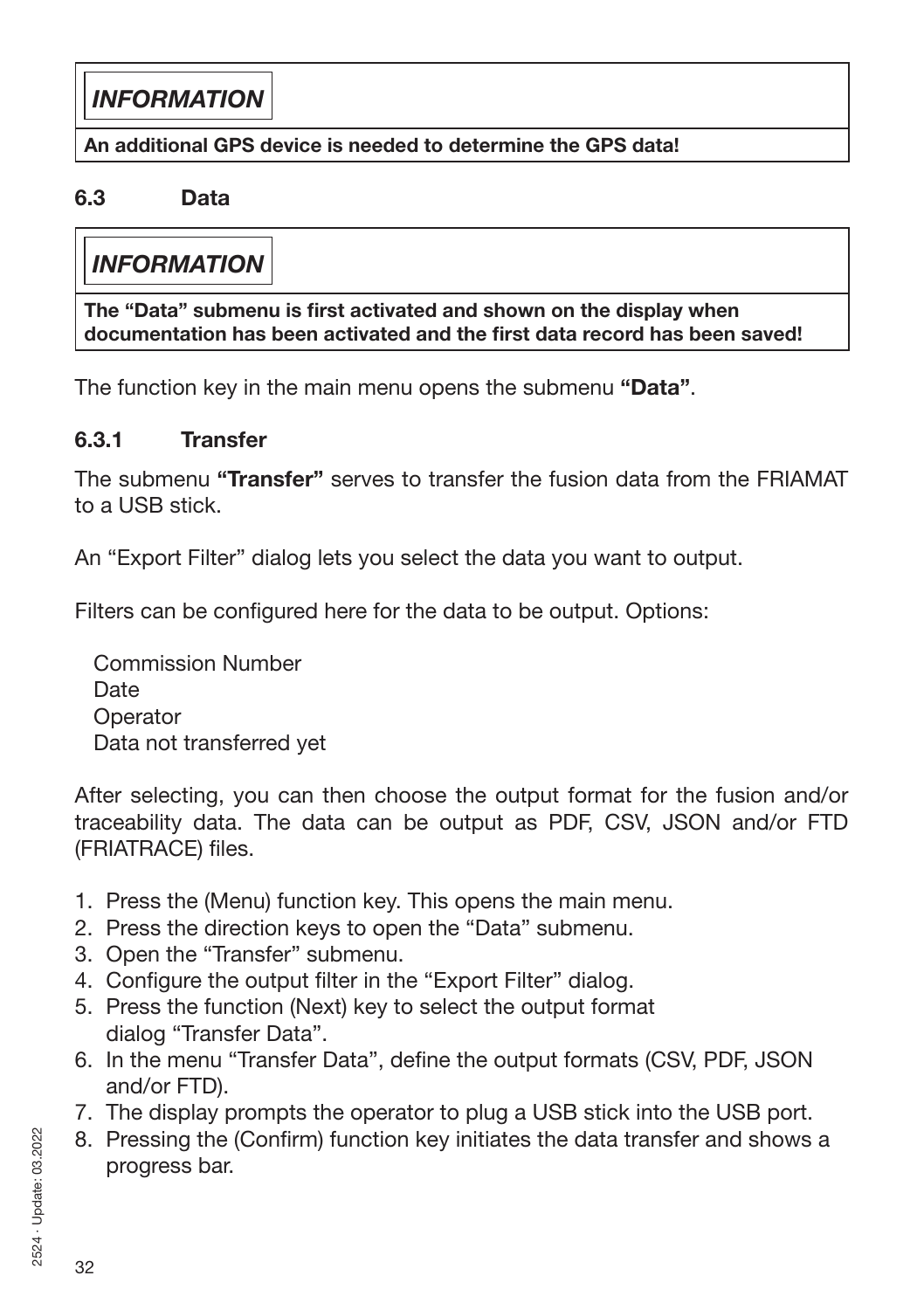The data output to the USB stick are written in the selected output format to a file in a subdirectory named as follows: F+device number (e.g. FR 18 67 123): F1867123

The file names are made up of the current date and a two digit number incremented from 0. For example, the second printout (02) on 04/09/2018 (2018\_09\_04 N02): 2018\_09\_04 N02.PDF

The PDF, JSON or CSV files can then be viewed and edited with the right software (e.g. Acrobat Reader<sup>®</sup> / Microsoft<sup>®</sup> Excel) on a PC or laptop.

Editing FTD data requires the FRIATRACE database software.

## *INFORMATION*

**Suitable USB sticks are commercially available FAT 32 compatible models holding up to 256 GB. The USB stick must be formatted to FAT 32 before use.**

#### **6.3.2 Delete**

The **"Delete"** submenu lets you delete a selection or all of the saved data.

#### **6.4 Fusion options**

#### **6.4.1 ID Data**

## *INFORMATION*

**The "ID Data" option is first activated and shown on the display when documentation has been activated.**

The **"ID Data"** menu lets you enter data you want assigned to the pending fusion operation: Commission Number, Seam Number, and GPS Data. The serial number in the "ID Data" menu can be viewed only, and not edited.

## *INFORMATION*

**Commission and seam numbers can be entered only when documentation and the functions "Commission Number" (see Section 6.2.4.1) and "Seam Number" (see Section 6.2.4.2) have been activated**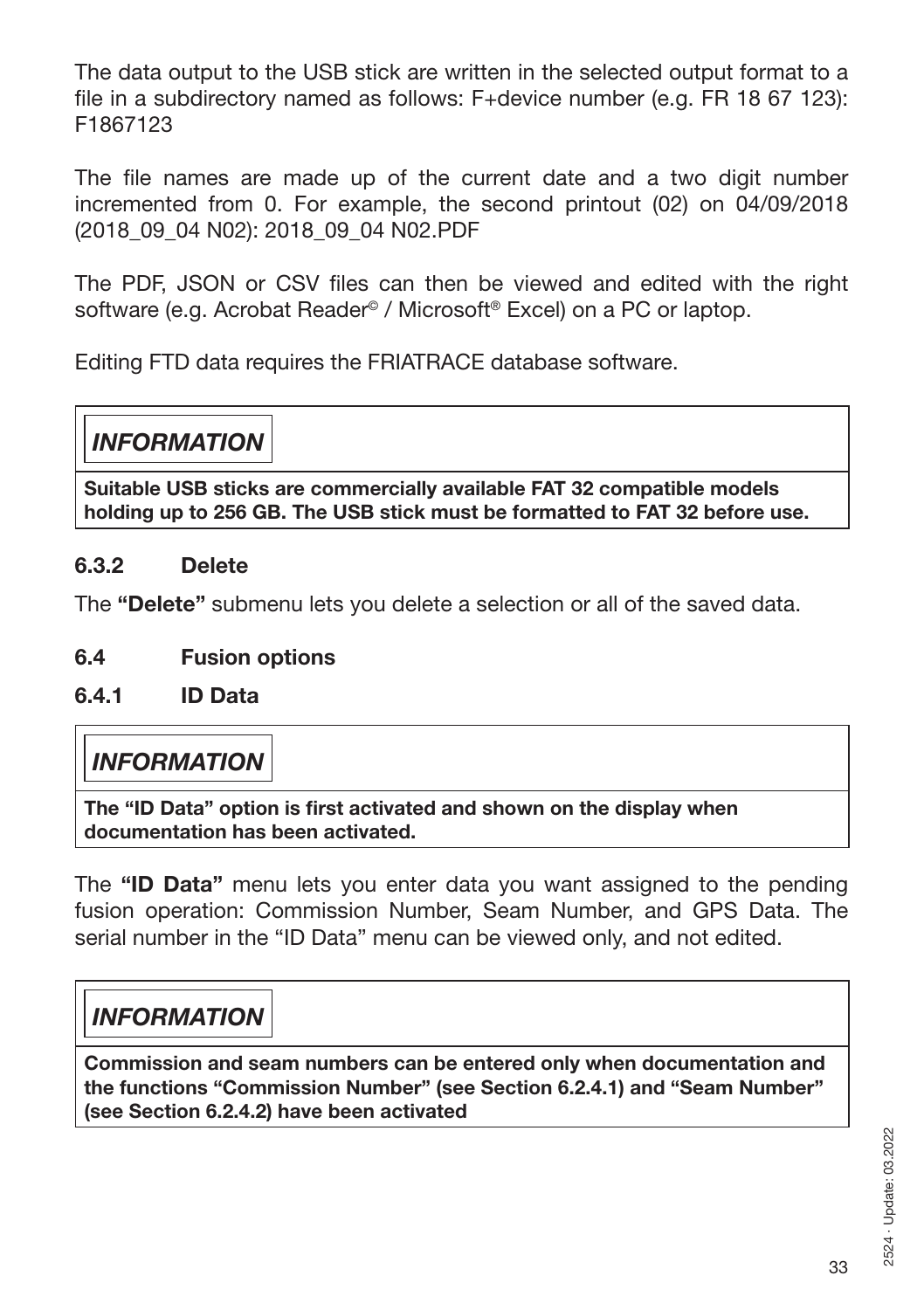## **6.4.1.1 Commission Number**

- 1. Press the (ID DATA) function key . The ID Data dialog opens.
- 2. Press the "Down" direction key to open the Commission number window.
- 3. Press the (Input/Emergency Input) function key. Use the direction keys to select a number (if assigned) on the virtual keypad, or press the (Input/ Emergency Input) function key to enter a new "Alphanumeric Commission number". You must press the (confirmation) function key to confirm the new number you have entered.
- 4. Press the (recycle bin) function key to remove previously stored commission numbers (available in this selection menu only).
- 5. Press the (cancel) function key or the STOP key to close the menu.

## **6.4.1.2 Operator pass**

The main window shows the registered operator, at the bottom right. If no operator pass has been activated, the window remains unchanged.

The operator cannot be edited manually. To register a new operator, you must read in a new operator pass (see Section 6.2.1).

## **6.4.1.3 Serial number**

Press the (ID Data) function key. The serial number for the next fusion operation appears on the display. These are assigned to each of the active order numbers, starting at 1 for fusion 1, and are incremented automatically by the unit. The number cannot be edited. If an order number is not used, all of these fusions are assigned to the same serial number, which is likewise incremented.

## **6.4.1.4 Seam Number**

- 1. Press the (ID DATA) function key .
- 2. Use the "Down" direction key to select "Seam Number".
- 3. Press the (Input/Emergency Input) function key.
- 4. Enter each of the numbers from the first to the last using the direction keys on the virtual keypad. When finished, press OK.
- 5. Press the (Confirm) function key to save the entered numbers, the (Cancel) function key to abort the input, or the (Backspace) function key to delete preceding numbers.
- 6. A previously assigned seam number can be edited on the virtual keypad.
- 7. Press the (OK) function key or the STOP key to close the menu.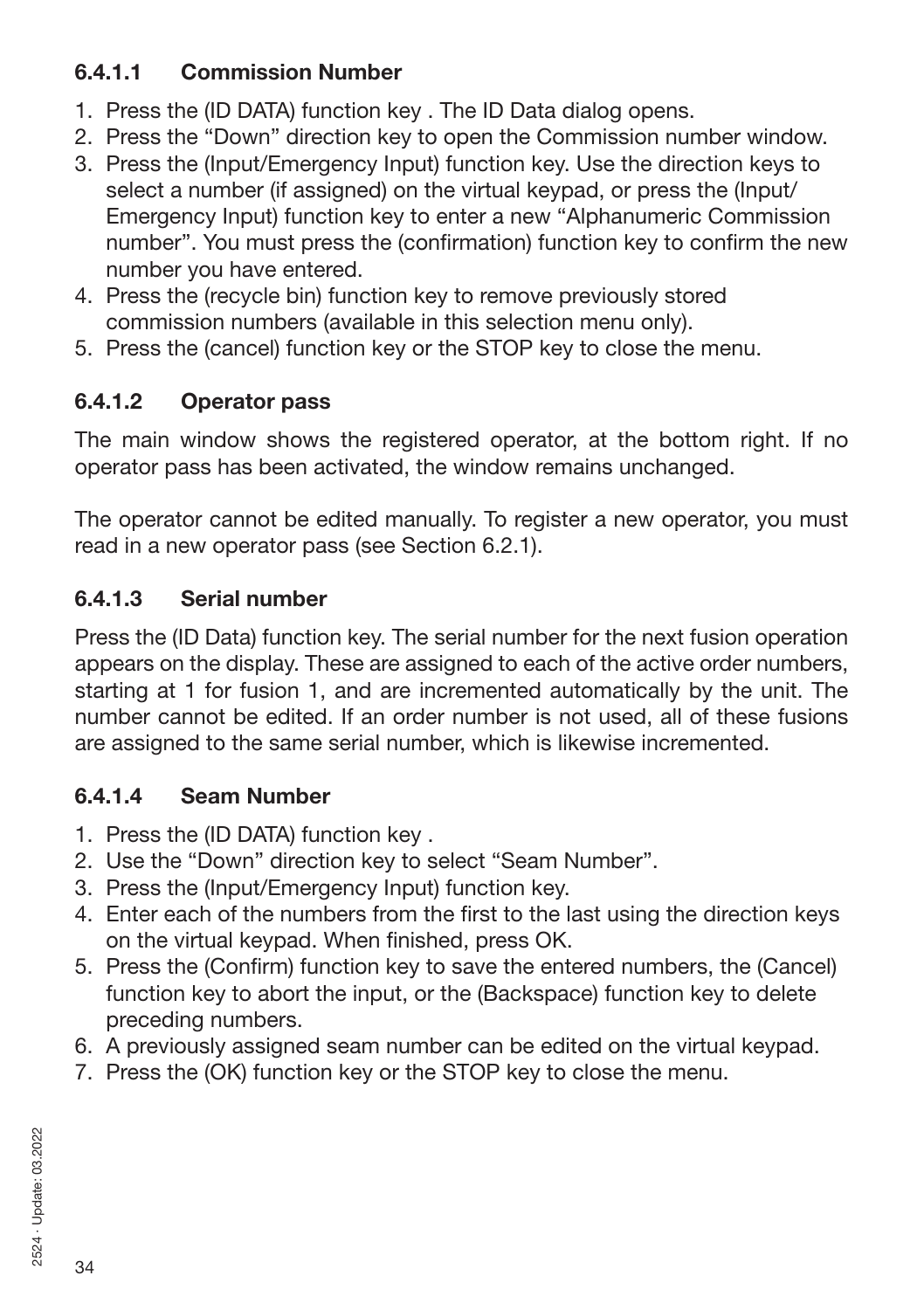## **6.4.1.5 GPS 1 - 3**

The coordinates/location of the fusion (GPS 1, GPS 2, GPS 3) can be entered in the menu "GPS 1–3". The GPS data are made up of three input fields: GPS 1 for the geographical longitude, GPS 2 for the geographical latitude, and GPS 3 for the altitude above sea level. GPS 1 can take a string of thirteen user definable alphanumerics, GPS 2 twelve, and GPS 3 ten.

## *INFORMATION*

**An additional GPS Device device is needed to determine the GPS data!**

- 1. Press the (ID DATA) function key .
- 2. Use the direction keys to select "GPS 1–3".
- 3. Press the (Input/Emergency Input) function key.
- 4. Enter each of the numbers from the first to the last using the direction keys on the virtual keypad. When finished, press OK.
- 5. Press the (Confirm) function key to save the entered numbers, the (Cancel) function key to abort the input, or the (Backspace) function key to delete preceding numbers.
- 6. Previously assigned GPS coordinates can be edited on the virtual keypad.
- 7. Press the (OK) function key or the STOP key to close the menu.

## **6.4.2 Traceability Barcodes / Pipe Number / Pipe Length**

Traceability Barcodes is activated when the fusion barcode on the fusion fitting is read.



The main window prompts you to enter the traceability barcode on the fitting.



When this is being read, you are prompted to enter the traceability barcode on Component 1. When Pipe Number and/or Pipe Length has been activated, these are also shown and can be entered accordingly.



Now you are prompted to enter the traceability barcode on Component 2. The pipe number and/or pipe length is entered as above.

Press the (confirmation) function key to acknowledge the prompt **"Pipe Processed?"** when the fusion pipe has been processed properly. Press the START key to initiate fusion.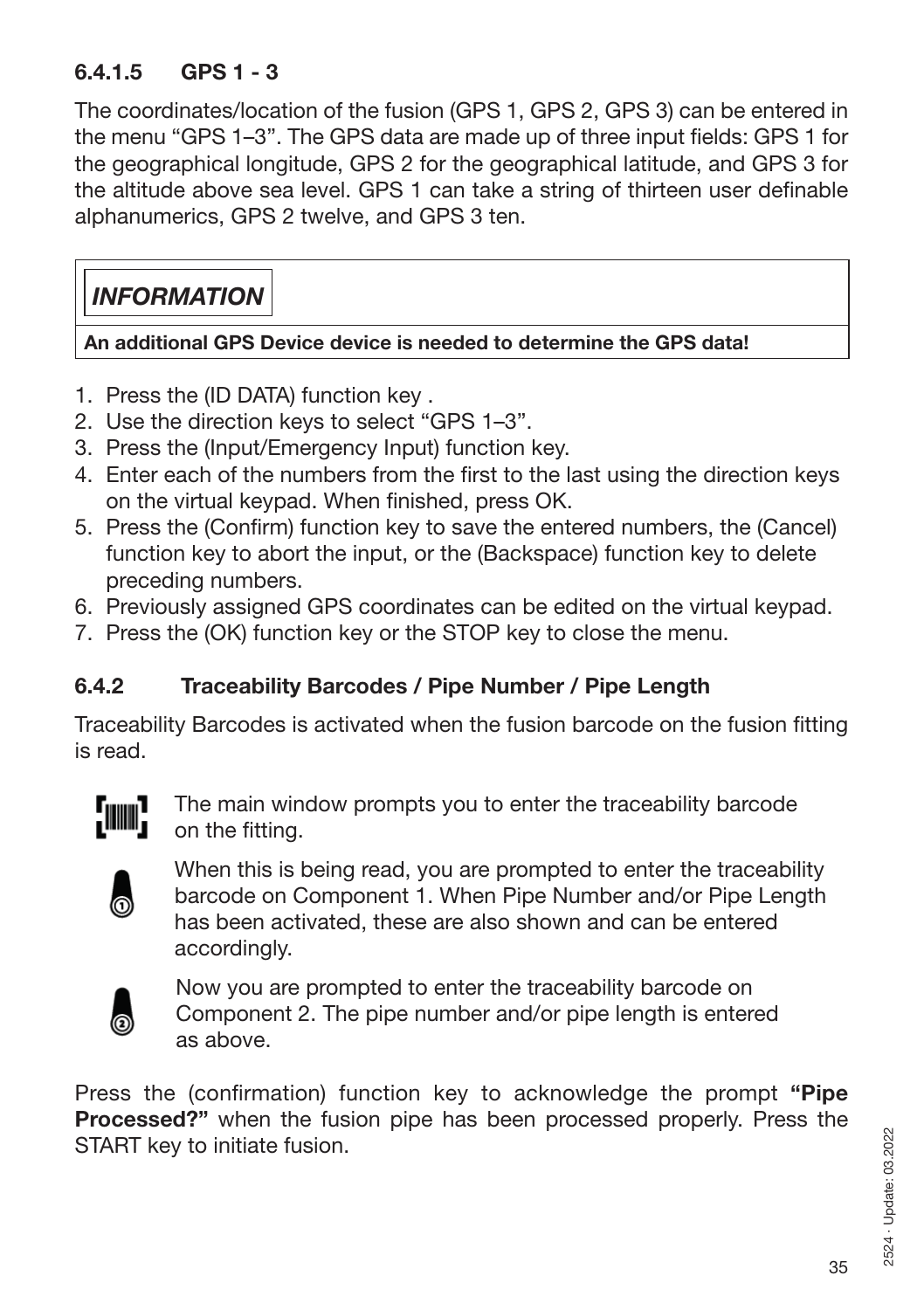## *INFORMATION*

**The display presents the entered data in succession until fusion can be started. You can use the (back/next) function key to switch at any time between the separate prompts "Fitting" / "Component 1" / "Component 2" / "Pipe Processed" / "Start". Use the direction keys to navigate inside the separate prompts.**

## **6.4.3 Info Data: Info Text, Comment, Subcontractor**

After the fusion barcode has been read, the prompt "START" appears on the display.

- 1. Press the (Info Data) function key.
- 2. Use the direction keys to select "INFO TEXT", "COMMENT", and/or "Subcontractor".
- 3. Press the (Input/Emergency Input) function key.
- 4. Enter each of the numbers from the first to the last using the direction keys on the virtual keypad. When finished, press OK.
- 5. Press the (Confirm) function key to save the entered numbers, the (Cancel) function key to abort the input, or the (Backspace) function key to delete preceding numbers
- 6. Press the (OK) function key or the STOP key to close the menu.

## **6.4.4 Scraper Tool**

When the data is being entered to start the fusion, the prompt **"PIPE PROCESSED?**" is followed by the prompt to enter a scraper tool code.

When the scraper tool is equipped with a barcode, this can be read in and the data is then assigned to the fusion in the log.

Also the (Input/Emergency Input) function key can be used to enter the scraper tool code manually on the virtual keypad.

## **6.5 Info**

The corresponding function key (menu) opens the submenu "Info". Here you can request device information, device features and licenses.

DEVICE INFORMATION DEVICE FEATURES **LICENSES** 

- 1. Press the (Menu) function key. This opens the main menu.
- 2. Press the direction keys to open the "Info" submenu.
- 3. Press the (Confirm) function key or OK.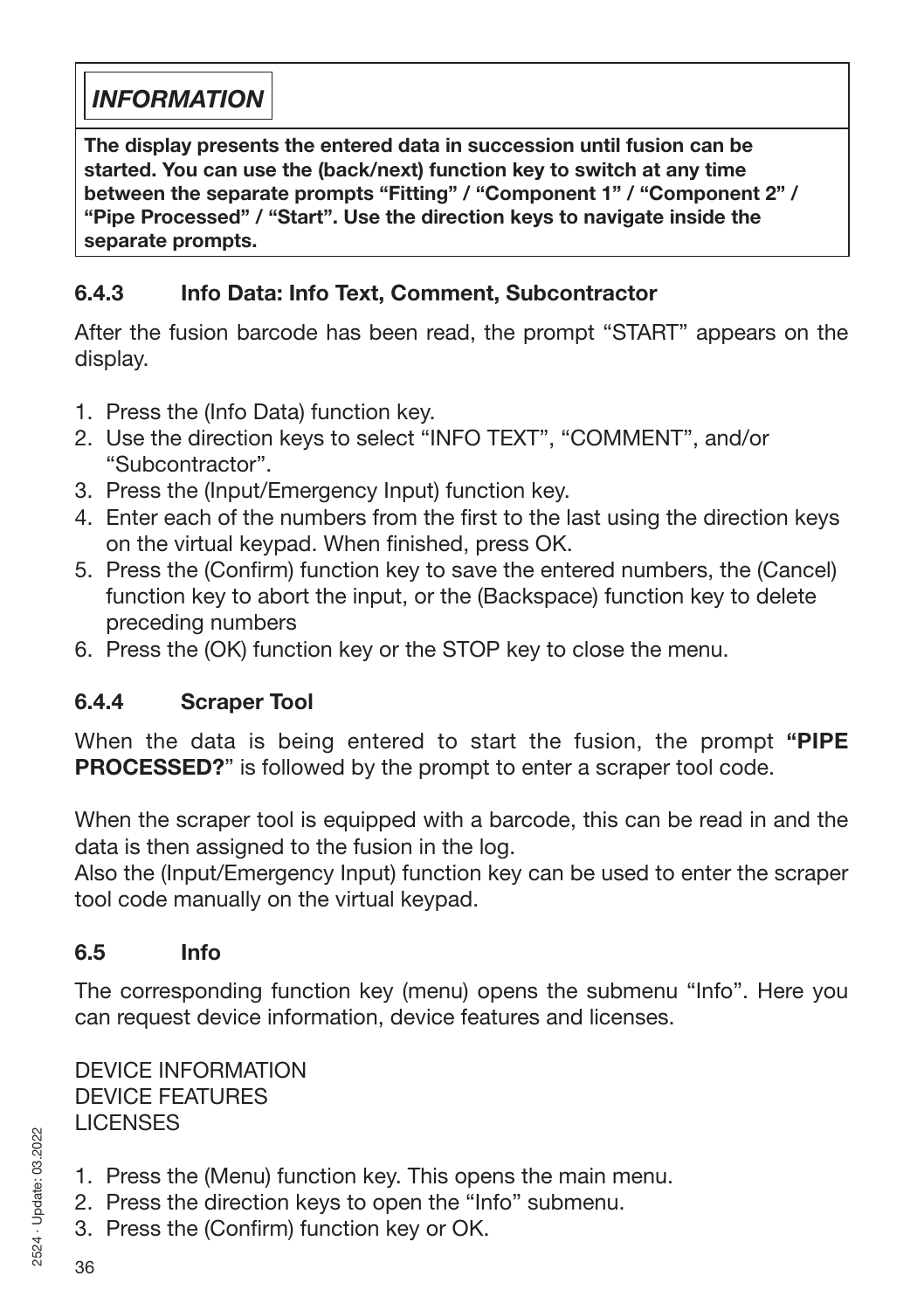- 4. Select single menu (device information, device features, licenses) with the direction keys.
- 5. Press the (Confirm) function key or OK.

Under "device information" the following requests can be displayed:

TYP UNIT NUMBER SW-HMI SW-PU MAINTENANCE DATE

Under the submenu "device features" function information can be displayed. Here are several functions listed which your FRIAMAT possess and execute. In addition, further functions can be displayed for which your FRIAMAT is prepared.

Under the submenu "Licences" you can check license information.

#### **6.6 Emergency Input**

The **"Emergency Input"** menu lets you enter the fusion barcode manually.

- 1. Press the (Input/Emergency Input) function key.
- 2. Enter each of the numbers in the barcode using the direction keys on the number pad now appearing. When finished, press OK.
- 3. Press the (Confirm) function key to save the entered numbers, the (Cancel) function key to abort the input, or the (Backspace) function key to delete preceding numbers.
- 4. The (Back) function key deletes the last input.
- 5. If entered correctly, the number on the display is the same as the barcode read in with the reader wand or scanner.

## *INFORMATION*

**No numbers are shown when this function is used for the first time. Afterwards, the last barcode entered manually is always shown!**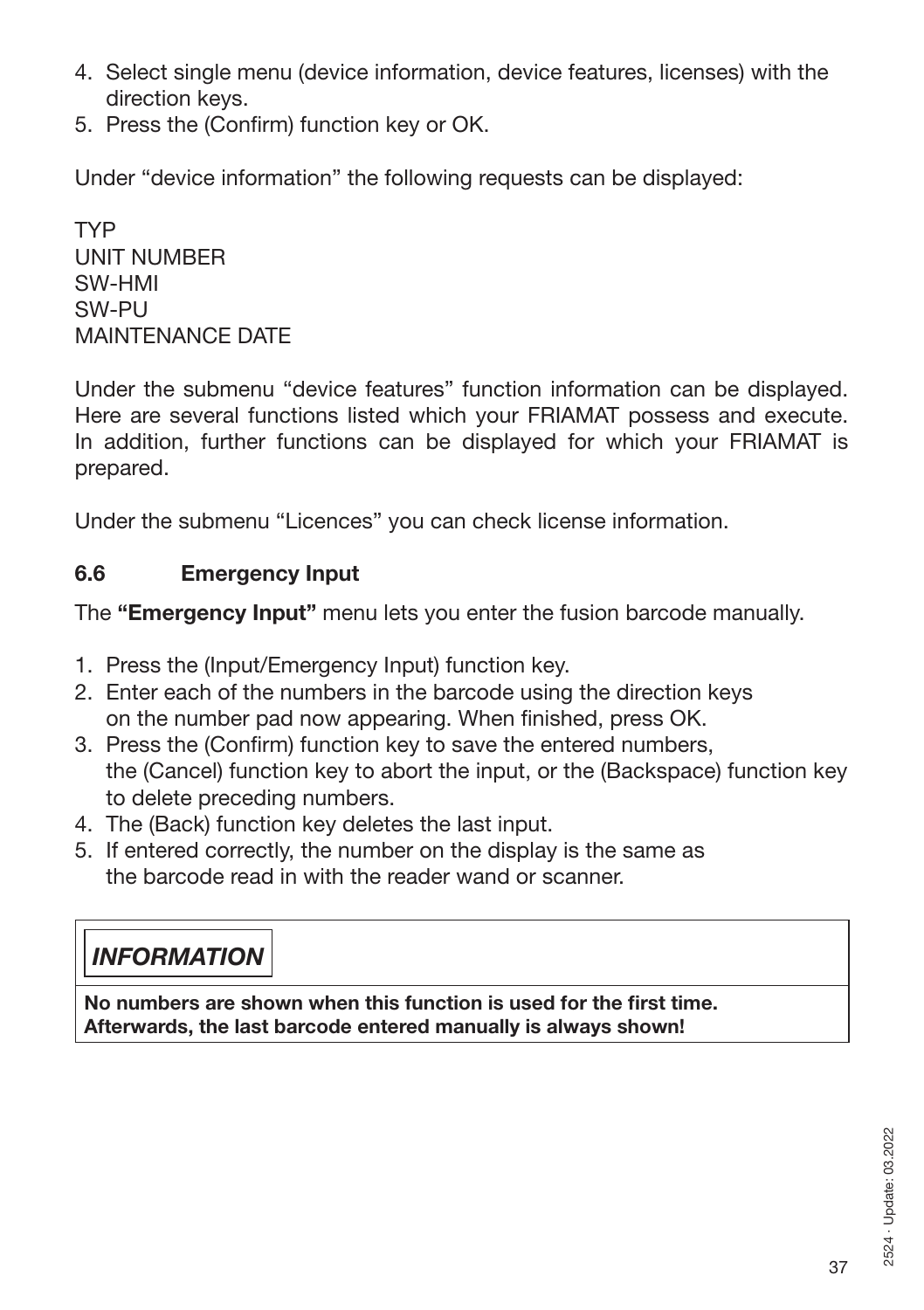## *INFORMATION*

**When the update cannot be installed on the device, then immediately contact the authorised service station or the local service partner or Aliaxis Germany (refer to Chapter 10.1. Authorised service stations, P.50).** 

## **Prerequisites**

- A commercially available computer with USB port and Internet access
- USB stick which is formatted in FAT 32 with up to 256 GB
- 1. Call up the customer portal via a browser: www.aliaxis.de/portal
- 2. Navigate to the "FRIAMAT Software Update" module in the customer portal.
- 3. Download the update.

Every update comprises a data package with several files in which the following information is provided: Instructions for executing the update, information about system prerequisites hardware prerequisites for downloading and transferring.

- 4. Always follow the instructions for executing the update.
- 5. Always ensure the system and hardware prerequisites.
- 6. Copy the data files from the computer to a USB stick.
- 7. Calling up the menu item in the display:
	- Main menu basic setting, update.
- 8. Connect a USB stick.
- 9. Follow the instructions for the update.
- 10. Follow the instructions on the display.
- 11. After a successful update, please switch the device OFF and ON again.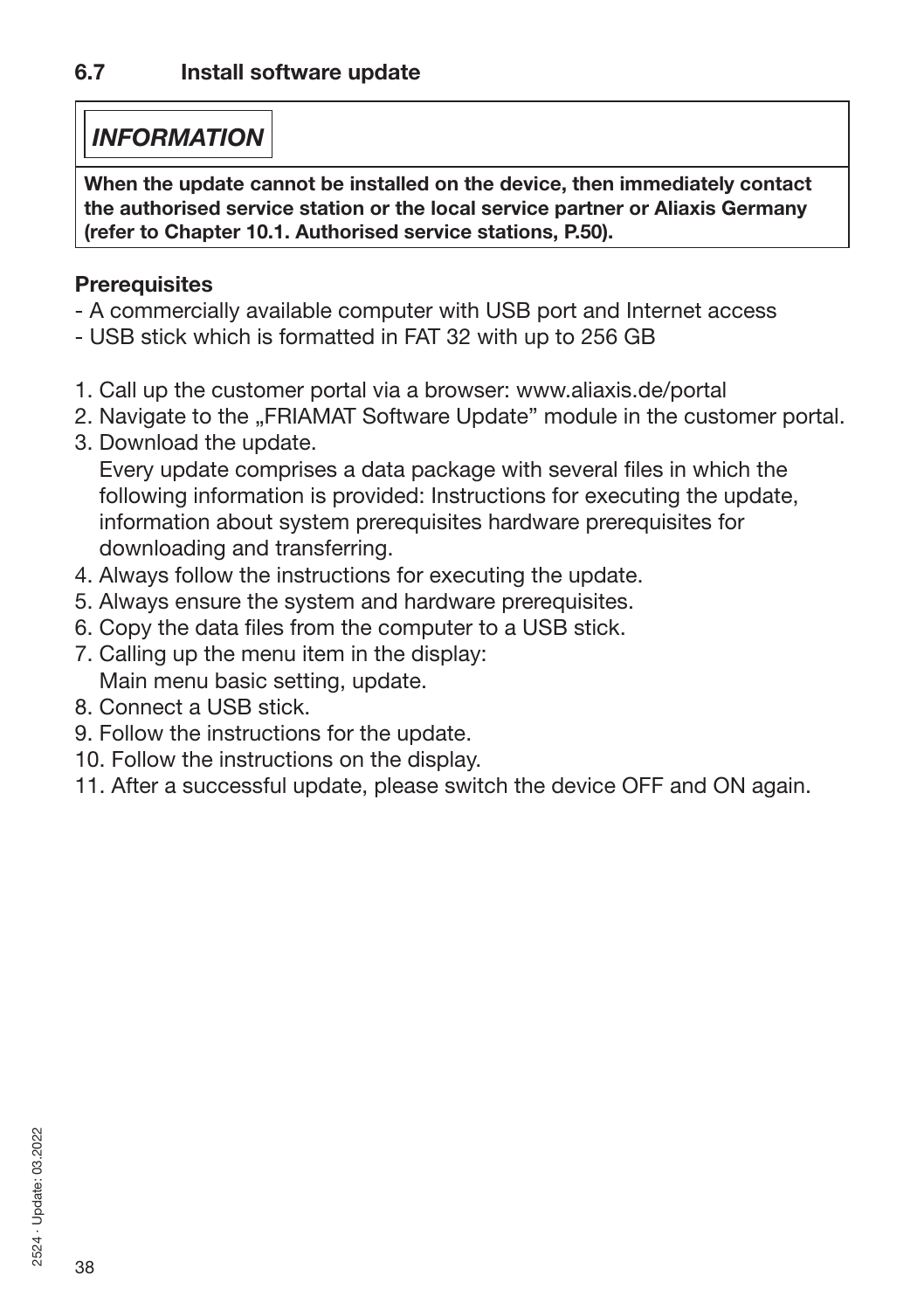## **7. Supervisor menu**

The supervisor menu is not displayed to the user on the construction site. Accessing the SUPERVISOR menu is only possible with the SUPERVISOR pass.

Settings can be implemented on the device which will affect device characteristics and/or properties and the device functions. Device functions can be specifically enabled, released or disabled for the user. Processes can be specified on the construction site in this manner.

## **7.1 Call up the Supervisor menu**

- 1. Read out the Supervisor pass.
- 2. Enter the 4-digit PIN code.
- 3. The following actions are possible:
	- a. Confirm the entry: Press confirmation function key.
	- b. Amend entry: Press entry function key.
- 4. Press confirmation function key. The Supervisor menu will be displayed.

## **7.2 Amend supervisor PIN**

The factory default supervisor PIN is "0000".

- 1. Navigate to the PIN menu item in the supervisor menu.
- 2. Press confirmation function key.
- 3. Press entry function key.
- 4. Use the direction keys to enter the new 4-digit PIN code. The old PIN code will be displayed above.
- 5. The following actions are possible:
	- a. Confirm the entry: Press confirmation function key.
	- b. Amend entry: Press entry function key.
- 6. Note down the new PIN code and retain it as not accessible with the SUPERVISOR pass.

## *INFORMATION*

**If the PIN code or SUPERVISOR pass is lost, then please contact the Service Hotline**

#### **7.3 Acquire device settings**

The Supervisor menu is used to set default settings for the user menu.

The pre-settings which have been implemented in the user menu can no longer be amended with the "disable" setting.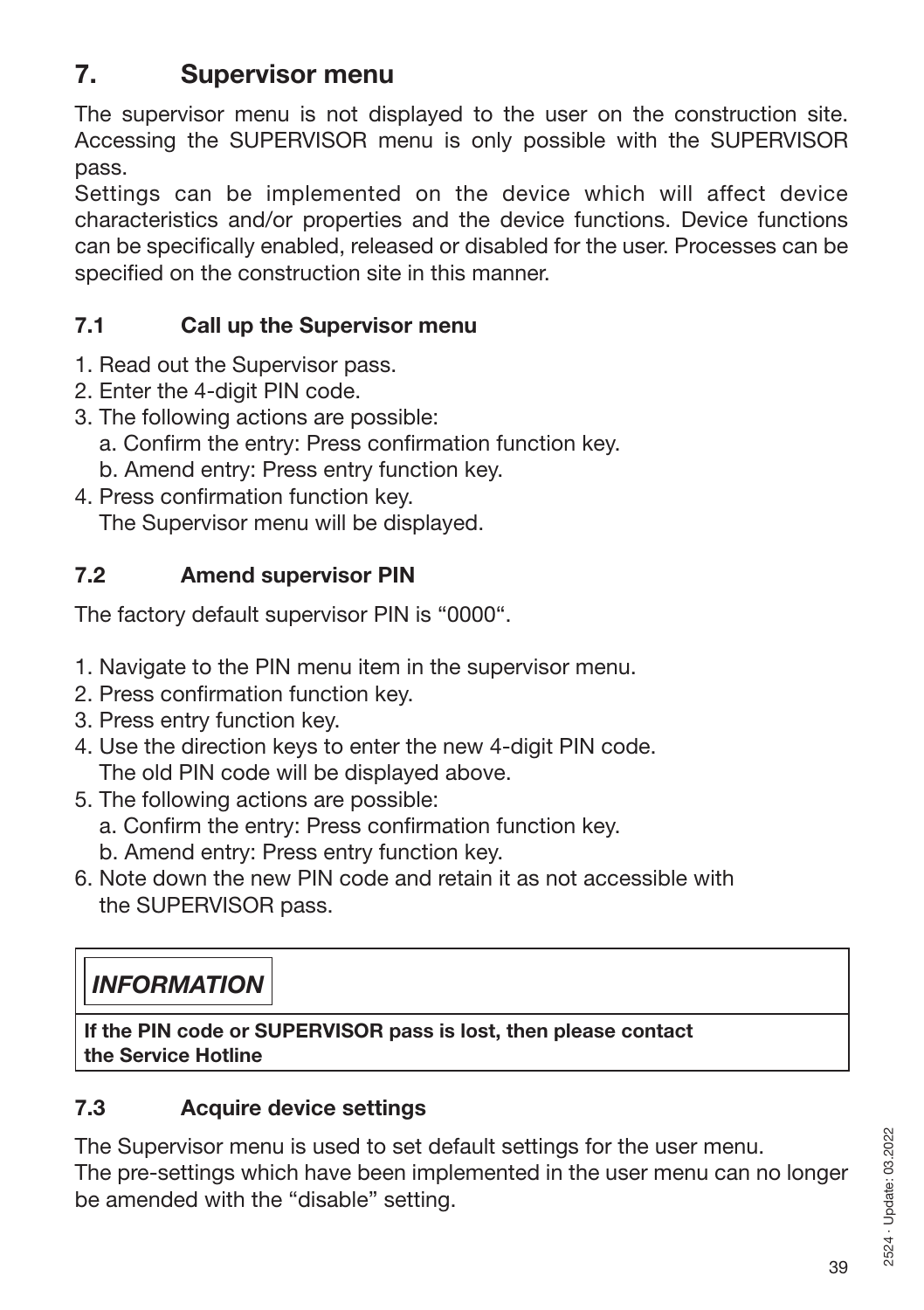## **7.3.1 Switch on/switch off documentation**

- 1. Call up the menu item:
	- Basic settings, functions, documentation
- 2. The following settings are possible:

| . On | Switch on "Documentation" function.                                                                                                               |
|------|---------------------------------------------------------------------------------------------------------------------------------------------------|
| Off  | Switch off "Documentation" function.                                                                                                              |
|      | Disabling   Disable the documentaion menu item in the user menu.<br>The user cannot amend the setting which was implemented by<br>the supervisor. |

## **7.3.2 Disable entry for date and time**

1. Call up the menu item:

Basic settings, functions, date and time

2. The following setting is possible:

| Disabling $ $ Disable the date and time menu item in the user menu.           |
|-------------------------------------------------------------------------------|
| The user cannot amend the setting which was implemented by<br>the supervisor. |
|                                                                               |

## **7.3.3 Managing data backup**

1. Call up the menu item:

Basic settings, functions, data backup

2. The following settings are possible

| Disable transfer                               | Disable the transfer menu item in the user menu.<br>The user cannot transfer any data.              |
|------------------------------------------------|-----------------------------------------------------------------------------------------------------|
| Disable deletion                               | Disable the deletion menu item in the user menu.<br>The user cannot delete any data.                |
| Deletion after print out/<br>issue is possible | The delete men item is available in the user menu when<br>the data has been previously transferred. |

## **7.3.4 Acquire the settings for the maintenance appointment**

1. Call up the menu item:

Basic settings, functions, maintenance appointment

2. The following settings are possible: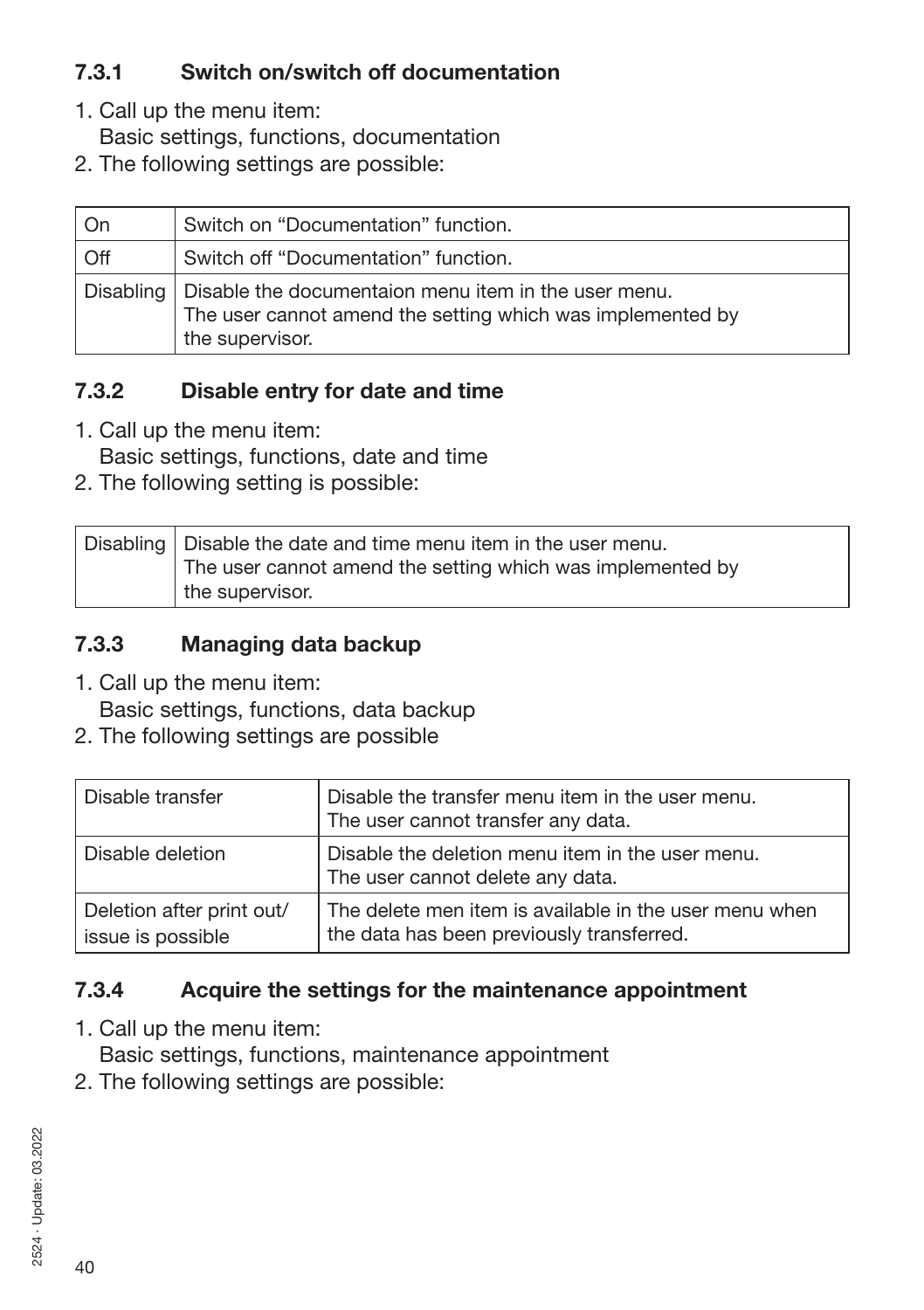| On       | The "Maintenance appointment exceeded" warning note will be displayed.                                                                                                                                                                                                                                                                                                                                                                                                                                                   |
|----------|--------------------------------------------------------------------------------------------------------------------------------------------------------------------------------------------------------------------------------------------------------------------------------------------------------------------------------------------------------------------------------------------------------------------------------------------------------------------------------------------------------------------------|
| Off      | The "Maintenance appointment exceeded" warning note will not be displayed.                                                                                                                                                                                                                                                                                                                                                                                                                                               |
| $0 - 99$ | Behaviour with an exceeded maintenance appointment:<br>If the maintenance appointment is exceeded, the fusion can only be allowed<br>for a set period of time. The time period can be set from 0 to a maximum of<br>99 days during which the device will still be working after the maintenance<br>appointment has been exceeded.<br>After the maintenance appointment has been exceeded, then the time during<br>which the device will still be working is shown in the display (a spanner with<br>the number of days). |

## **7.3.5 Disable emergency entry**

- 1. Call up the menu item:
	- Basic settings, functions
- 2. Utilise the direction key to navigate to the emergency entry menu item.
- 3. Confirm the selection.

A tick will appear before the menu item.

The emergency entry menu is disabled for the user.

The user cannot enter the barcode manually.

## **7.3.6 Disable the "Reset factory settings" function**

- 1. Call up the menu item:
	- Basic settings, functions
- 2. Utilise the direction key to navigate to the factory settings menu item.
- 3. Confirm the selection.

A tick will appear before the menu item.

The factory settings menu item is disabled for the user.

The user cannot reset the device to the factory settings.

## **7.3.7 Switch on/switch off Bluetooth®**

1. Call up the menu item:

Basic settings, functions, Bluetooth®

2. The following settings are possible:

| On  | Bluetooth <sup>®</sup> , switch on                                                                                                                                |
|-----|-------------------------------------------------------------------------------------------------------------------------------------------------------------------|
| Off | Bluetooth <sup>®</sup> , switch off                                                                                                                               |
|     | Disabling $\vert$ Disable the Bluetooth <sup>®</sup> menu item in the user menu.<br>The user cannot amend the setting which was implemented by<br>the supervisor. |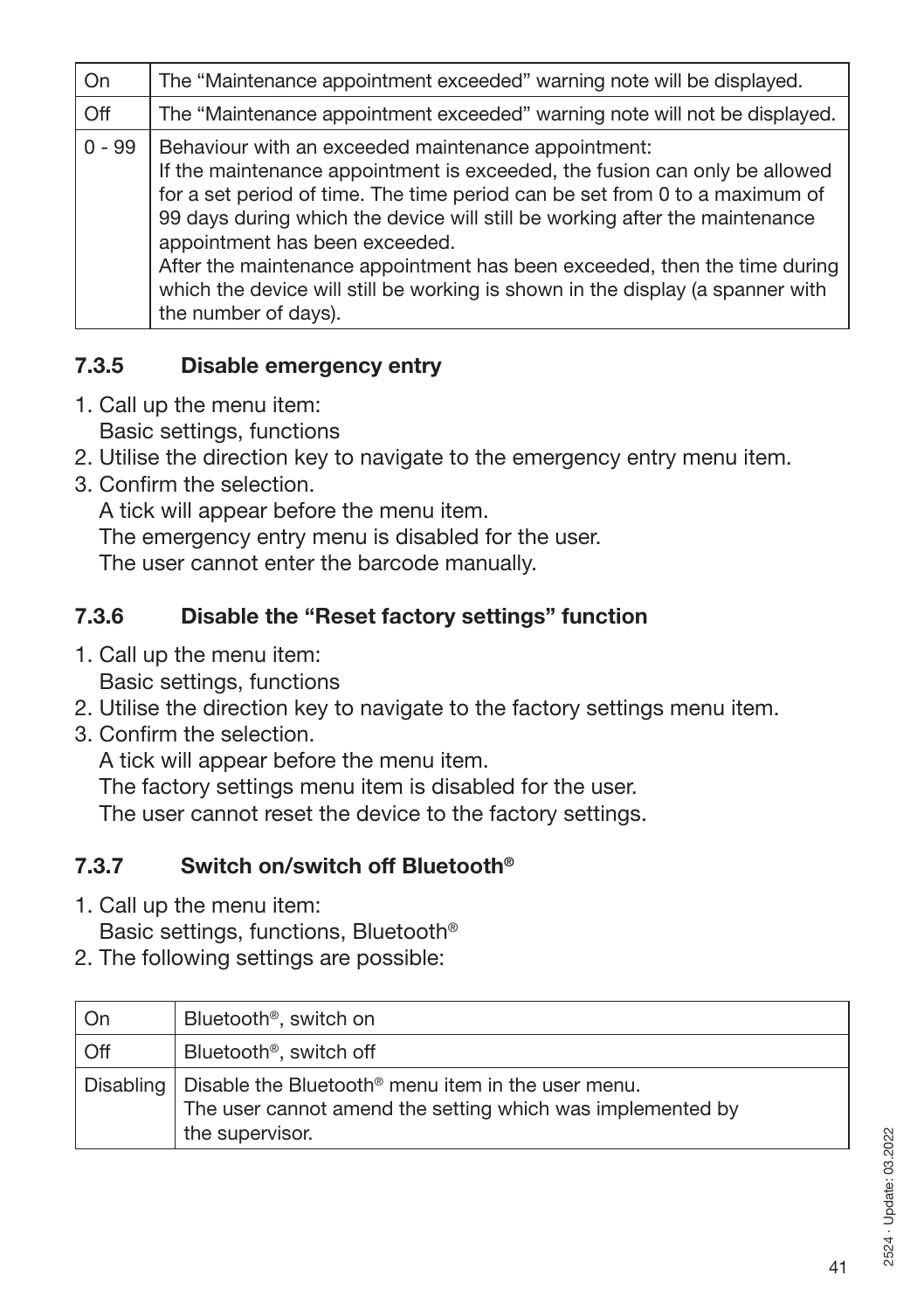## **7.3.8 Set format and units**

- 1. Call up the menu item: Basic setting, display mode
- 2. The following settings are possible:
	- a. Select international date format and time format.
	- b. Select the temperature unit.

## **7.3.9 Set the system language**

- 1. Call up the menu item: Basic settings, display for system language
- 2. Select language from the list. If a language is set by the supervisor, then the \*System language\* menu item is locked in the user menu. The user cannot amend the setting which was implemented by the supervisor.

## **7.3.10 Switch on/switch off energy display**

1. Call up the menu item:

Basic settings, display for energy display

2. Switch on or switch off the display of the energy input after fusion has been completed successfully.

## **7.4 Settings for the fusion sequence**

## **7.4.1 Switch on/switch off fusion pass**

1. Call up the menu item:

Fusion sequence, fusion pass

2. The following settings are possible:

| On          | Switch on the "working with fusion pass" function.                                                                                   |
|-------------|--------------------------------------------------------------------------------------------------------------------------------------|
| Off         | Switch off the "working with fusion pass" function.                                                                                  |
| Disabling I | Disable the fusion pass menu item in the user menu.<br>The user cannot amend the setting which was implemented by<br>the supervisor. |

With switched on function:

Specify the conditions when the fusion pass must be read in again:

- After a date change (activated by default)
- Every time the machine is switched on
- Before every fusion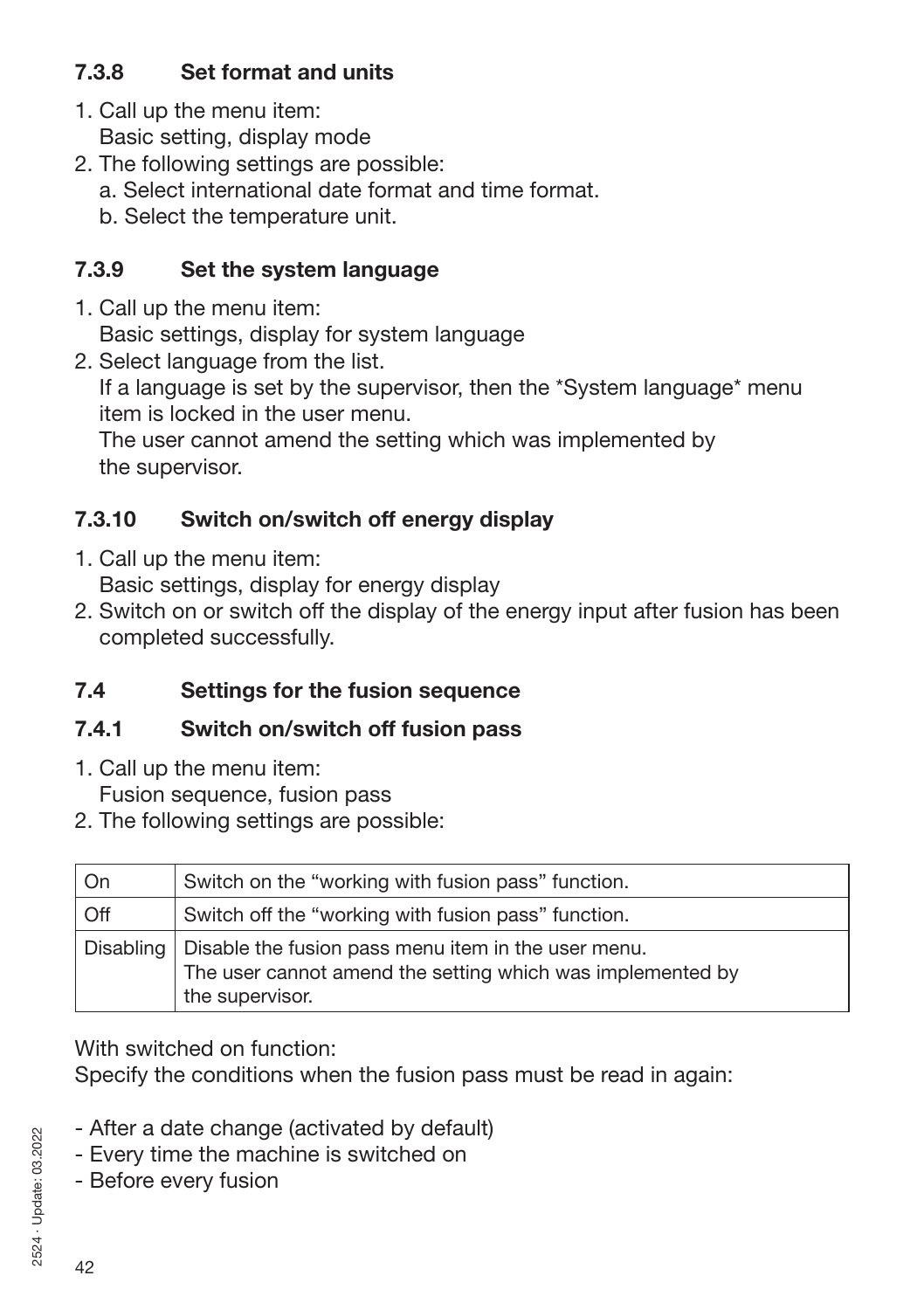## **7.4.2 Switch on/switch off traceability**

- 1. Call up the menu item:
	- Fusion sequence, traceability
- 2. The following settings are possible for requesting traceability data:

| On        | Switch on query for traceability.                                                                                                     |
|-----------|---------------------------------------------------------------------------------------------------------------------------------------|
| Off       | Switch off query for traceability.                                                                                                    |
| Disabling | Disable the traceability menu item in the user menu.<br>The user cannot amend the setting which was implemented by<br>the supervisor. |

The following settings are possible when the query for traceability data is switched on:

| Pipe number            | Switch on or switch off the query for an individual pipe number for the |
|------------------------|-------------------------------------------------------------------------|
| On / Off               | pipe which is to be fused.                                              |
| Pipe length            | Switch on or switch off the query for the pipe length for the pipe      |
| On / Off               | which is to be fused.                                                   |
| Fitting ID<br>On / Off | Switch on or switch off the query for the fitting identification data.  |

## **7.4.3 Set query for information data**

1. Call up the menu item:

Fusion sequence, information data

2. The following settings are possible for querying the information data:

| Information text<br>On / Off | Switch on or switch off the query for the information text.                                                                               |
|------------------------------|-------------------------------------------------------------------------------------------------------------------------------------------|
| Comment<br>On / Off          | Switch on or switch off the query for a comment.                                                                                          |
| Scraper device<br>On / Off   | Switch on or switch off the query for data (e.g. device number) for<br>implemented scraper device.                                        |
| Subcontractor<br>On / Off    | Switch on or switch off the query for the subcontractor.                                                                                  |
| Disabling                    | Disable the information data menu item in the user menu.<br>The user cannot amend the setting which was implemented by<br>the supervisor. |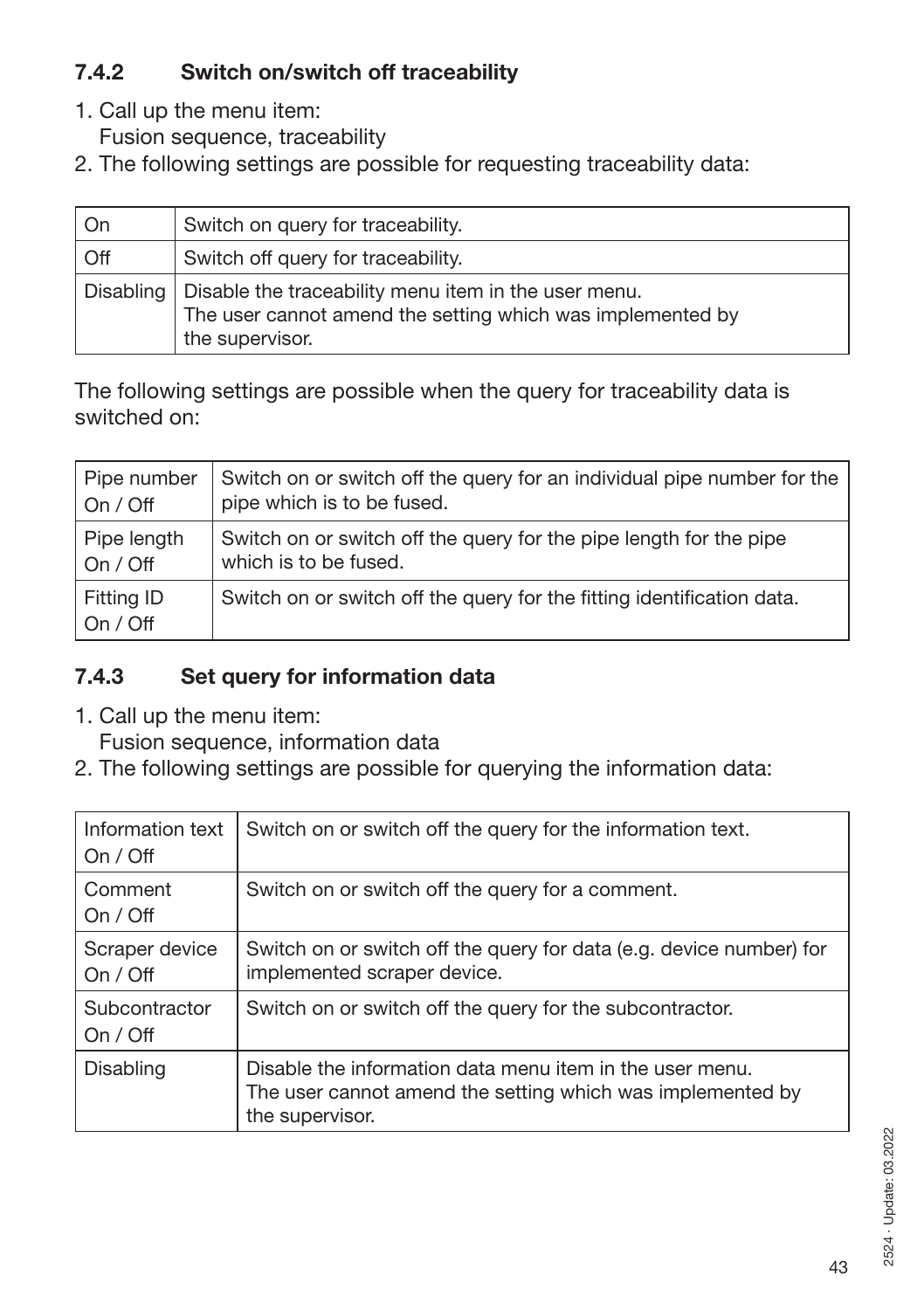## **7.4.4 Preset query for the ID data**

## **7.4.4.1 Switch on/switch off query for sorting and picking number**

- 1. Call up the menu item: Fusion sequence, ID data, sorting and picking number
- 2. The following settings are possible for querying the sorting and picking number:

| On        | Switch on the query for sorting and picking number.                                                                                                 |
|-----------|-----------------------------------------------------------------------------------------------------------------------------------------------------|
| Off       | Switch off the query for sorting and picking number.                                                                                                |
| Disabling | Disable the sorting and picking number menu item in the user menu.<br>The user cannot amend the setting which was implemented by<br>the supervisor. |

If the "sorting and picking" function is switched on, then the set conditions for when the commission number must be entered:

- Every time the machine is switched on
- Before every fusion

## **7.4.4.2 Switch on/switch off query for seam number**

1. Call up the menu item:

Fusion sequence, ID data, seam number

2. The following settings are possible for querying the seam number:

| On        | Switch on the query for the seam number.                                                                                             |
|-----------|--------------------------------------------------------------------------------------------------------------------------------------|
| Off       | Switch off the query for the seam number.                                                                                            |
| Disabling | Disable the seam number menu item in the user menu.<br>The user cannot amend the setting which was implemented by<br>the supervisor. |

## **7.4.4.3 Switch on/switch off query for GPS data**

1. Call up the menu item:

Fusion sequence, ID data, GPS data

2. The following settings are possible for querying GPS data:

| On        | Switch on the query for GPS data.                                                                                                 |
|-----------|-----------------------------------------------------------------------------------------------------------------------------------|
| Off       | Switch off the query for GPS data.                                                                                                |
| Disabling | Disable the GPS data menu item in the user menu.<br>The user cannot amend the setting which was implemented by<br>the supervisor. |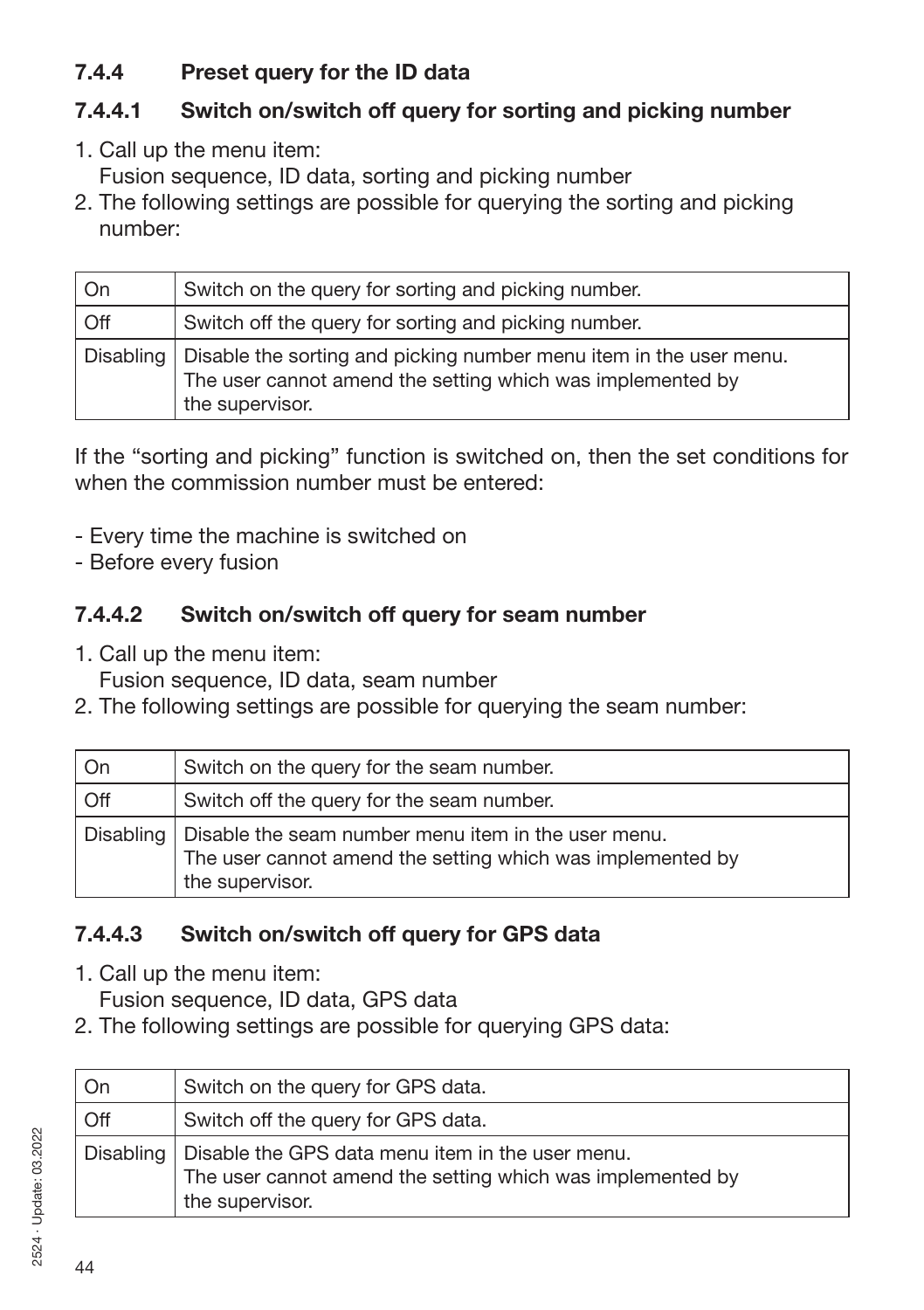## **7.5 Reset supervisor settings**

The menu item for reset settings will reset all the settings which were made by the supervisor to those which were set in the delivery status.

## *INFORMATION*

**Resetting in the supervisor menu will not delete any fusion data from the memory.**

## **8. Warranty / maintenance / disposal**

## **8.1 Warranty**

FRIAMAT fusion units come with a 24 month warranty.

## **8.2 Yearly maintenance and care**

Under 8.1 of the international standard ISO 12176-2 "Plastics pipes and fittings – Equipment for fusion jointing polyethylene systems – Part 2: Electrofusion", an electrofusion unit must maintain the required operating precision at the maximum and minimum ambient temperature for at least twelve months only, without the need to reconfigure the control unit.

As a measure to safeguard the consistency of this operating precision during the whole warranty period beyond these twelve months (see also Section 8.1), it is imperative that the FRIAMAT fusion unit is serviced **at least once a year**.

This maintenance includes examining whether the FRIAMAT fusion unit still exhibits the required operating precision or whether it has to be recalibrated.

Also in accordance with DVS 2208 Part 1 and DGUV V3 (formerly BGV A3) ("Electrical systems and equipment"), nonstationary electrical equipment must be subjected to repeat tests **at least once a year**.

If pertinent generally accepted engineering standards applying to the FRIAMAT fusion unit's site prefer a maintenance period of less than one year, this shorter period must be observed without fail.

This maintenance can be performed at Aliaxis Deutschland GmbH or one of its authorised service stations (see Section 10.1).

Also all connection adapters must be submitted for tests on the maintenance dates.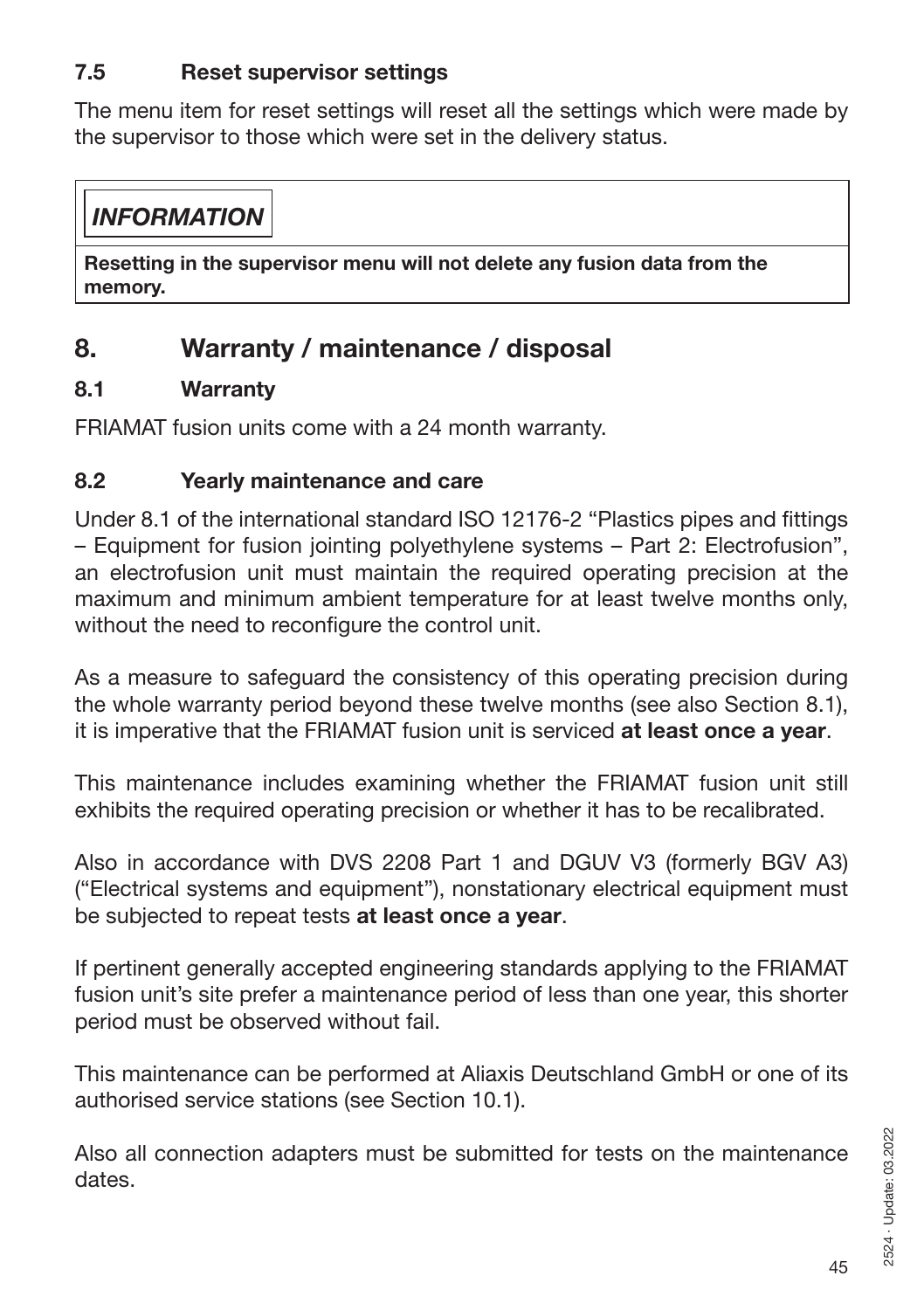| What?                                                                 | When?            | Who?                                                       |
|-----------------------------------------------------------------------|------------------|------------------------------------------------------------|
| Clean the reader wand<br>or barcode scanner,<br>and check for damage. | Daily            | Operator                                                   |
| Check function.                                                       | Before every use | Operator                                                   |
| Check, and, if necessary,<br>clean or exchange<br>contacts.           | Before every use | Operator                                                   |
| Factory maintenance                                                   | Yearly           | Aliaxis Deutschland GmbH or<br>authorised service stations |

#### **8.3 Disposal**

The European Directive 2002/96/EC on waste electrical and electronic equipment (WEEE) regulates the disposal of used electrical and electronic products. The WEEE Directive 2005 was implemented as the ElektroG on the German disposal sector. Under these laws, waste electrical and electronic equipment must be introduced to a proper disposal or recycling process. FRIAMAT fusion units fall under this European Directive and can be submitted for disposal to Aliaxis Deutschland GmbH or one of its authorised service stations.

Further regulations, standards, and directives applying in the country of use must be observed.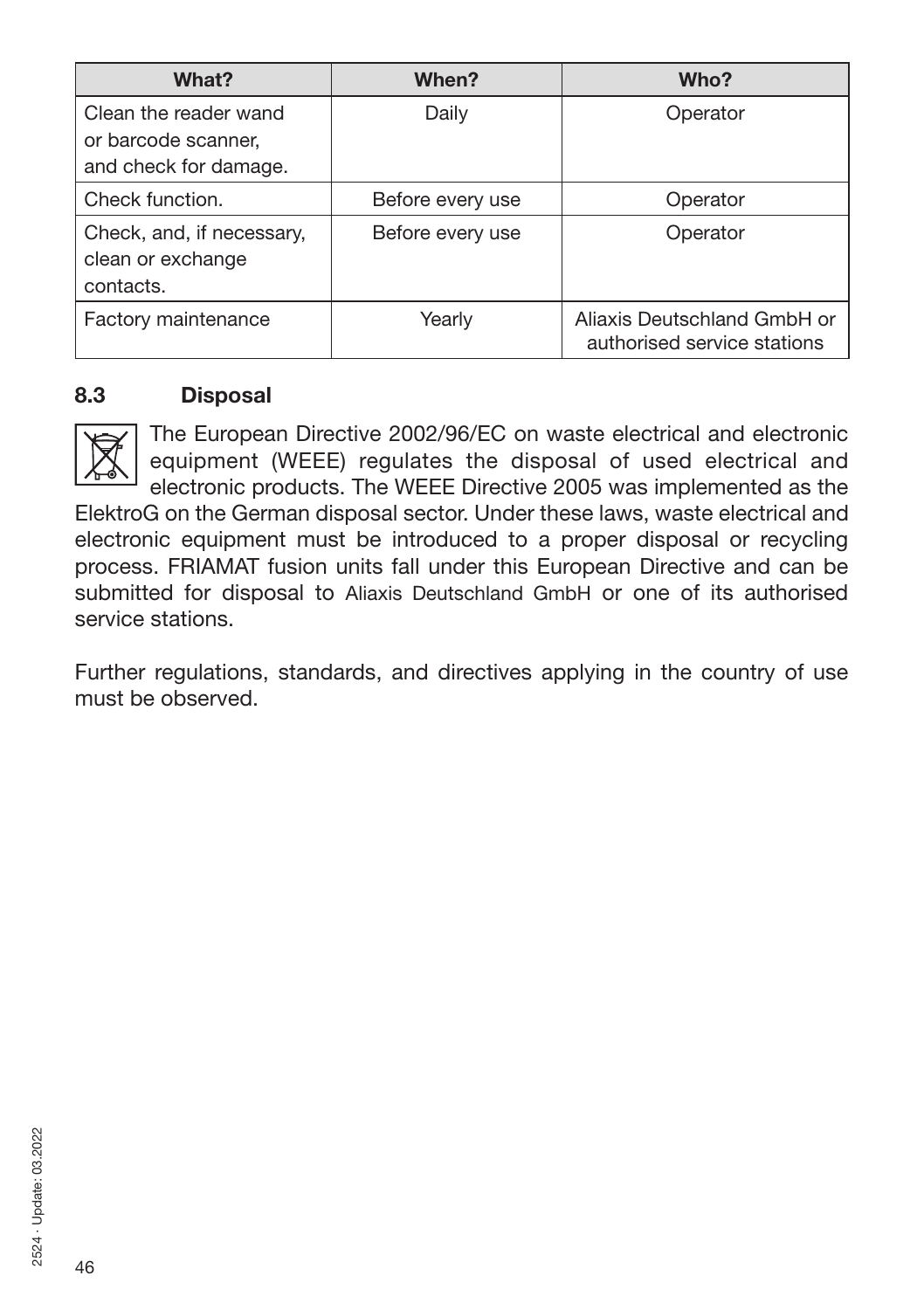## **9. Error messages / warnings / info**

Irregularities during fusion cause error messages or warnings to appear on the display of the FRIAMAT fusion unit.

## *INFORMATION*

**On the FRIAMAT prime eco, press the function key to view the displayed error message in plain text!**

## *INFORMATION*

**Should the FRIAMAT fusion unit output an error message or warning that is not listed in the following and that cannot be explained or remedied despite the plaintext description, contact our service hotline +49 (0)621 486-1533!**

| No. | <b>Displayed text</b>                  | <b>Meaning/causes</b>                                               | <b>Remedy</b>                                                                                                               |
|-----|----------------------------------------|---------------------------------------------------------------------|-----------------------------------------------------------------------------------------------------------------------------|
| 01  | Wrong barcode                          | Faulty / Wrong barcode                                              | Use a new barcode of the same<br>batch or enter it manually.                                                                |
| 02  | Temperature<br>out of range            | Ambient temperature<br>outside of permitted<br>range.               | You may have to tent over or<br>shield the fusion area                                                                      |
| 03  | Resistance outside<br>of tolerance     | Fitting's electrical<br>resistance outside of<br>tolerance.         | Check that contacts sit firmly<br>and are clean. If necessary,<br>clean contacts and replace<br>the fitting.                |
| 04  | Fitting's wire<br>turn short circuited | Short circuit in the<br>fitting's wire turn.                        | Replace fitting, and send it in<br>for analysis.                                                                            |
| 05  | Fitting's wire<br>turn interrupted     | Current flow interrupted                                            | Check the connection between<br>the fusion plug and the fitting.<br>If OK, replace fitting, and send<br>it in for analysis. |
| 06  | Voltage outside<br>of tolerance        | Deviation in fusion<br>voltage too high.                            | Notify authorised service<br>station.                                                                                       |
| 08  | Operating voltage<br>out of range      | Operating voltage out-<br>side of permitted range<br>during fusion. | Extension too long, or cross<br>section too small. Check<br>voltage and connection<br>conditions on the generator.          |
| 09  | Frequency out of<br>range              | Frequency outside<br>of permitted range<br>during fusion.           | Check frequency of<br>generator voltage                                                                                     |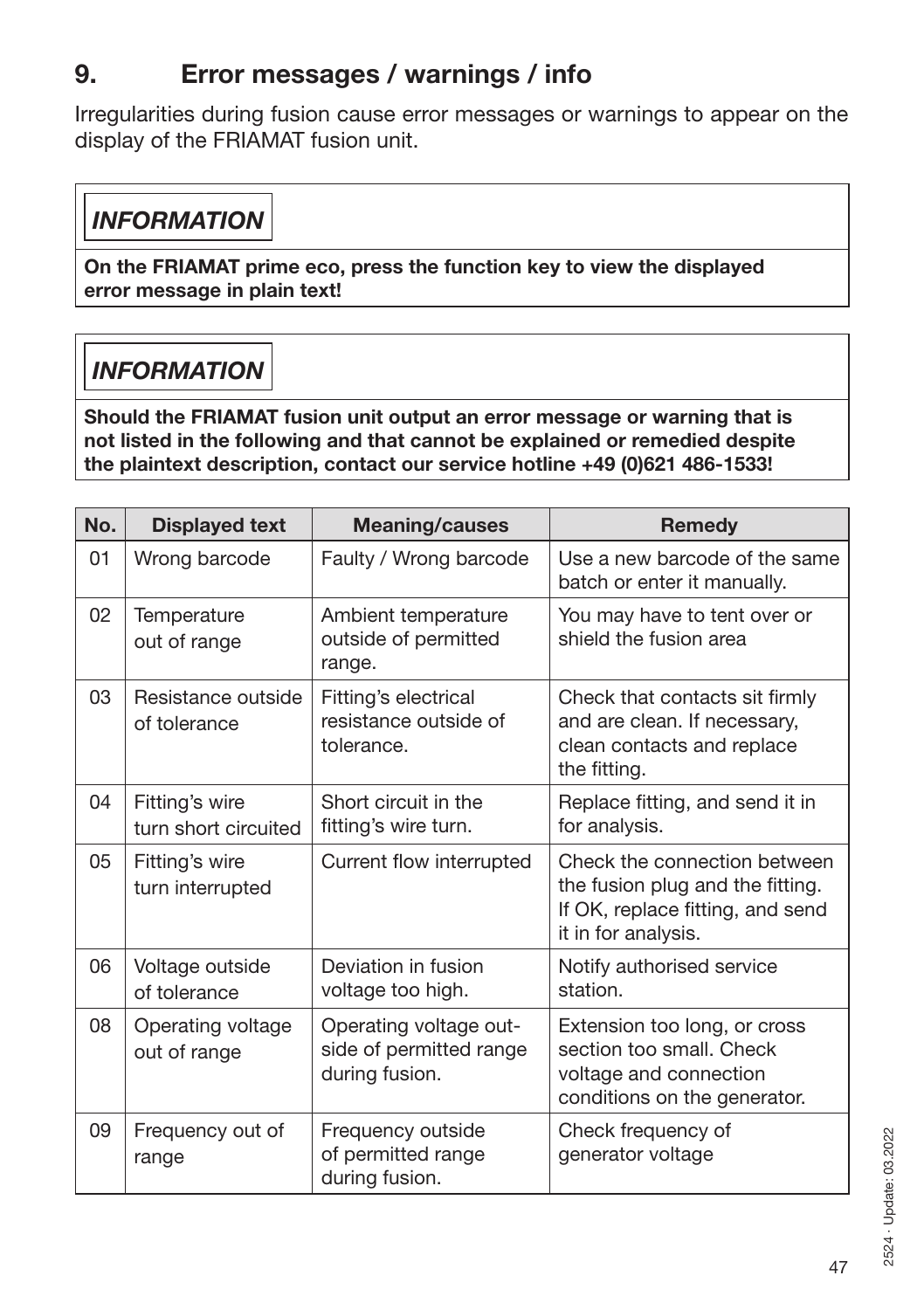| No.      | <b>Displayed text</b>        | <b>Meaning/causes</b>                                                                   | <b>Remedy</b>                                                                                            |
|----------|------------------------------|-----------------------------------------------------------------------------------------|----------------------------------------------------------------------------------------------------------|
| 10       | Fusion stop                  | Fusion stopped at<br>STOP key.                                                          | $\overline{\phantom{0}}$                                                                                 |
| 12       | Device overheated            | Protective function<br>that prevents the device<br>from overheating.                    | Let the device cool down. The<br>fans reduce the temperature<br>of the device when it is<br>switched ON. |
| 13       | Operating voltage<br>failure | Supply voltage<br>interrupted (e.g. power<br>failure during fusion) or<br>too low.      | Check connection<br>conditions.                                                                          |
| 14       | Power too low                | Fitting's power input is<br>too low. The FRIAMAT<br>cannot provide such a<br>low power. | <b>Contact the Aliaxis Deutschland</b><br>service hotline:<br>+49 (0) 621 - 486 1533                     |
| 15       | Power exceeded               | The fitting's power input<br>exceeds the capacity<br>of the FRIAMAT.                    | Contact the Aliaxis Deutschland<br>service hotline:<br>+49 (0) 621 - 486 1533                            |
| 17<br>19 | System error                 |                                                                                         | Contact the Aliaxis Deutschland<br>service hotline:<br>+49 (0) 621 - 486 1533                            |
| 23       | Generator error              | Generator possibly<br>not suitable for fusion.                                          | Contact the Aliaxis Deutschland<br>service hotline:<br>+49 (0) 621 - 486 1533                            |
| 30       | Fan blocked<br>or defective  |                                                                                         | Contact the Aliaxis Deutschland<br>service hotline:<br>+49 (0) 621 - 486 1533                            |
| 32       | Temperature<br>sensor fault  | One of the temperature<br>sensors defective in the<br>device                            | <b>Contact the Aliaxis Deutschland</b><br>service hotline:<br>+49 (0) 621 - 486 1533                     |
| 34       | Temperature limit<br>reached | A temperature sensor<br>signals high heating<br>levels in the device                    | Contact the Aliaxis Deutschland<br>service hotline:<br>+49 (0) 621 - 486 1533                            |
| 50       | USB interface fault          | USB transfer not<br>possible                                                            | Contact the Aliaxis Deutschland<br>service hotline:<br>+49 (0) 621 - 486 1533                            |
| 70       | Communication<br>fault       | Data transfer has been<br>disrupted inside the<br>device.                               | Contact the Aliaxis Deutschland<br>service hotline:<br>+49 (0) 621 - 486 1533                            |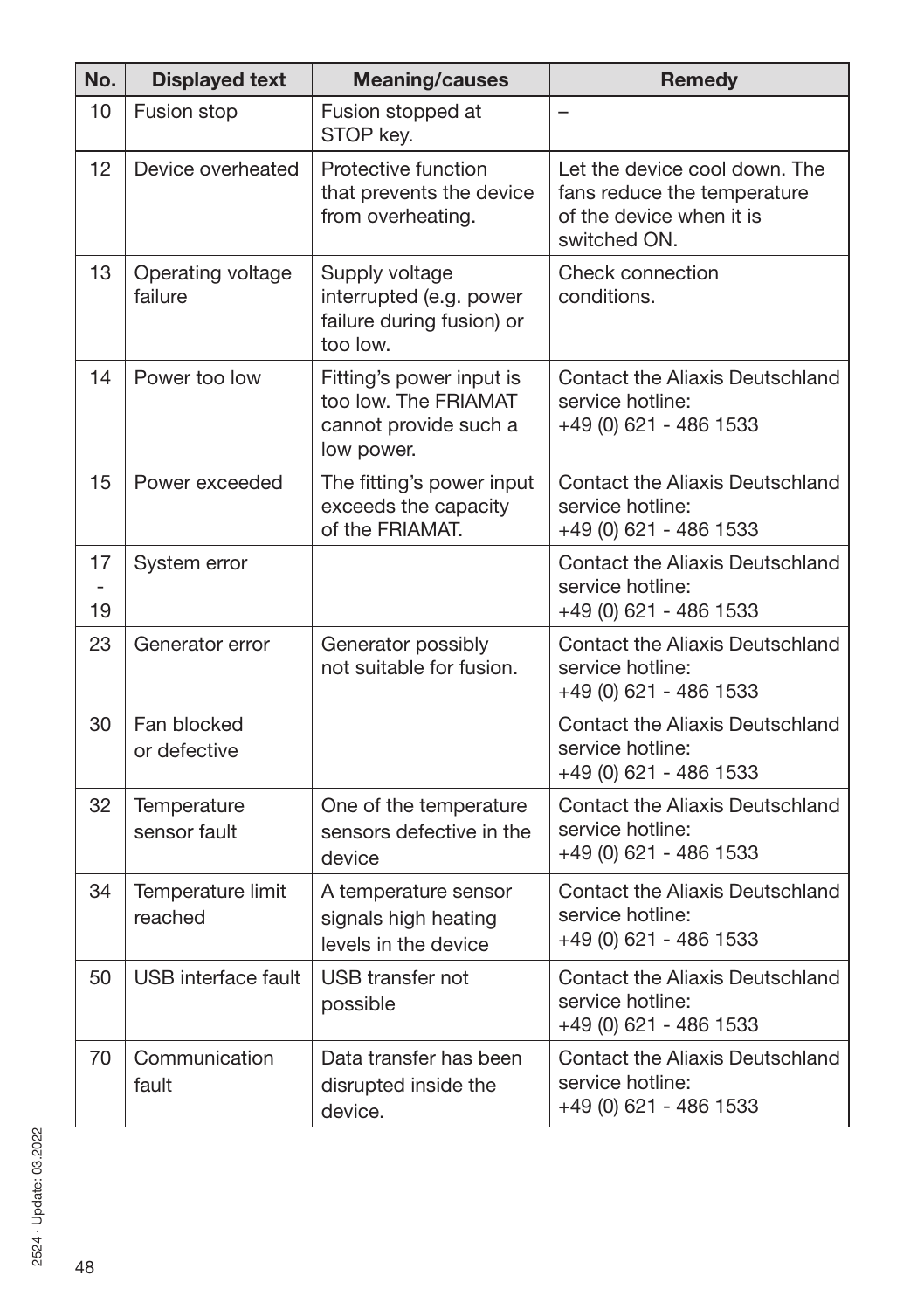| <b>Displayed text</b>                     | Tip/remedy                                                                                                                                                                                                                                                                                                                |
|-------------------------------------------|---------------------------------------------------------------------------------------------------------------------------------------------------------------------------------------------------------------------------------------------------------------------------------------------------------------------------|
| Attention!<br>Double fusion!              | Message is displayed when a fitting has been tried to fuse once<br>again. Nevertheless, if you intend double fusion on a fitting, you<br>must disconnect the fusion unit's pins from the fitting after the<br>first fusion, and let it cool down (see the processing instructions<br>issued by the fitting manufacturer). |
| Defect/incorrect<br>barcode               | Use a new barcode on an identical fitting, or correct the<br>entered code manually.                                                                                                                                                                                                                                       |
| Let the device<br>cool down.              | Protective function that prevents the device from overheating.<br>Let the device cool down. The fans reduce the temperature<br>of the device when it is switched ON.                                                                                                                                                      |
| End of fusion                             | Fusion finished.                                                                                                                                                                                                                                                                                                          |
| Checks                                    | Checks on the fitting data and FRIAMAT preCHECK function.                                                                                                                                                                                                                                                                 |
| Voltage  V;<br>frequency  Hz              | Adjust generator, and acknowledge at STOP key.                                                                                                                                                                                                                                                                            |
| Maintenance<br>date exceeded              | Have the device serviced by Aliaxis Deutschland GmbH or an<br>authorised service station.                                                                                                                                                                                                                                 |
| <b>FRIAMAT</b><br>preCHECK<br>deactivated | When the 2D barcode complying with ISO 12176-5 is applied<br>with multiphase fusions, the FRIAMAT preCHECK function is<br>activated                                                                                                                                                                                       |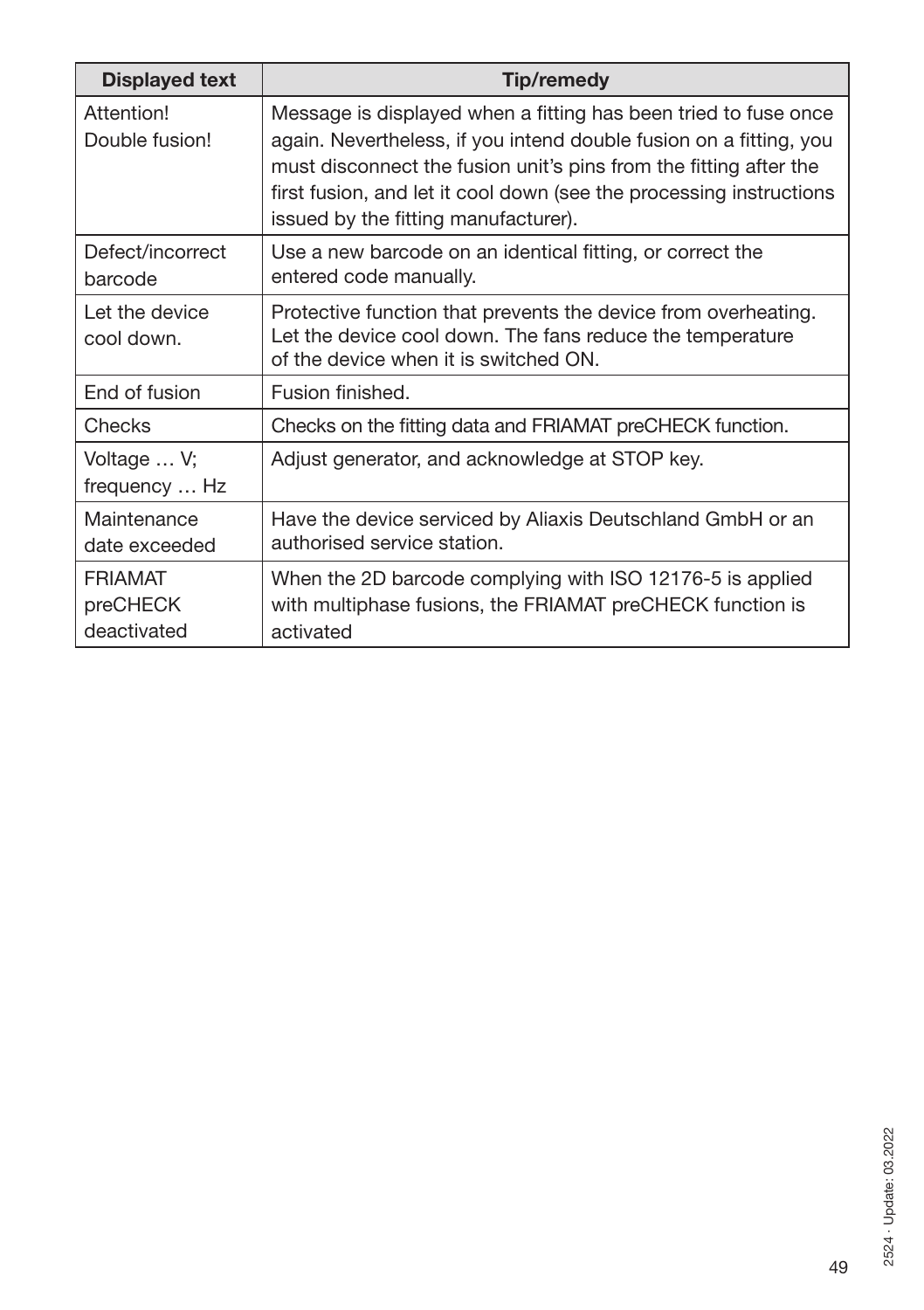## **10. Annex**

#### **10.1 Authorised service stations**

Please contact the Aliaxis Deutschland GmbH service hotline +49 (0)621 486-1533 for service stations worldwide.

#### **10.2 Updates to these operating instructions**

The technical information contained in these operating instructions are reviewed regularly and updated. The date of the last revision is specified on every page.

The latest operating instructions can be viewed on the internet at www.aliaxis.de. The download section can be accessed via the navigation bar and this provides our updated operating instructions in the form of PDF documents.